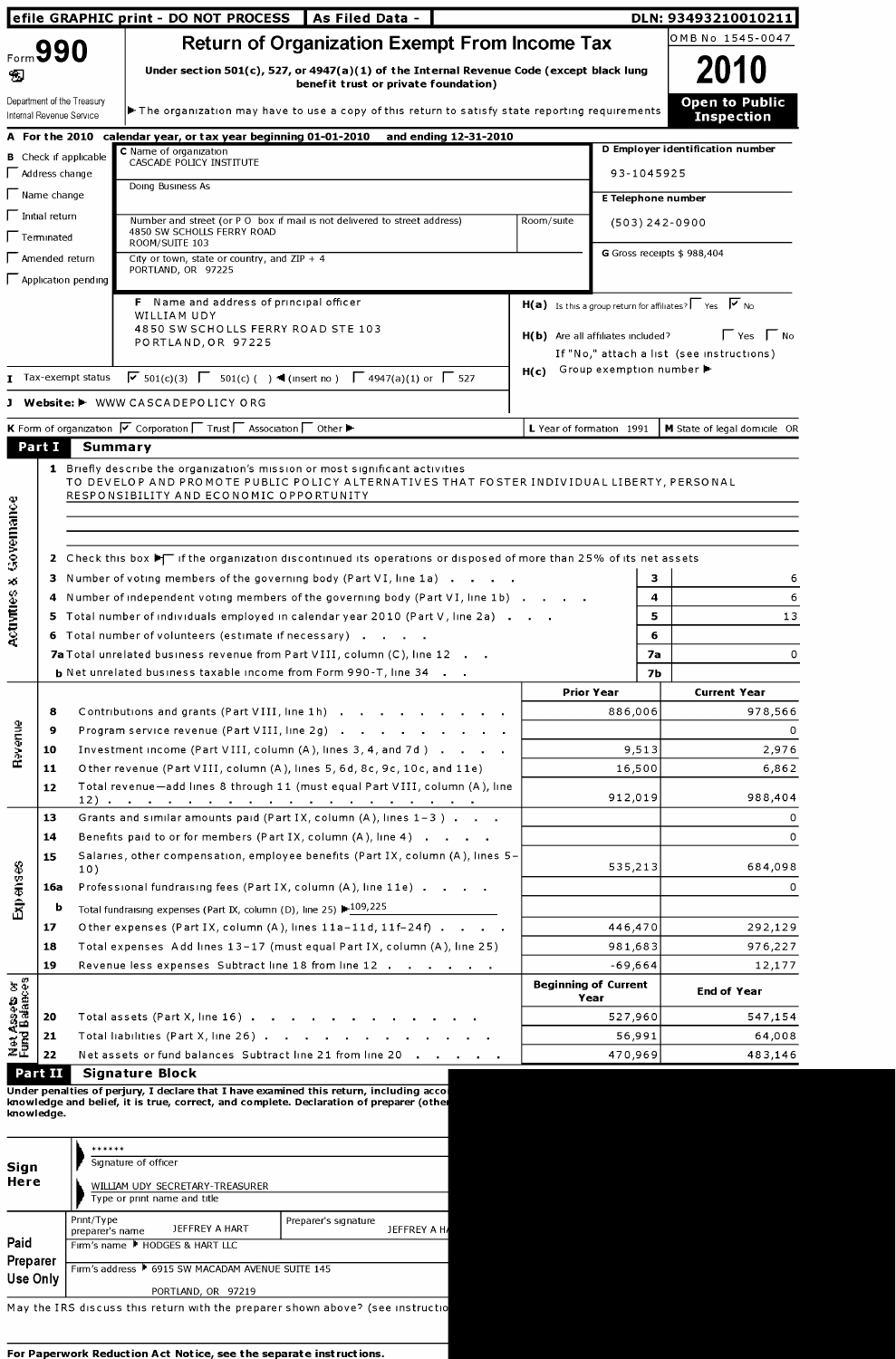|              | Form 990 (2010)                                                                                                                                                                                                                                                                                                                                        |                        |                                |               | Page 2                         |
|--------------|--------------------------------------------------------------------------------------------------------------------------------------------------------------------------------------------------------------------------------------------------------------------------------------------------------------------------------------------------------|------------------------|--------------------------------|---------------|--------------------------------|
|              | <b>Part III</b><br><b>Statement of Program Service Accomplishments</b><br>Check if Schedule O contains a response to any question in this Part III                                                                                                                                                                                                     |                        |                                |               | $\cdot \Gamma$                 |
| 1            | Briefly describe the organization's mission                                                                                                                                                                                                                                                                                                            |                        |                                |               |                                |
|              | TO DEVELOP AND PROMOTE PUBLIC POLICY ALTERNATIVES THAT FOSTER INDIVIDUAL LIBERTY, PERSONAL RESPONSIBILITY                                                                                                                                                                                                                                              |                        |                                |               |                                |
|              | AND ECONOMIC OPPORTUNITY                                                                                                                                                                                                                                                                                                                               |                        |                                |               |                                |
|              |                                                                                                                                                                                                                                                                                                                                                        |                        |                                |               |                                |
|              |                                                                                                                                                                                                                                                                                                                                                        |                        |                                |               |                                |
| $\mathbf{2}$ | Did the organization undertake any significant program services during the year which were not listed on                                                                                                                                                                                                                                               |                        |                                |               |                                |
|              |                                                                                                                                                                                                                                                                                                                                                        |                        |                                |               | $\Gamma$ Yes $\overline{V}$ No |
|              | If "Yes," describe these new services on Schedule O                                                                                                                                                                                                                                                                                                    |                        |                                |               |                                |
| 3            | Did the organization cease conducting, or make significant changes in how it conducts, any program                                                                                                                                                                                                                                                     |                        |                                |               | $\Gamma$ Yes $\sqrt{ }$ No     |
|              | If "Yes," describe these changes on Schedule O                                                                                                                                                                                                                                                                                                         |                        |                                |               |                                |
| 4            | Describe the exempt purpose achievements for each of the organization's three largest program services by expenses<br>Section 501(c)(3) and 501(c)(4) organizations and section 4947(a)(1) trusts are required to report the amount of grants and<br>allocations to others, the total expenses, and revenue, if any, for each program service reported |                        |                                |               |                                |
| 4а           | (Code<br>) (Expenses \$                                                                                                                                                                                                                                                                                                                                |                        | 739,781 including grants of \$ | ) (Revenue \$ |                                |
|              | RESEARCH, WRITING, PUBLISHING, SPONSORING PUBLIC SPEAKERS, PROVIDING INTERNSHIPS TO COLLEGE STUDENTS, FACILITATION OF CHILDRENS<br>SCHOLARSHIP FUND, PORTLAND BENEFICIARIES ARE ALL 3 5 MILLION OREGONIANS                                                                                                                                             |                        |                                |               |                                |
| 4b           | ) (Expenses \$<br>(Code                                                                                                                                                                                                                                                                                                                                |                        | including grants of \$         | ) (Revenue \$ | $\lambda$                      |
|              |                                                                                                                                                                                                                                                                                                                                                        |                        |                                |               |                                |
|              |                                                                                                                                                                                                                                                                                                                                                        |                        |                                |               |                                |
|              |                                                                                                                                                                                                                                                                                                                                                        |                        |                                |               |                                |
|              |                                                                                                                                                                                                                                                                                                                                                        |                        |                                |               |                                |
|              |                                                                                                                                                                                                                                                                                                                                                        |                        |                                |               |                                |
| 4с           | ) (Expenses \$<br>(Code                                                                                                                                                                                                                                                                                                                                |                        | including grants of \$         | ) (Revenue \$ | $\lambda$                      |
|              |                                                                                                                                                                                                                                                                                                                                                        |                        |                                |               |                                |
|              |                                                                                                                                                                                                                                                                                                                                                        |                        |                                |               |                                |
|              |                                                                                                                                                                                                                                                                                                                                                        |                        |                                |               |                                |
|              |                                                                                                                                                                                                                                                                                                                                                        |                        |                                |               |                                |
|              |                                                                                                                                                                                                                                                                                                                                                        |                        |                                |               |                                |
| 4d           | Other program services (Describe in Schedule O)                                                                                                                                                                                                                                                                                                        |                        |                                |               |                                |
|              | (Expenses \$                                                                                                                                                                                                                                                                                                                                           | including grants of \$ |                                | ) (Revenue \$ | $\mathcal{E}$                  |
| 4e           | Total program service expenses                                                                                                                                                                                                                                                                                                                         | 739,781                |                                |               |                                |
|              |                                                                                                                                                                                                                                                                                                                                                        |                        |                                |               | Form 990 (2010)                |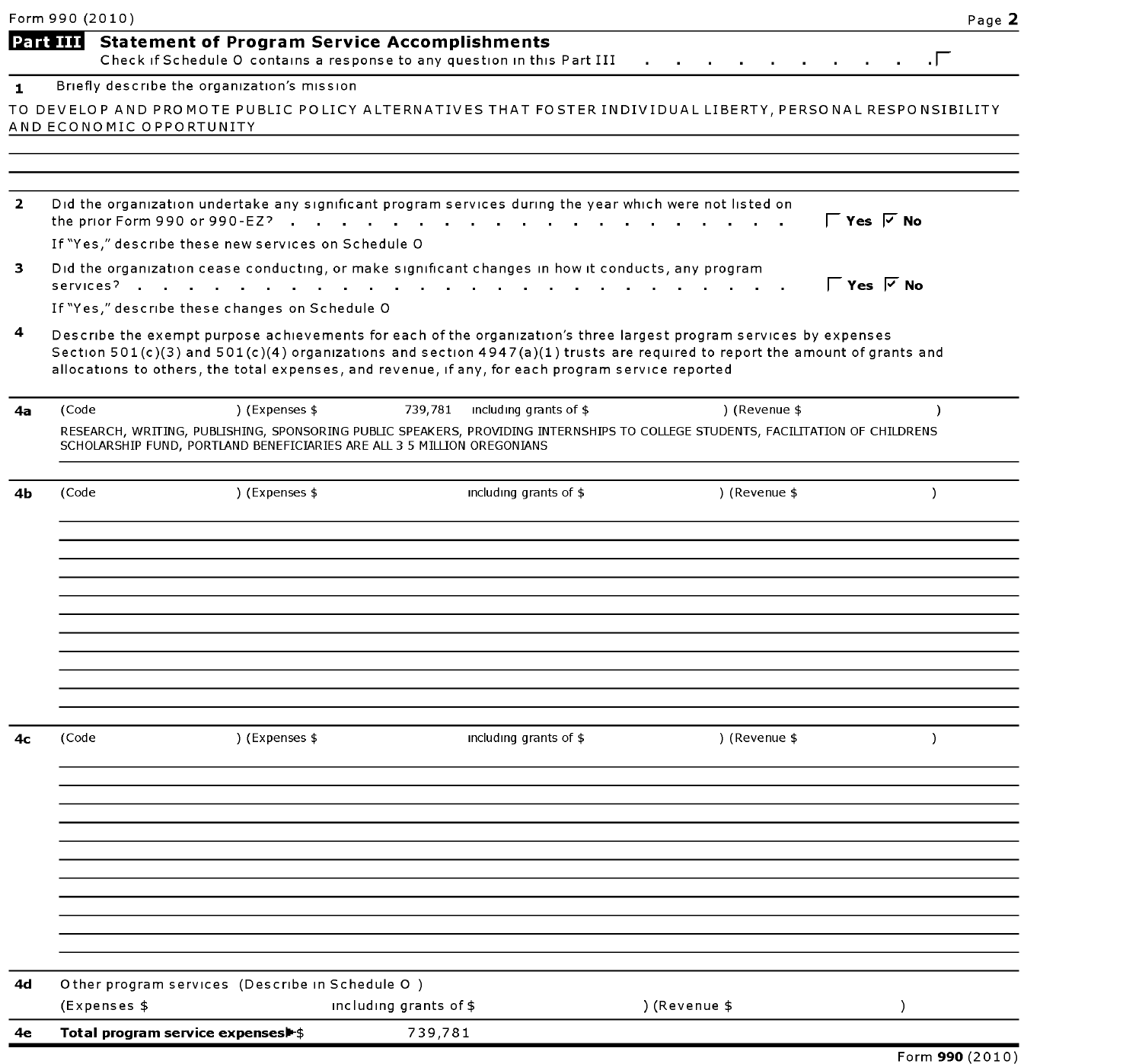|                | Form 990 (2010)                                                                                                                                                                                                                                                                                                                                                                                |                 |            | Page 2 |
|----------------|------------------------------------------------------------------------------------------------------------------------------------------------------------------------------------------------------------------------------------------------------------------------------------------------------------------------------------------------------------------------------------------------|-----------------|------------|--------|
|                | <b>Checklist of Required Schedules</b><br>Part IV                                                                                                                                                                                                                                                                                                                                              |                 |            |        |
| 1              | Is the organization described in section 501(c)(3) or 4947(a)(1) (other than a private foundation)? If "Yes,"<br>complete Schedule A <sup>89</sup><br>.                                                                                                                                                                                                                                        | $\mathbf{1}$    | Yes<br>Yes | No     |
| $\overline{2}$ | Is the organization required to complete Schedule B, Schedule of Contributors (see instruction)? $\mathbb{S}$ .                                                                                                                                                                                                                                                                                | $\overline{2}$  | Yes        |        |
| 3              | Did the organization engage in direct or indirect political campaign activities on behalf of or in opposition to<br>candidates for public office? If "Yes," complete Schedule C, Part I                                                                                                                                                                                                        | 3.              |            | N o    |
| 4              | Section 501(c)(3) organizations. Did the organization engage in lobbying activities, or have a section 501(h)<br>election in effect during the tax year? If "Yes," complete Schedule C, Part $H^{\bullet}$ .<br>the company of the company of                                                                                                                                                  | 4               | Yes        |        |
| 5              | Is the organization a section $501(c)(4)$ , $501(c)(5)$ , or $501(c)(6)$ organization that receives membership dues,<br>assessments, or similar amounts as defined in Revenue Procedure 98-19? If "Yes," complete Schedule C, Part III<br>包                                                                                                                                                    | 5               |            | N o    |
| 6              | Did the organization maintain any donor advised funds or any similar funds or accounts where donors have the<br>right to provide advice on the distribution or investment of amounts in such funds or accounts? If "Yes," complete<br>Schedule D, Part $I^{\bigcircledast}$<br>the contract of the contract of the contract of the contract of the contract of the contract of the contract of | 6               |            | N o    |
| 7              | Did the organization receive or hold a conservation easement, including easements to preserve open space,<br>the environment, historic land areas or historic structures? If "Yes," complete Schedule D, Part II                                                                                                                                                                               | $\overline{ }$  |            | N o    |
| 8              | Did the organization maintain collections of works of art, historical treasures, or other similar assets? If "Yes,"<br>complete Schedule D, Part III<br>and a series of the contract of the contract of the                                                                                                                                                                                    | 8               |            | N o    |
| 9              | Did the organization report an amount in Part X, line 21, serve as a custodian for amounts not listed in Part X, or<br>provide credit counseling, debt management, credit repair, or debt negotiation services? If "Yes,"<br>complete Schedule D, Part $1\sqrt{2}$ .                                                                                                                           | 9               | Yes        |        |
| 10             | Did the organization, directly or through a related organization, hold assets in term, permanent, or quasi-<br>endowments? If "Yes," complete Schedule D, Part VEL                                                                                                                                                                                                                             | 10              |            | N o    |
|                | 11 If the organization's answer to any of the following questions is 'Yes,' then complete Schedule D, Parts VI, VII,<br>VIII, IX, or X as applicable                                                                                                                                                                                                                                           |                 |            |        |
|                | a Did the organization report an amount for land, buildings, and equipment in Part X, line10? If "Yes," complete<br>Schedule D, Part VI.                                                                                                                                                                                                                                                       | 11a             | Yes        |        |
|                | <b>b</b> Did the organization report an amount for investments - other securities in Part X, line 12 that is 5% or more of<br>its total assets reported in Part X, line 16? If "Yes," complete Schedule D, Part VII.                                                                                                                                                                           | 11 <sub>b</sub> |            | N o    |
|                | c Did the organization report an amount for investments-program related in Part X, line 13 that is 5% or more of<br>its total assets reported in Part X, line 16? If "Yes," complete Schedule D, Part VIII.                                                                                                                                                                                    | 11c             |            | N o    |
|                | d Did the organization report an amount for other assets in Part X, line 15 that is 5% or more of its total assets<br>reported in Part X, line 16? If "Yes," complete Schedule D, Part IX.                                                                                                                                                                                                     | 11d             |            | Νo     |
|                | <b>e</b> Did the organization report an amount for other liabilities in Part X, line 25? If "Yes," complete Schedule D, Part X.                                                                                                                                                                                                                                                                | <b>11e</b>      |            | No     |
|                | f Did the organization's separate or consolidated financial statements for the tax year include a footnote that<br>addresses the organization's liability for uncertain tax positions under FIN 48 (ASC 740)? If "Yes," complete<br>Schedule D, Part $X$ .                                                                                                                                     | 11f             |            | N o    |
|                | 12a Did the organization obtain separate, independent audited financial statements for the tax year? If "Yes,"<br>complete Schedule D, Parts XI, XII, and XIII                                                                                                                                                                                                                                 | 12a             |            | N o    |
|                | <b>b</b> Was the organization included in consolidated, independent audited financial statements for the tax year? If<br>"Yes," and if the organization answered 'No' to line 12a, then completing Schedule D, Parts XI, XII, and XIII is optional<br>75.                                                                                                                                      | 12b             |            | Νo     |
| 13             | Is the organization a school described in section $170(b)(1)(A)(ii)^7$ If "Yes," complete Schedule E                                                                                                                                                                                                                                                                                           | 13              |            | Νo     |
|                | <b>14a</b> Did the organization maintain an office, employees, or agents outside of the United States?                                                                                                                                                                                                                                                                                         | 14a             |            | No     |
|                | <b>b</b> Did the organization have aggregate revenues or expenses of more than \$10,000 from grantmaking, fundraising, business, and program<br>service activities outside the United States? If "Yes," complete Schedule F, Parts I and IV                                                                                                                                                    | 14b             |            | Νo     |
| 15             | Did the organization report on Part IX, column (A), line 3, more than \$5,000 of grants or assistance to any<br>organization or entity located outside the U S ? If "Yes," complete Schedule F, Parts II and IV                                                                                                                                                                                | 15              |            | N o    |
| 16             | Did the organization report on Part IX, column (A), line 3, more than \$5,000 of aggregate grants or assistance to<br>individuals located outside the U S ? If "Yes," complete Schedule F, Parts III and IV .                                                                                                                                                                                  | 16              |            | N o    |
| 17             | Did the organization report a total of more than \$15,000, of expenses for professional fundraising services on<br>Part IX, column (A), lines 6 and 11e? If "Yes," complete Schedule G, Part I (see instructions)                                                                                                                                                                              | 17              |            | N o    |
| 18             | Did the organization report more than \$15,000 total of fundraising event gross income and contributions on Part<br>VIII, lines 1c and 8a? If "Yes," complete Schedule G, Part II                                                                                                                                                                                                              | 18              |            | N o    |
| 19             | Did the organization report more than \$15,000 of gross income from gaming activities on Part VIII, line 9a? If                                                                                                                                                                                                                                                                                | 19              |            | No     |
|                | 20a Did the organization operate one or more hospitals? If "Yes," complete Schedule H                                                                                                                                                                                                                                                                                                          | 20a             |            | Νo     |
|                | b If "Yes" to line 20a, did the organization attach its audited financial statement to this return? Note. Some Form                                                                                                                                                                                                                                                                            | 20 <sub>b</sub> |            |        |

990 filers that operate one or more hospitals must attach audited financial statements (see instructions)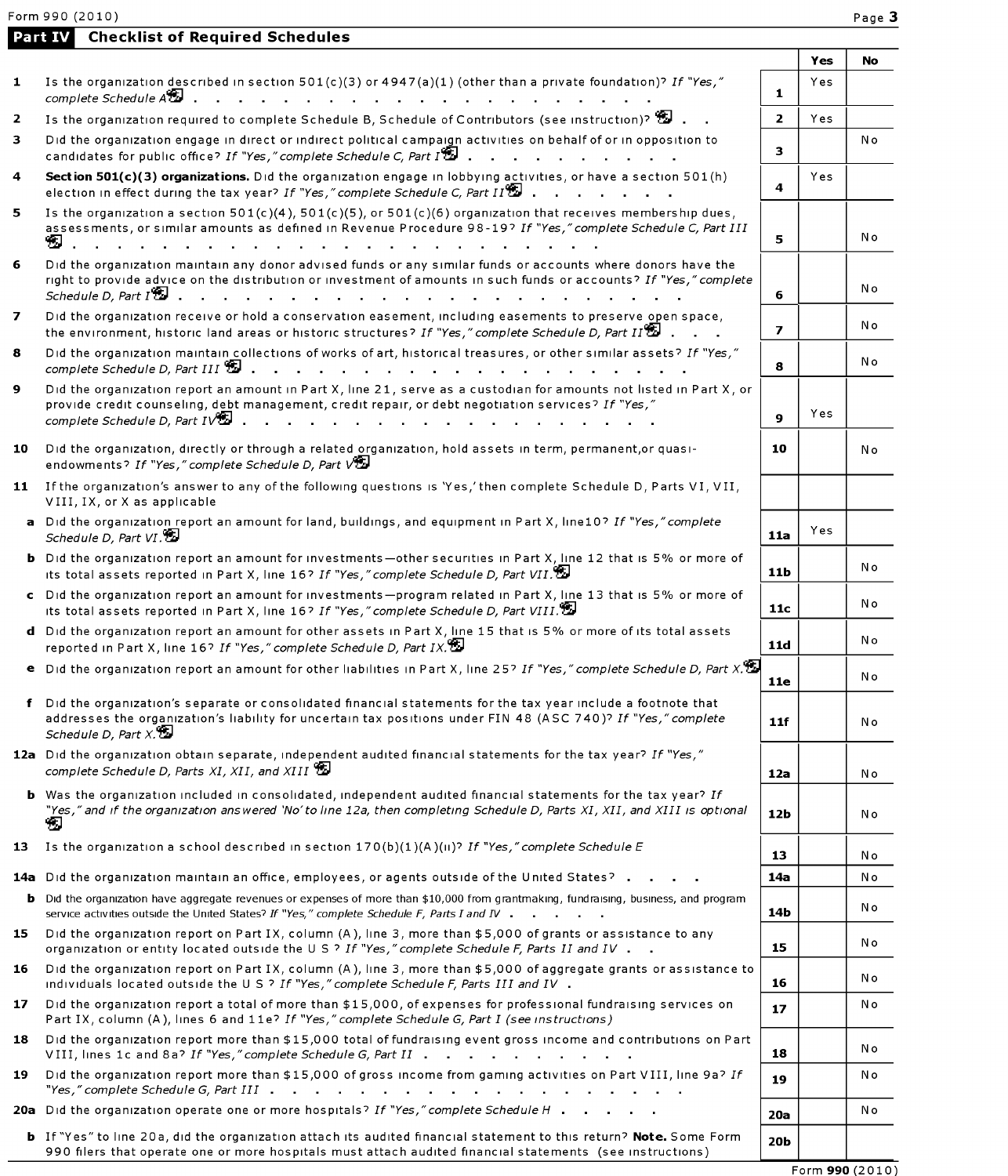Form 990 (2010) Page 4

|     | Part IV Checklist of Required Schedules (continued)                                                                                                                                                                                                                                                                                                                                                                                                                |     |     |     |  |  |
|-----|--------------------------------------------------------------------------------------------------------------------------------------------------------------------------------------------------------------------------------------------------------------------------------------------------------------------------------------------------------------------------------------------------------------------------------------------------------------------|-----|-----|-----|--|--|
| 21  | Did the organization report more than \$5,000 of grants and other assistance to governments and organizations in<br>the United States on Part IX, column (A), line 1? If "Yes," complete Schedule I, Parts I and II                                                                                                                                                                                                                                                | 21  |     | Νo  |  |  |
| 22. | Did the organization report more than \$5,000 of grants and other assistance to individuals in the United States<br>on Part IX, column (A), line 2? If "Yes," complete Schedule I, Parts I and III                                                                                                                                                                                                                                                                 | 22  |     | No  |  |  |
| 23. | Did the organization answer "Yes" to Part VII, Section A, questions 3, 4, or 5, about compensation of the<br>organization's current and former officers, directors, trustees, key employees, and highest compensated<br>employees? If "Yes," complete Schedule J                                                                                                                                                                                                   |     |     |     |  |  |
|     | 24a Did the organization have a tax-exempt bond issue with an outstanding principal amount of more than \$100,000<br>as of the last day of the year, that was issued after December 31, 2002? If "Yes," answer lines 24b-24d and<br>complete Schedule K. If "No," go to line 25 \cdots \cdots \cdots \cdots \cdots \cdots \cdots \cdots \cdots \cdots \cdots \cdots \cdots \cdots \cdots \cdots \cdots \cdots \cdots \cdots \cdots \cdots \cdots \cdots \cdots \cd | 24a |     | Νo  |  |  |
|     | <b>b</b> Did the organization invest any proceeds of tax-exempt bonds beyond a temporary period exception?                                                                                                                                                                                                                                                                                                                                                         | 24b |     |     |  |  |
|     | c Did the organization maintain an escrow account other than a refunding escrow at any time during the year<br>to defease any tax-exempt bonds?                                                                                                                                                                                                                                                                                                                    | 24с |     |     |  |  |
| d   | Did the organization act as an "on behalf of" issuer for bonds outstanding at any time during the year?                                                                                                                                                                                                                                                                                                                                                            | 24d |     |     |  |  |
|     | 25a Section 501(c)(3) and 501(c)(4) organizations. Did the organization engage in an excess benefit transaction with<br>a disqualified person during the year? If "Yes," complete Schedule L, Part I                                                                                                                                                                                                                                                               | 25a |     | Νo  |  |  |
|     | <b>b</b> Is the organization aware that it engaged in an excess benefit transaction with a disqualified person in a prior<br>year, and that the transaction has not been reported on any of the organization's prior Forms 990 or 990-EZ? If                                                                                                                                                                                                                       | 25b |     | No  |  |  |
| 26. | Was a loan to or by a current or former officer, director, trustee, key employee, highly compensated employee, or<br>disqualified person outstanding as of the end of the organization's tax year? If "Yes," complete Schedule L,<br>Part II                                                                                                                                                                                                                       | 26  |     | Νo  |  |  |
| 27. | Did the organization provide a grant or other assistance to an officer, director, trustee, key employee, substantial<br>contributor, or a grant selection committee member, or to a person related to such an individual? If "Yes,"                                                                                                                                                                                                                                | 27  |     | N o |  |  |
| 28. | Was the organization a party to a business transaction with one of the following parties? (see Schedule L, Part IV<br>instructions for applicable filing thresholds, conditions, and exceptions)                                                                                                                                                                                                                                                                   |     |     |     |  |  |
|     | a A current or former officer, director, trustee, or key employee? If "Yes," complete Schedule L, Part                                                                                                                                                                                                                                                                                                                                                             |     |     |     |  |  |
|     | $IV \qquad \qquad \ldots \qquad \qquad$                                                                                                                                                                                                                                                                                                                                                                                                                            | 28a |     | Νo  |  |  |
|     | b A family member of a current or former officer, director, trustee, or key employee? If "Yes,"<br>complete Schedule L, Part IV .<br><u>in the second contract of the second contract of the second contract of the second contract of the second contract of the second contract of the second contract of the second contract of the second contract of the second </u>                                                                                          | 28b |     | No  |  |  |
|     | c An entity of which a current or former officer, director, trustee, or key employee (or a family member thereof) was<br>an officer, director, trustee, or direct or indirect owner? If "Yes," complete Schedule L, Part IV                                                                                                                                                                                                                                        | 28c |     | Νo  |  |  |
| 29. | Did the organization receive more than \$25,000 in non-cash contributions? If "Yes," complete Schedule M                                                                                                                                                                                                                                                                                                                                                           | 29  |     | Νo  |  |  |
|     | Did the organization receive contributions of art, historical treasures, or other similar assets, or qualified<br>conservation contributions? If "Yes," complete Schedule M                                                                                                                                                                                                                                                                                        | 30  |     | Νo  |  |  |
| 31  | Did the organization liquidate, terminate, or dissolve and cease operations? If "Yes," complete Schedule N,<br>a construction of the construction of the construction of the construction of the construction of the construction of the construction of the construction of the construction of the construction of the construction of the                                                                                                                       | 31  |     | N o |  |  |
| 32  | Did the organization sell, exchange, dispose of, or transfer more than 25% of its net assets? If "Yes," complete                                                                                                                                                                                                                                                                                                                                                   | 32  |     | N o |  |  |
| 33. | Did the organization own 100% of an entity disregarded as separate from the organization under Regulations<br>sections 301 7701-2 and 301 7701-3? If "Yes," complete Schedule R, Part I                                                                                                                                                                                                                                                                            | 33  |     | N o |  |  |
| 34  | Was the organization related to any tax-exempt or taxable entity? If "Yes," complete Schedule R, Parts II, III, IV,                                                                                                                                                                                                                                                                                                                                                | 34  |     | Νo  |  |  |
| 35. | Is any related organization a controlled entity within the meaning of section 512(b)(13)?                                                                                                                                                                                                                                                                                                                                                                          | 35  |     | No  |  |  |
|     | a Did the organization receive any payment from or engage in any transaction with a controlled entity within the<br>$\Gamma$ Yes $\overline{V}$ No<br>meaning of section 512(b)(13)? If "Yes," complete Schedule R, Part V, line 2                                                                                                                                                                                                                                 |     |     |     |  |  |
| 36  | Section 501(c)(3) organizations. Did the organization make any transfers to an exempt non-charitable related<br>organization? If "Yes," complete Schedule R, Part V, line 2                                                                                                                                                                                                                                                                                        | 36  |     | Νo  |  |  |
| 37  | Did the organization conduct more than 5% of its activities through an entity that is not a related organization<br>and that is treated as a partnership for federal income tax purposes? If "Yes," complete Schedule R, Part VI                                                                                                                                                                                                                                   | 37  |     | N o |  |  |
| 38  | Did the organization complete Schedule O and provide explanations in Schedule O for Part VI, lines 11 and 19?<br>Note. All Form 990 filers are required to complete Schedule O<br>the contract of the contract of the contract of the contract of                                                                                                                                                                                                                  | 38  | Yes |     |  |  |

Form 990 (2010)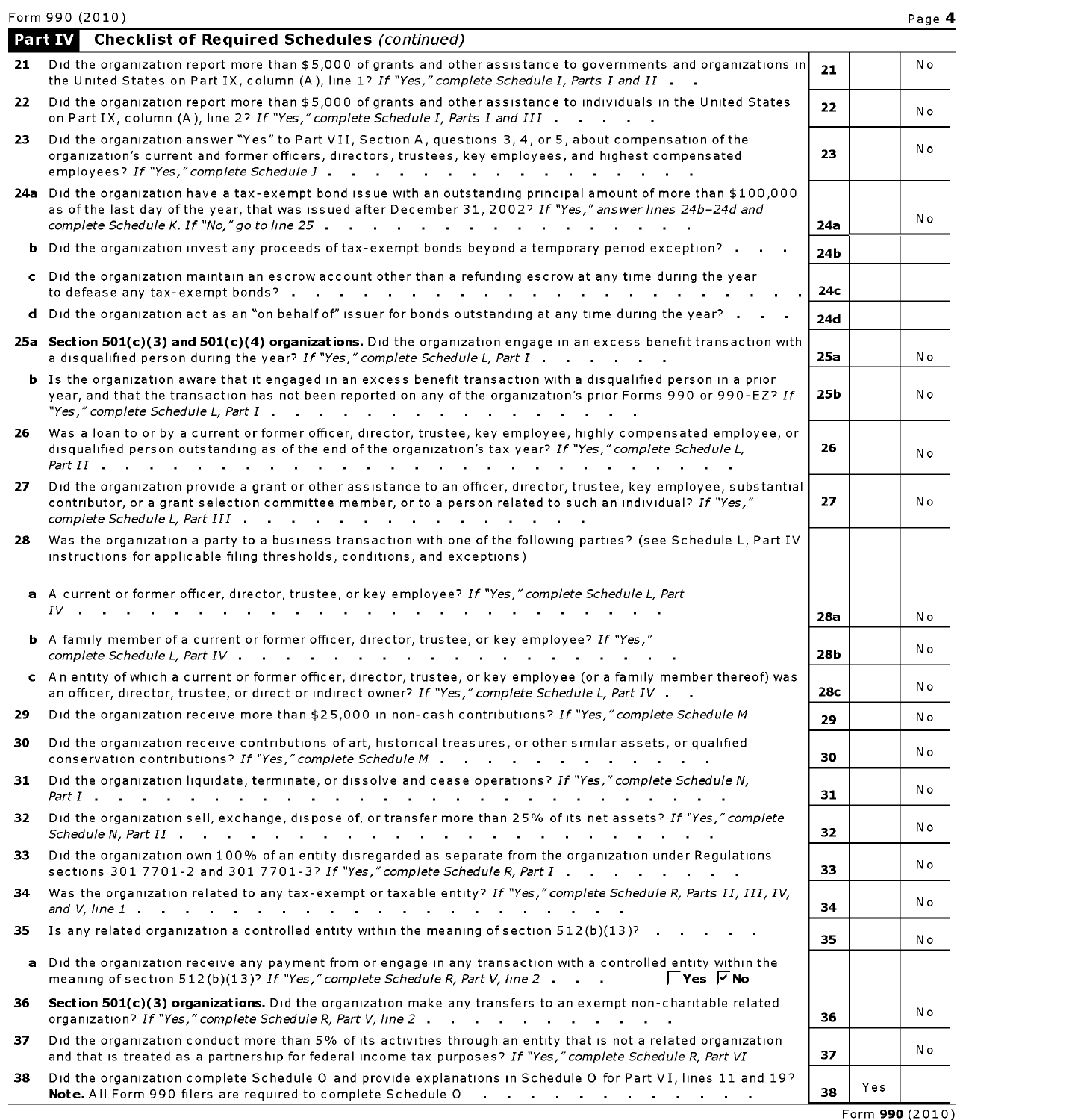|     | Form 990 (2010)                                                                                                                                                                                                                                                                                                                                                                            |     |                | Page 5 |
|-----|--------------------------------------------------------------------------------------------------------------------------------------------------------------------------------------------------------------------------------------------------------------------------------------------------------------------------------------------------------------------------------------------|-----|----------------|--------|
|     | Part V<br><b>Statements Regarding Other IRS Filings and Tax Compliance</b>                                                                                                                                                                                                                                                                                                                 |     |                |        |
|     | Check if Schedule O contains a response to any question in this Part V                                                                                                                                                                                                                                                                                                                     |     | $\cdot \Gamma$ |        |
|     |                                                                                                                                                                                                                                                                                                                                                                                            |     | Yes            | No     |
| 1a  | Enter the number reported in Box 3 of Form 1096 Enter -0- if not applicable<br>1a<br>12                                                                                                                                                                                                                                                                                                    |     |                |        |
|     | <b>b</b> Enter the number of Forms W-2G included in line 1a <i>Enter -0-</i> if not applicable                                                                                                                                                                                                                                                                                             |     |                |        |
|     | 1b<br>0                                                                                                                                                                                                                                                                                                                                                                                    |     |                |        |
|     | c Did the organization comply with backup withholding rules for reportable payments to vendors and reportable<br>gaming (gambling) winnings to prize winners?                                                                                                                                                                                                                              | 1c  |                |        |
| 2a  | Enter the number of employees reported on Form W-3, Transmittal of Wage and Tax                                                                                                                                                                                                                                                                                                            |     |                |        |
|     | Statements filed for the calendar year ending with or within the year covered by this<br>13<br>2a                                                                                                                                                                                                                                                                                          |     |                |        |
|     | <b>b</b> If at least one is reported on line 2a, did the organization file all required federal employment tax returns?                                                                                                                                                                                                                                                                    |     |                |        |
|     | Note. If the sum of lines 1a and 2a is greater than 250, you may be required to e-file (see instructions)                                                                                                                                                                                                                                                                                  | 2Ь  | Yes            |        |
|     | Did the organization have unrelated business gross income of \$1,000 or more during the                                                                                                                                                                                                                                                                                                    |     |                |        |
| 3a  |                                                                                                                                                                                                                                                                                                                                                                                            | За  |                | N o    |
|     | <b>b</b> If "Yes," has it filed a Form 990-T for this year? If "No," provide an explanation in Schedule O                                                                                                                                                                                                                                                                                  | зь  |                |        |
| 4a  | At any time during the calendar year, did the organization have an interest in, or a signature or other authority                                                                                                                                                                                                                                                                          |     |                |        |
|     | over, a financial account in a foreign country (such as a bank account, securities account, or other financial<br>$\text{account}$ ) $\cdot$ $\cdot$ $\cdot$ $\cdot$                                                                                                                                                                                                                       | 4а  |                | No     |
| ь   | If "Yes," enter the name of the foreign country ▶                                                                                                                                                                                                                                                                                                                                          |     |                |        |
|     | See instructions for filing requirements for Form TD F 90-22 1, Report of Foreign Bank and Financial Accounts                                                                                                                                                                                                                                                                              |     |                |        |
|     | Was the organization a party to a prohibited tax shelter transaction at any time during the tax year?                                                                                                                                                                                                                                                                                      | 5а  |                | N o    |
| 5а  | <b>b</b> Did any taxable party notify the organization that it was or is a party to a prohibited tax shelter transaction?                                                                                                                                                                                                                                                                  |     |                | Νo     |
|     |                                                                                                                                                                                                                                                                                                                                                                                            | 5Ь  |                |        |
|     | c If "Yes" to line 5a or 5b, did the organization file Form 8886-T?                                                                                                                                                                                                                                                                                                                        | 5с  |                |        |
| 6a  | Does the organization have annual gross receipts that are normally greater than \$100,000, and did the                                                                                                                                                                                                                                                                                     | 6а  |                | No     |
|     | organization solicit any contributions that were not tax deductible?                                                                                                                                                                                                                                                                                                                       |     |                |        |
|     | <b>b</b> If "Yes," did the organization include with every solicitation an express statement that such contributions or gifts<br>were not tax deductible?<br>a construction of the construction of the construction of the construction of the construction of the construction of the construction of the construction of the construction of the construction of the construction of the | 6b  |                |        |
| 7   | Organizations that may receive deductible contributions under section $170(c)$ .                                                                                                                                                                                                                                                                                                           |     |                |        |
|     | a Did the organization receive a payment in excess of \$75 made partly as a contribution and partly for goods and                                                                                                                                                                                                                                                                          | 7a  |                | No     |
|     | <b>b</b> If "Yes," did the organization notify the donor of the value of the goods or services provided?                                                                                                                                                                                                                                                                                   | 7Ь  |                |        |
|     | c Did the organization sell, exchange, or otherwise dispose of tangible personal property for which it was required to                                                                                                                                                                                                                                                                     |     |                |        |
|     |                                                                                                                                                                                                                                                                                                                                                                                            | 7с  |                | Νo     |
|     | d If "Yes," indicate the number of Forms 8282 filed during the year<br>7d                                                                                                                                                                                                                                                                                                                  |     |                |        |
|     | e Did the organization receive any funds, directly or indirectly, to pay premiums on a personal benefit                                                                                                                                                                                                                                                                                    |     |                |        |
|     |                                                                                                                                                                                                                                                                                                                                                                                            | 7е  |                | Νo     |
|     | f Did the organization, during the year, pay premiums, directly or indirectly, on a personal benefit contract?                                                                                                                                                                                                                                                                             | 7f  |                | Nο     |
|     | g If the organization received a contribution of qualified intellectual property, did the organization file Form 8899 as                                                                                                                                                                                                                                                                   | 7g  |                | N o    |
|     | h If the organization received a contribution of cars, boats, airplanes, or other vehicles, did the organization file a                                                                                                                                                                                                                                                                    |     |                |        |
|     | Form 1098-C?                                                                                                                                                                                                                                                                                                                                                                               | 7h  |                | Νo     |
| 8   | Sponsoring organizations maintaining donor advised funds and section 509(a)(3) supporting organizations. Did<br>the supporting organization, or a donor advised fund maintained by a sponsoring organization, have excess                                                                                                                                                                  |     |                |        |
|     |                                                                                                                                                                                                                                                                                                                                                                                            | 8   |                |        |
| 9   | Sponsoring organizations maintaining donor advised funds.                                                                                                                                                                                                                                                                                                                                  |     |                |        |
|     | a Did the organization make any taxable distributions under section 4966?                                                                                                                                                                                                                                                                                                                  | 9а  |                |        |
| b   | Did the organization make a distribution to a donor, donor advisor, or related person?                                                                                                                                                                                                                                                                                                     | 9b  |                |        |
| 10  | Section $501(c)(7)$ organizations. Enter                                                                                                                                                                                                                                                                                                                                                   |     |                |        |
|     | a Initiation fees and capital contributions included on Part VIII, line 12<br>10a                                                                                                                                                                                                                                                                                                          |     |                |        |
|     | <b>b</b> Gross receipts, included on Form 990, Part VIII, line 12, for public use of club<br>10b<br>facilities                                                                                                                                                                                                                                                                             |     |                |        |
|     | 11 Section 501(c)(12) organizations. Enter                                                                                                                                                                                                                                                                                                                                                 |     |                |        |
|     | a Gross income from members or shareholders<br>11a                                                                                                                                                                                                                                                                                                                                         |     |                |        |
|     | <b>b</b> Gross income from other sources (Do not net amounts due or paid to other sources                                                                                                                                                                                                                                                                                                  |     |                |        |
|     | 11b<br>against amounts due or received from them )                                                                                                                                                                                                                                                                                                                                         |     |                |        |
|     | 12a Section 4947(a)(1) non-exempt charitable trusts. Is the organization filing Form 990 in lieu of Form 1041?                                                                                                                                                                                                                                                                             | 12a |                |        |
|     | <b>b</b> If "Yes," enter the amount of tax-exempt interest received or accrued during the<br>12 <sub>b</sub><br>year                                                                                                                                                                                                                                                                       |     |                |        |
| 13. | Section $501(c)(29)$ qualified nonprofit health insurance issuers.                                                                                                                                                                                                                                                                                                                         |     |                |        |
|     | a Is the organization licensed to issue qualified health plans in more than one state?                                                                                                                                                                                                                                                                                                     |     |                |        |
|     | Note. See the instructions for additional information the organization must report on Schedule O                                                                                                                                                                                                                                                                                           | 13a |                |        |
|     |                                                                                                                                                                                                                                                                                                                                                                                            |     |                |        |
|     | <b>b</b> Enter the amount of reserves the organization is required to maintain by the states<br>13 <sub>b</sub><br>in which the organization is licensed to issue qualified health plans                                                                                                                                                                                                   |     |                |        |
|     | c Enter the amount of reserves on hand                                                                                                                                                                                                                                                                                                                                                     |     |                |        |
|     | 13c                                                                                                                                                                                                                                                                                                                                                                                        |     |                |        |
|     | 14a Did the organization receive any payments for indoor tanning services during the tax year?                                                                                                                                                                                                                                                                                             | 14a |                | Νo     |
|     | <b>b</b> If "Yes," has it filed a Form 720 to report these payments? If "No," provide an explanation in Schedule O                                                                                                                                                                                                                                                                         | 14b |                |        |

Form 990 (2010)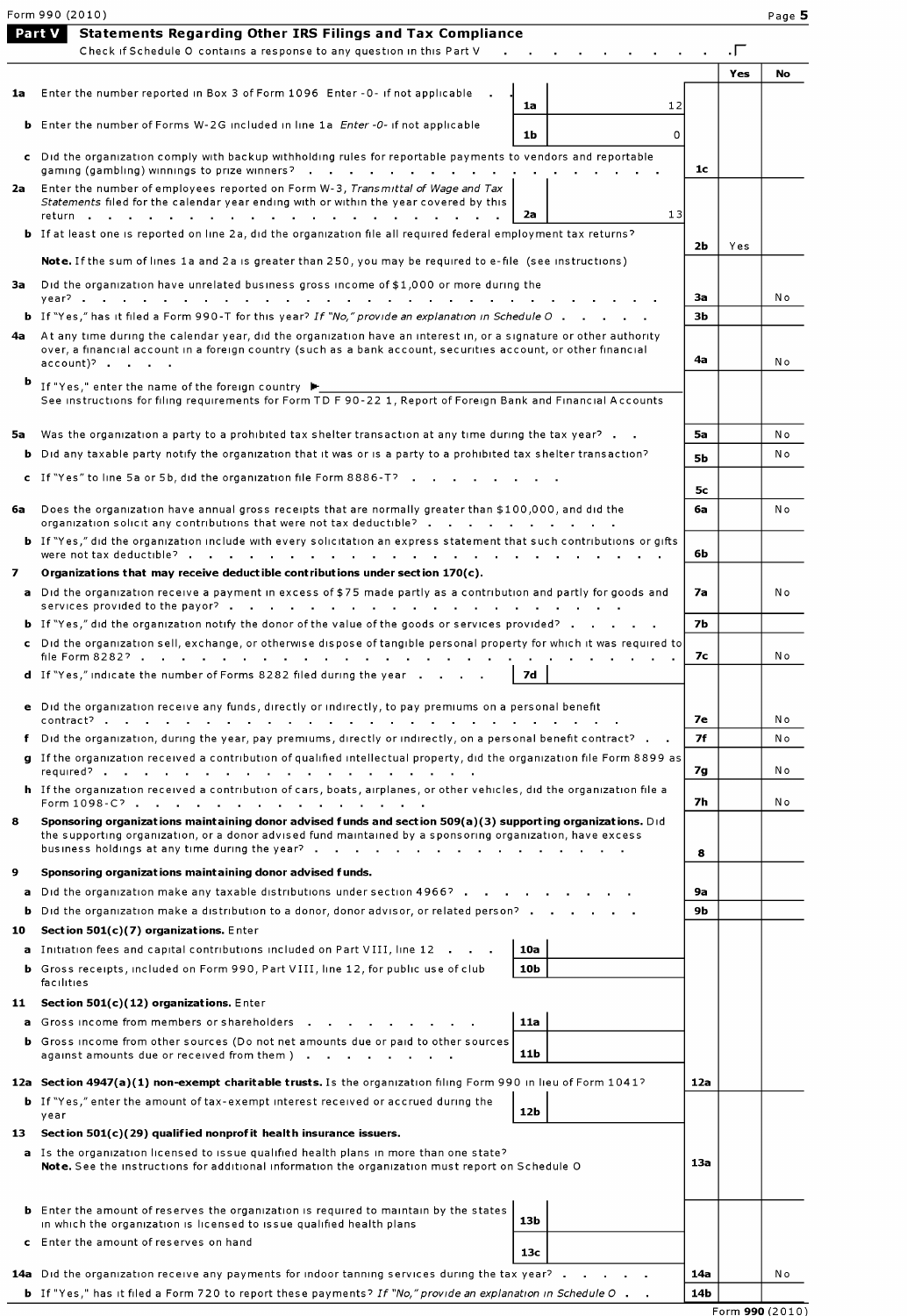|    | Form 990 (2010)                                                                                                                                                                                                                                                                                                                   |              |     | Page 6 |
|----|-----------------------------------------------------------------------------------------------------------------------------------------------------------------------------------------------------------------------------------------------------------------------------------------------------------------------------------|--------------|-----|--------|
|    | Part VI<br>Governance, Management, and Disclosure For each "Yes" response to lines 2 through 7b below, and for<br>a "No" response to lines 8a, 8b, or 10b below, describe the circumstances, processes, or changes in Schedule<br>O. See instructions.<br>Check if Schedule O contains a response to any question in this Part VI |              | . দ |        |
|    | <b>Section A. Governing Body and Management</b>                                                                                                                                                                                                                                                                                   |              |     |        |
|    |                                                                                                                                                                                                                                                                                                                                   |              | Yes | No     |
|    |                                                                                                                                                                                                                                                                                                                                   |              |     |        |
| 1a | Enter the number of voting members of the governing body at the end of the tax<br>1a<br>6<br>year                                                                                                                                                                                                                                 |              |     |        |
|    | <b>b</b> Enter the number of voting members included in line 1a, above, who are<br>1b<br>6<br>independent                                                                                                                                                                                                                         |              |     |        |
| 2  | Did any officer, director, trustee, or key employee have a family relationship or a business relationship with any<br>other officer, director, trustee, or key employee?                                                                                                                                                          | $\mathbf{2}$ |     | Νo     |
| 3  | Did the organization delegate control over management duties customarily performed by or under the direct<br>supervision of officers, directors or trustees, or key employees to a management company or other person? .                                                                                                          | з.           |     | Νo     |
| 4  | Did the organization make any significant changes to its governing documents since the prior Form 990 was<br>filed?                                                                                                                                                                                                               | 4            |     | Νo     |
| 5  | Did the organization become aware during the year of a significant diversion of the organization's assets? .                                                                                                                                                                                                                      | 5            |     | N o    |
| 6  | Does the organization have members or stockholders?                                                                                                                                                                                                                                                                               | 6            |     | Νo     |
| 7а | Does the organization have members, stockholders, or other persons who may elect one or more members of the<br>and a series of the contract of the contract of the<br>governing body?                                                                                                                                             | 7а           |     | No     |
| ь  | Are any decisions of the governing body subject to approval by members, stockholders, or other persons?                                                                                                                                                                                                                           | <b>7b</b>    |     | No     |
| 8  | Did the organization contemporaneously document the meetings held or written actions undertaken during the<br>year by the following                                                                                                                                                                                               |              |     |        |
| a  | The governing body? $\blacksquare$                                                                                                                                                                                                                                                                                                | 8а           | Yes |        |
| ь  | Each committee with authority to act on behalf of the governing body?                                                                                                                                                                                                                                                             | 8b           | Yes |        |
| 9  | Is there any officer, director, trustee, or key employee listed in Part VII, Section A, who cannot be reached at the<br>organization's mailing address? If "Yes," provide the names and addresses in Schedule O                                                                                                                   | 9            |     | Νo     |
|    | Section B. Policies (This Section B requests information about policies not required by the Internal<br>Revenue Code.)                                                                                                                                                                                                            |              |     |        |
|    |                                                                                                                                                                                                                                                                                                                                   |              | Yes | No     |
|    | 10a Does the organization have local chapters, branches, or affiliates?                                                                                                                                                                                                                                                           | 10a          |     | N o    |
|    | <b>b</b> If "Yes," does the organization have written policies and procedures governing the activities of such chapters<br>affiliates, and branches to ensure their operations are consistent with those of the organization?                                                                                                     | 10b          |     |        |
|    | 11a Has the organization provided a copy of this Form 990 to all members of its governing body before filing the form?                                                                                                                                                                                                            |              |     |        |
|    | <b>b</b> Describe in Schedule O the process, if any, used by the organization to review this Form 990                                                                                                                                                                                                                             | 11a          | Yes |        |
|    | 12a Does the organization have a written conflict of interest policy? If "No," go to line 13                                                                                                                                                                                                                                      | 12a          | Yes |        |
|    | <b>b</b> Are officers, directors or trustees, and key employees required to disclose annually interests that could give rise                                                                                                                                                                                                      | 12b          |     | N o    |
|    | c Does the organization regularly and consistently monitor and enforce compliance with the policy? If "Yes,"                                                                                                                                                                                                                      | 12c          |     | No     |
| 13 |                                                                                                                                                                                                                                                                                                                                   | 13           |     | N o    |
| 14 | Does the organization have a written document retention and destruction policy?                                                                                                                                                                                                                                                   | 14           |     | No     |
| 15 | Did the process for determining compensation of the following persons include a review and approval by<br>independent persons, comparability data, and contemporaneous substantiation of the deliberation and decision?                                                                                                           |              |     |        |
|    | a The organization's CEO, Executive Director, or top management official and all and all and all and all all a                                                                                                                                                                                                                    | 15a          |     | N o    |
|    |                                                                                                                                                                                                                                                                                                                                   | 15b          |     | N o    |
|    | If "Yes" to line 15a or 15b, describe the process in Schedule O (See instructions)                                                                                                                                                                                                                                                |              |     |        |
|    | 16a Did the organization invest in, contribute assets to, or participate in a joint venture or similar arrangement with a                                                                                                                                                                                                         | 16a          |     | Νo     |
|    | <b>b</b> If "Yes," has the organization adopted a written policy or procedure requiring the organization to evaluate its<br>participation in joint venture arrangements under applicable federal tax law, and taken steps to safeguard the<br>organization's exempt status with respect to such arrangements?                     | 16b          |     |        |
|    | <b>Section C. Disclosure</b>                                                                                                                                                                                                                                                                                                      |              |     |        |
| 17 | List the States with which a copy of this Form 990 is required to be filed▶OR                                                                                                                                                                                                                                                     |              |     |        |
| 18 | Section 6104 requires an organization to make its Form 1023 (or 1024 if applicable), 990, and 990-T (501(c)<br>(3)s only) available for public inspection Indicate how you make these available Check all that apply<br>$\Box$ O wn website $\Box$ A nother's website $\Box$ U pon request                                        |              |     |        |

19 Describe in Schedule 0 whether (and if so, how), the organization makes its governing documents, conflict of interest policy, and financial statements available to the public See Additional Data Table

(503) 242-0900

20 State the name, physical address, and telephone number of the person who possesses the books and records of the organization  $\blacktriangleright$ TINA PISENTI 4850 SW SCHOLLS FERRY ROAD 103 PORTLAND,OR 97225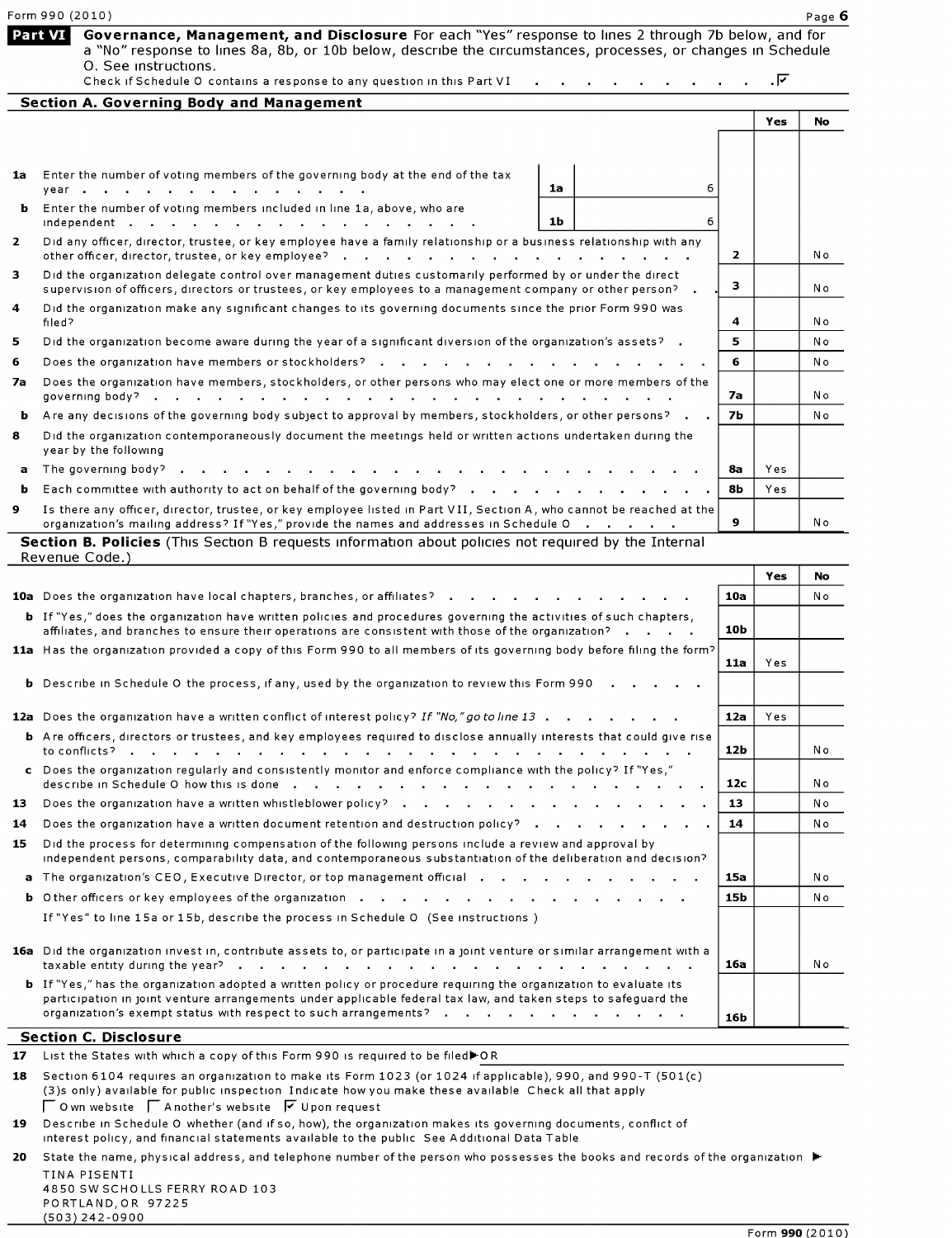### Part VII Compensation of Officers, Directors, Trustees, Key Employees, Highest Compensated Employees, and Independent Contractors

Check if Schedule 0 contains <sup>a</sup> response to any question in this Part VII (-

### Section A. Officers, Directors, Trustees, Kev Employees, and Highest Compensated Employees

1a Complete this table for all persons required to be listed Report compensation for the calendar year ending with or within the organization's tax year

It List all of the organization's current officers, directors, trustees (whether individuals or organizations), regardless of amount of compensation, and current key employees Enter -0- in columns (D), (E), and (F) if no compensation was paid

 $\bullet$  List all of the organization's current key employees, if any See instructions for definition of "key employee "

**\*** List the organization's five current highest compensated employees (other than an officer, director, trustee or key employee) who received reportable compensation (Box <sup>5</sup> of Form W-2 and/or Box <sup>7</sup> of Form 1099-MISC) of more than \$100,000 from the organization and any related organizations

**#** List all of the organization's former officers, key employees, and highest compensated employees who received more than \$100,000 of reportable compensation from the organization and any related organizations

Itst all of the organization's former directors or trustees that received, in the capacity as a former director or trustee of the organization, more than \$10,000 of reportable compensation from the organization and any related organizations

List persons in the following order individual trustees or directors , institutional trustees, officers, key employees , highest compensated employees , and former such persons

| (A)<br>Name and Title                       | (B)<br>Average<br>hours                                                                                 | (C)<br>Position (check all<br>that apply) |                       |         |              |                                                                       |        | (D)<br>Reportable<br>compensation            | (E)<br>Reportable<br>compensation                         | (F)<br>Estimated<br>amount of other                                      |
|---------------------------------------------|---------------------------------------------------------------------------------------------------------|-------------------------------------------|-----------------------|---------|--------------|-----------------------------------------------------------------------|--------|----------------------------------------------|-----------------------------------------------------------|--------------------------------------------------------------------------|
|                                             | per<br>week<br>(describe<br>hours<br>for<br>related<br>organizations<br>$\mathsf{I}$<br>Schedule<br>O() | Individual trustee<br>or director         | Institutional Trustee | Officer | Key employee | Highest compens <i>a</i> t<br><u>employee</u><br>$\mathbf{\tilde{z}}$ | Former | from the<br>organization (W-<br>2/1099-MISC) | from related<br>organizations<br>$(W - 2/1099 -$<br>MISC) | compensation<br>from the<br>organization and<br>related<br>organizations |
| (1) MICHAEL L BARTON PHD<br><b>DIRECTOR</b> | 1 0 0                                                                                                   | Χ                                         |                       |         |              |                                                                       |        | $\overline{0}$                               | $\overline{0}$                                            | $\pmb{0}$                                                                |
| (2) LAWRENCE W DENNIS SR<br><b>DIRECTOR</b> | 1 0 0                                                                                                   | X                                         |                       |         |              |                                                                       |        | $\mathbf 0$                                  | $\overline{0}$                                            | $\boldsymbol{0}$                                                         |
| (3) JON EGGE<br><b>DIRECTOR</b>             | 1 0 0                                                                                                   | X                                         |                       |         |              |                                                                       |        | $\mathbf{0}$                                 | 0                                                         | $\bf{0}$                                                                 |
| (4) DAVID W GORE<br><b>DIRECTOR</b>         | 1 0 0                                                                                                   | X                                         |                       |         |              |                                                                       |        | $\overline{0}$                               | $\overline{0}$                                            | $\boldsymbol{0}$                                                         |
| (5) JOHN A CHARLES<br>PRESIDENT             | 40 00                                                                                                   |                                           |                       | X       |              |                                                                       |        | 115,250                                      | $\overline{0}$                                            | $\mathbf 0$                                                              |
| (6) TINA PISENTI<br><b>VICE PRES</b>        | 40 00                                                                                                   |                                           |                       | X       |              |                                                                       |        | 90,000                                       | $\vert 0 \vert$                                           | $\mathbf 0$                                                              |
| (7) WILLIAM B CONERLY PHD<br>CHAIRMAN       | 1 0 0                                                                                                   |                                           |                       | X       |              |                                                                       |        | $\overline{0}$                               | 0                                                         | $\mathbf 0$                                                              |
| (8) WILLIAM UDY<br>SEC/TREASURE             | 1 0 0                                                                                                   |                                           |                       | X       |              |                                                                       |        | $\overline{0}$                               | $\vert$ 0                                                 | $\pmb{0}$                                                                |
|                                             |                                                                                                         |                                           |                       |         |              |                                                                       |        |                                              |                                                           |                                                                          |
|                                             |                                                                                                         |                                           |                       |         |              |                                                                       |        |                                              |                                                           |                                                                          |
|                                             |                                                                                                         |                                           |                       |         |              |                                                                       |        |                                              |                                                           |                                                                          |
|                                             |                                                                                                         |                                           |                       |         |              |                                                                       |        |                                              |                                                           |                                                                          |
|                                             |                                                                                                         |                                           |                       |         |              |                                                                       |        |                                              |                                                           |                                                                          |
|                                             |                                                                                                         |                                           |                       |         |              |                                                                       |        |                                              |                                                           |                                                                          |
|                                             |                                                                                                         |                                           |                       |         |              |                                                                       |        |                                              |                                                           |                                                                          |
|                                             |                                                                                                         |                                           |                       |         |              |                                                                       |        |                                              |                                                           |                                                                          |
|                                             |                                                                                                         |                                           |                       |         |              |                                                                       |        |                                              |                                                           |                                                                          |

 $\Gamma$  Check this box if neither the organization nor any related organization compensated any current officer, director, or trustee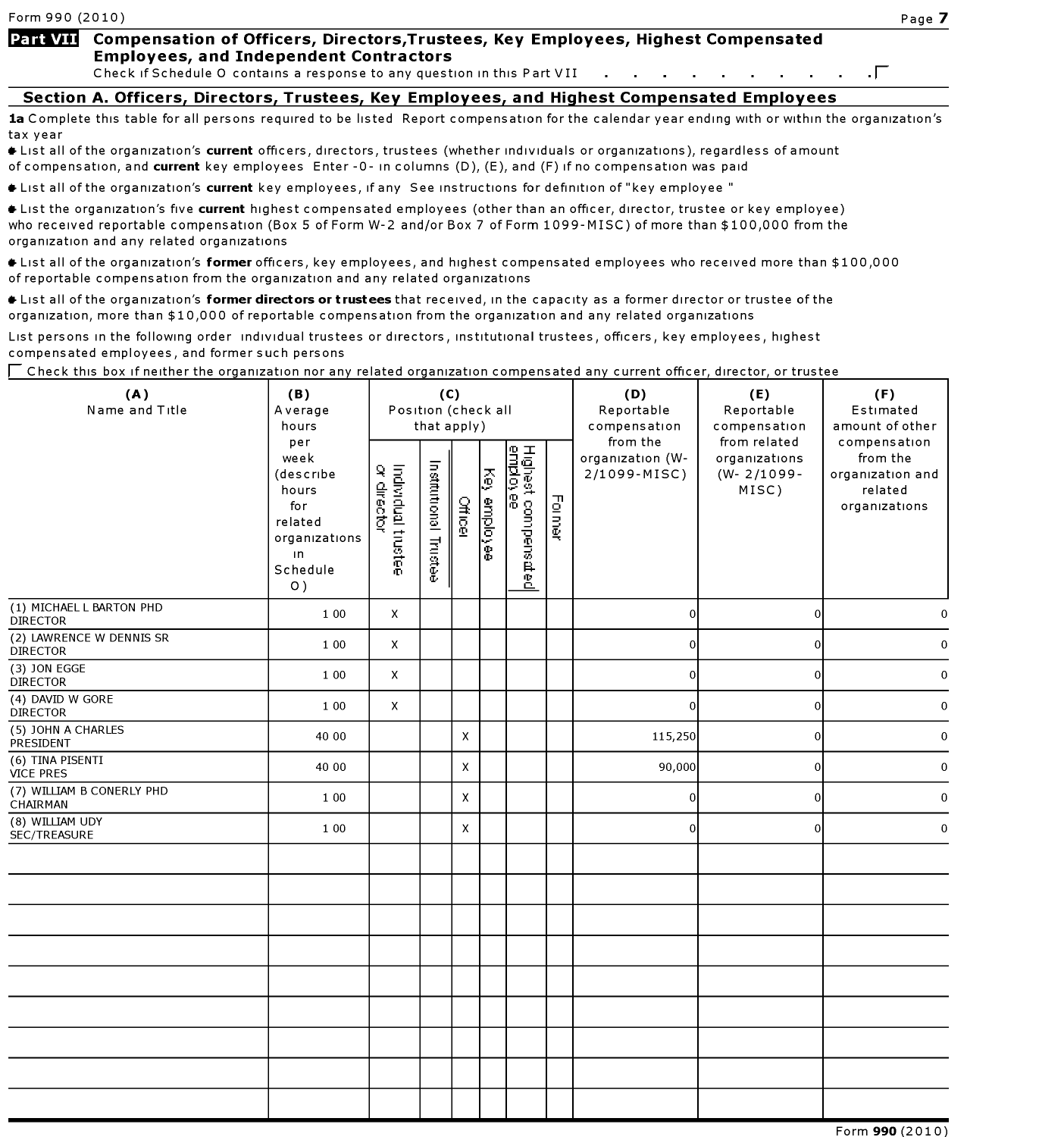|              | (A)                                                                                           | (B)                                                                                                      |                                    |                       | (C)     |              |                                        |        | (D)                                          | (E)                                                       | (F)                                                                      |
|--------------|-----------------------------------------------------------------------------------------------|----------------------------------------------------------------------------------------------------------|------------------------------------|-----------------------|---------|--------------|----------------------------------------|--------|----------------------------------------------|-----------------------------------------------------------|--------------------------------------------------------------------------|
|              | Name and Title                                                                                | Average<br>hours                                                                                         | Position (check all<br>that apply) |                       |         |              |                                        |        | Reportable<br>compensation                   | Reportable<br>compensation                                | Estimated<br>amount of other                                             |
|              |                                                                                               | per<br>week<br>(describe<br>hours<br>for<br>related<br>organizations<br>$\mathsf{In}$<br>Schedule<br>O() | Individual trustee<br>or director  | Institutional Trustee | Officer | Key employee | Highest compensated<br><u>employee</u> | Former | from the<br>organization (W-<br>2/1099-MISC) | from related<br>organizations<br>$(W - 2/1099 -$<br>MISC) | compensation<br>from the<br>organization and<br>related<br>organizations |
|              |                                                                                               |                                                                                                          |                                    |                       |         |              |                                        |        |                                              |                                                           |                                                                          |
|              |                                                                                               |                                                                                                          |                                    |                       |         |              |                                        |        |                                              |                                                           |                                                                          |
|              |                                                                                               |                                                                                                          |                                    |                       |         |              |                                        |        |                                              |                                                           |                                                                          |
|              |                                                                                               |                                                                                                          |                                    |                       |         |              |                                        |        |                                              |                                                           |                                                                          |
|              |                                                                                               |                                                                                                          |                                    |                       |         |              |                                        |        |                                              |                                                           |                                                                          |
|              |                                                                                               |                                                                                                          |                                    |                       |         |              |                                        |        |                                              |                                                           |                                                                          |
|              |                                                                                               |                                                                                                          |                                    |                       |         |              |                                        |        |                                              |                                                           |                                                                          |
|              |                                                                                               |                                                                                                          |                                    |                       |         |              |                                        |        |                                              |                                                           |                                                                          |
|              |                                                                                               |                                                                                                          |                                    |                       |         |              |                                        |        |                                              |                                                           |                                                                          |
|              |                                                                                               |                                                                                                          |                                    |                       |         |              |                                        |        |                                              |                                                           |                                                                          |
|              |                                                                                               |                                                                                                          |                                    |                       |         |              |                                        |        |                                              |                                                           |                                                                          |
| 1b           | Sub-Total.<br>the contract of the contract of the contract of the contract of the contract of |                                                                                                          |                                    |                       |         |              |                                        | Þ.     |                                              |                                                           |                                                                          |
| $\mathbf{c}$ | Total from continuation sheets to Part VII, Section A                                         |                                                                                                          |                                    |                       |         |              | Þ.                                     |        |                                              |                                                           |                                                                          |
| d            | Total (add lines 1b and 1c).                                                                  | the contract of the contract of the contract of the                                                      |                                    |                       |         |              |                                        | þ.     | 205,250                                      |                                                           |                                                                          |

Part VII Section A. Officers, Directors, Trustees, Key Employees, and Highest Compensated Employees (continued)

Total number of individuals (including but not limited to those listed above) who received more than \$100,000 in reportable compensation from the organization<sup>1</sup>1

|    |                                                                                                                                                                                                                      |   | Yes | No |
|----|----------------------------------------------------------------------------------------------------------------------------------------------------------------------------------------------------------------------|---|-----|----|
| 3  | Did the organization list any former officer, director or trustee, key employee, or highest compensated employee<br>on line 1a? If "Yes," complete Schedule J for such individual                                    |   |     | Nο |
| 4  | For any individual listed on line 1a, is the sum of reportable compensation and other compensation from the<br>organization and related organizations greater than \$150,000? If "Yes," complete Schedule J for such | 4 |     | Nο |
| 5. | Did any person listed on line 1a receive or accrue compensation from any unrelated organization or individual for<br>services rendered to the organization? If "Yes," complete Schedule J for such person            |   |     | Nο |

### Section B. Independent Contractors

1 Complete this table for your five highest compensated independent contractors that received more than \$100,000 of compensation from the organization

|  | $\frac{1}{2}$ is 100,000 or compensation from the organization |  |
|--|----------------------------------------------------------------|--|
|  |                                                                |  |

| \$100,000 or compensation nomitie organization<br>(A)<br>Name and business address                                                                                    | (B)<br>Description of services | (C)<br>Compensation |  |  |  |  |
|-----------------------------------------------------------------------------------------------------------------------------------------------------------------------|--------------------------------|---------------------|--|--|--|--|
|                                                                                                                                                                       |                                |                     |  |  |  |  |
|                                                                                                                                                                       |                                |                     |  |  |  |  |
|                                                                                                                                                                       |                                |                     |  |  |  |  |
|                                                                                                                                                                       |                                |                     |  |  |  |  |
|                                                                                                                                                                       |                                |                     |  |  |  |  |
| Total number of independent contractors (including but not limited to those listed above) who received more than<br>\$100,000 in compensation from the organization ▶ |                                |                     |  |  |  |  |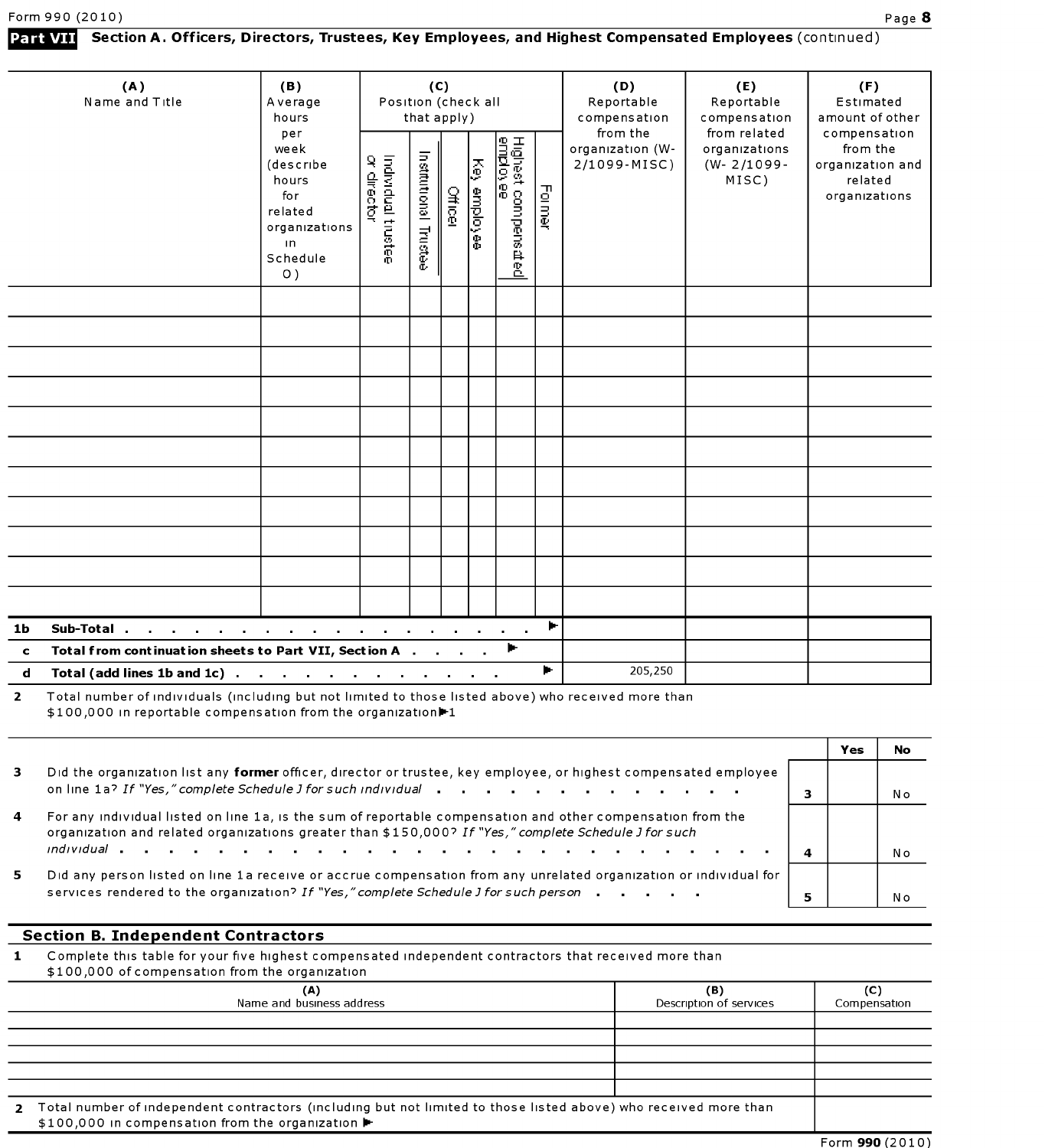Form 990 (2010) Page 9

# Statement of Revenue

| PAIL VIII                                                 |    | Statement of Revenue                                                                   | (A)           | (B)        | (C)       | (D)                   |  |
|-----------------------------------------------------------|----|----------------------------------------------------------------------------------------|---------------|------------|-----------|-----------------------|--|
|                                                           |    |                                                                                        | Total revenue | Related or | Unrelated | Revenue               |  |
|                                                           |    |                                                                                        |               | exempt     | business  | excluded              |  |
|                                                           |    |                                                                                        |               | function   | revenue   | from                  |  |
|                                                           |    |                                                                                        |               | revenue    |           | tax under<br>sections |  |
|                                                           |    |                                                                                        |               |            |           | 512, 513,             |  |
|                                                           |    |                                                                                        |               |            |           | or 514                |  |
|                                                           | 1a | Federated campaigns<br>1a                                                              |               |            |           |                       |  |
|                                                           | b  | Membership dues<br>1b                                                                  |               |            |           |                       |  |
|                                                           | c  | Fundraising events<br>1c                                                               |               |            |           |                       |  |
|                                                           |    |                                                                                        |               |            |           |                       |  |
|                                                           | d  | Related organizations<br>1 <sub>d</sub>                                                |               |            |           |                       |  |
|                                                           | e  | Government grants (contributions)<br>1e                                                |               |            |           |                       |  |
|                                                           |    | 978,566<br>All other contributions, gifts, grants, and<br>1 <sub>f</sub>               |               |            |           |                       |  |
|                                                           |    | similar amounts not included above<br>Noncash contributions included in lines 1a-1f \$ |               |            |           |                       |  |
| Contributions, gifts, grants<br>and other similar amounts | g  |                                                                                        |               |            |           |                       |  |
|                                                           |    | Þ<br>h Total. Add lines 1a-1f                                                          | 978,566       |            |           |                       |  |
|                                                           |    |                                                                                        |               |            |           |                       |  |
|                                                           |    | <b>Business Code</b>                                                                   |               |            |           |                       |  |
|                                                           | 2a |                                                                                        |               |            |           |                       |  |
|                                                           | b  |                                                                                        |               |            |           |                       |  |
|                                                           | c  |                                                                                        |               |            |           |                       |  |
|                                                           |    |                                                                                        |               |            |           |                       |  |
|                                                           | d  |                                                                                        |               |            |           |                       |  |
|                                                           | e  |                                                                                        |               |            |           |                       |  |
| Program Service Revenue                                   | f  | All other program service revenue                                                      |               |            |           |                       |  |
|                                                           |    |                                                                                        |               |            |           |                       |  |
|                                                           | g  | Total. Add lines 2a-2f ▶                                                               |               |            |           |                       |  |
|                                                           | з  | Investment income (including dividends, interest                                       |               |            |           |                       |  |
|                                                           |    | and other similar amounts)                                                             | 2,976         |            |           | 2,976                 |  |
|                                                           | 4  | Income from investment of tax-exempt bond proceeds.                                    |               |            |           |                       |  |
|                                                           | 5  | Royalties<br><b>Contract Contract</b>                                                  |               |            |           |                       |  |
|                                                           |    | (i) Real<br>(II) Personal                                                              |               |            |           |                       |  |
|                                                           | 6a | Gross Rents                                                                            |               |            |           |                       |  |
|                                                           | ь  | Less rental                                                                            |               |            |           |                       |  |
|                                                           |    | expenses                                                                               |               |            |           |                       |  |
|                                                           | c  | Rental income<br>or (loss)                                                             |               |            |           |                       |  |
|                                                           |    | Þ.<br>d Net rental income or (loss)                                                    |               |            |           |                       |  |
|                                                           |    |                                                                                        |               |            |           |                       |  |
|                                                           | 7а | $(II)$ O ther<br>(i) Securities<br>Gross amount                                        |               |            |           |                       |  |
|                                                           |    | from sales of                                                                          |               |            |           |                       |  |
|                                                           |    | assets other<br>than inventory                                                         |               |            |           |                       |  |
|                                                           | ь  | Less cost or                                                                           |               |            |           |                       |  |
|                                                           |    | other basis and<br>sales expenses                                                      |               |            |           |                       |  |
|                                                           | c. | Gain or (loss)                                                                         |               |            |           |                       |  |
|                                                           |    | d Netgain or (loss)                                                                    |               |            |           |                       |  |
|                                                           |    |                                                                                        |               |            |           |                       |  |
|                                                           |    | 8a Gross income from fundraising events<br>(not including                              |               |            |           |                       |  |
|                                                           |    | \$                                                                                     |               |            |           |                       |  |
|                                                           |    | of contributions reported on line 1c)                                                  |               |            |           |                       |  |
|                                                           |    | See Part IV, line 18                                                                   |               |            |           |                       |  |
|                                                           |    | a                                                                                      |               |            |           |                       |  |
|                                                           |    | <b>b</b> Less direct expenses<br>ь                                                     |               |            |           |                       |  |
| <b>Other Revenue</b>                                      |    | ъ.<br>c Net income or (loss) from fundraising events                                   |               |            |           |                       |  |
|                                                           |    | 9a Gross income from gaming activities See                                             |               |            |           |                       |  |
|                                                           |    | Part IV, line 19 . a                                                                   |               |            |           |                       |  |
|                                                           | b  | Less direct                                                                            |               |            |           |                       |  |
|                                                           |    | expenses<br>ь                                                                          |               |            |           |                       |  |
|                                                           | c. | J.<br>Net income or (loss) from gaming activities                                      |               |            |           |                       |  |
|                                                           |    |                                                                                        |               |            |           |                       |  |
|                                                           |    | 10a Gross sales of inventory, less<br>returns and allowances.                          |               |            |           |                       |  |
|                                                           |    | a                                                                                      |               |            |           |                       |  |
|                                                           |    | <b>b</b> Less cost of goods sold                                                       |               |            |           |                       |  |
|                                                           |    | b<br>Þ.                                                                                |               |            |           |                       |  |
|                                                           |    | c Net income or (loss) from sales of inventory.                                        |               |            |           |                       |  |
|                                                           |    | Miscellaneous Revenue<br><b>Business Code</b>                                          |               |            |           |                       |  |
|                                                           |    | 11a SPECIAL EVENTS AND                                                                 | 7,404         | 7,404      |           |                       |  |
|                                                           |    | ACTIVITIES                                                                             |               |            |           |                       |  |
|                                                           |    | <b>b</b> LOSS ON THEFT OF ASSET                                                        | $-542$        | $-542$     |           |                       |  |
|                                                           | c  |                                                                                        |               |            |           |                       |  |
|                                                           |    | <b>d</b> Allother revenue                                                              |               |            |           |                       |  |
|                                                           |    | e Total. Add lines 11a-11d.                                                            |               |            |           |                       |  |
|                                                           |    | Þ.                                                                                     | 6,862         |            |           |                       |  |
|                                                           |    | 12 Total revenue. See Instructions                                                     |               |            |           |                       |  |
|                                                           |    |                                                                                        | 988,404       | 6,862      |           | 2,976                 |  |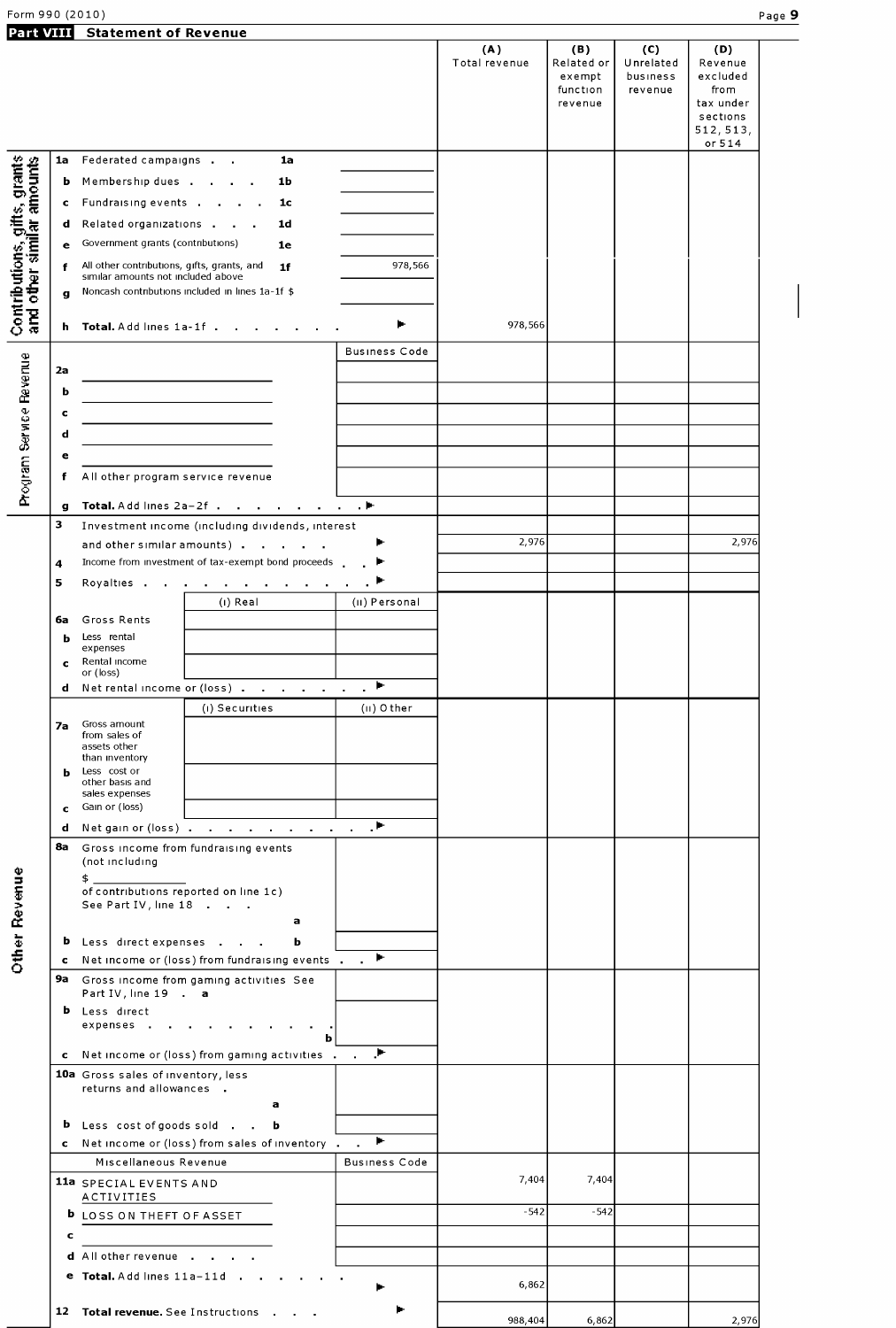Statement of Functional Expenses

|              | Section 501(c)(3) and 501(c)(4) organizations must complete all columns.<br>All other organizations must complete column (A) but are not required to complete columns (B), (C), and (D).                                  |                              |                                    |                                           |                                |  |  |  |  |  |  |
|--------------|---------------------------------------------------------------------------------------------------------------------------------------------------------------------------------------------------------------------------|------------------------------|------------------------------------|-------------------------------------------|--------------------------------|--|--|--|--|--|--|
|              | Do not include amounts reported on lines 6b,<br>7b, 8b, 9b, and 10b of Part VIII.                                                                                                                                         | (A)<br><b>Total expenses</b> | (B)<br>Program service<br>expenses | (C)<br>Management and<br>general expenses | (D)<br>Fundraising<br>expenses |  |  |  |  |  |  |
| $\mathbf{1}$ | Grants and other assistance to governments and organizations<br>in the U S See Part IV, line 21                                                                                                                           |                              |                                    |                                           |                                |  |  |  |  |  |  |
| $\mathbf{2}$ | Grants and other assistance to individuals in the<br>US See Part IV, line 22                                                                                                                                              |                              |                                    |                                           |                                |  |  |  |  |  |  |
| 3            | Grants and other assistance to governments,<br>organizations, and individuals outside the U S See<br>Part IV, lines 15 and 16                                                                                             |                              |                                    |                                           |                                |  |  |  |  |  |  |
| 4            | Benefits paid to or for members                                                                                                                                                                                           |                              |                                    |                                           |                                |  |  |  |  |  |  |
| 5.           | Compensation of current officers, directors, trustees, and<br>key employees                                                                                                                                               | 205,250                      | 205,250                            |                                           |                                |  |  |  |  |  |  |
| 6            | Compensation not included above, to disqualified persons<br>(as defined under section $4958(f)(1)$ ) and persons<br>described in section $4958(c)(3)(B)$                                                                  |                              |                                    |                                           |                                |  |  |  |  |  |  |
| 7            | O ther salaries and wages                                                                                                                                                                                                 | 478,848                      | 369,607                            | 36,694                                    | 72,547                         |  |  |  |  |  |  |
| 8            | Pension plan contributions (include section 401(k) and section<br>403(b) employer contributions)                                                                                                                          |                              |                                    |                                           |                                |  |  |  |  |  |  |
| 9            | Other employee benefits                                                                                                                                                                                                   |                              |                                    |                                           |                                |  |  |  |  |  |  |
| 10           | Payroll taxes                                                                                                                                                                                                             |                              |                                    |                                           |                                |  |  |  |  |  |  |
| a            | Fees for services (non-employees)<br>Management                                                                                                                                                                           |                              |                                    |                                           |                                |  |  |  |  |  |  |
| b            | Legal                                                                                                                                                                                                                     |                              |                                    |                                           |                                |  |  |  |  |  |  |
| c            | Accounting                                                                                                                                                                                                                | 12,776                       |                                    | 12,776                                    |                                |  |  |  |  |  |  |
| d            | Lobbying                                                                                                                                                                                                                  | 4,000                        | 4,000                              |                                           |                                |  |  |  |  |  |  |
| е            | Professional fundraising services See Part IV, line 17                                                                                                                                                                    |                              |                                    |                                           |                                |  |  |  |  |  |  |
| f            | Investment management fees                                                                                                                                                                                                |                              |                                    |                                           |                                |  |  |  |  |  |  |
| g            | Other                                                                                                                                                                                                                     | 53,106                       | 43,994                             | 7,862                                     | 1,250                          |  |  |  |  |  |  |
| 12           | Advertising and promotion                                                                                                                                                                                                 |                              |                                    |                                           |                                |  |  |  |  |  |  |
| 13           | Office expenses                                                                                                                                                                                                           | 11,223                       | 799                                | 7,179                                     | 3,245                          |  |  |  |  |  |  |
| 14           | Information technology                                                                                                                                                                                                    |                              |                                    |                                           |                                |  |  |  |  |  |  |
| 15           | Royalties                                                                                                                                                                                                                 |                              |                                    |                                           |                                |  |  |  |  |  |  |
| 16           | Occupancy                                                                                                                                                                                                                 | 53,617                       |                                    | 53,617                                    |                                |  |  |  |  |  |  |
| 17           | Travel                                                                                                                                                                                                                    |                              |                                    |                                           |                                |  |  |  |  |  |  |
| 18           | Payments of travel or entertainment expenses for any federal,<br>state, or local public officials                                                                                                                         |                              |                                    |                                           |                                |  |  |  |  |  |  |
| 19           | Conferences, conventions, and meetings                                                                                                                                                                                    | 42,745                       | 28,022                             | 8,017                                     | 6,706                          |  |  |  |  |  |  |
| 20           |                                                                                                                                                                                                                           |                              |                                    |                                           |                                |  |  |  |  |  |  |
| 21           | Payments to affiliates                                                                                                                                                                                                    |                              |                                    |                                           |                                |  |  |  |  |  |  |
| 22           | Depreciation, depletion, and amortization                                                                                                                                                                                 | 5,393                        | 809                                | 4,584                                     |                                |  |  |  |  |  |  |
| 23           | Insurance                                                                                                                                                                                                                 | 2,050                        |                                    | 2,050                                     |                                |  |  |  |  |  |  |
| 24           | Other expenses Itemize expenses not covered above (List<br>miscellaneous expenses in line 24f If line 24f amount exceeds 10% of<br>line 25, column (A) amount, list line 24f expenses on Schedule O)                      |                              |                                    |                                           |                                |  |  |  |  |  |  |
| a            | PAYROLL TAX                                                                                                                                                                                                               | 76,695                       |                                    | 76,695                                    |                                |  |  |  |  |  |  |
| b            | PRINTING                                                                                                                                                                                                                  | 15,006                       | 817                                | 5,474                                     | 8,715                          |  |  |  |  |  |  |
| c            | <b>POSTAGE</b>                                                                                                                                                                                                            | 7,240                        | 60                                 | 2,573                                     | 4,607                          |  |  |  |  |  |  |
| d            | REFERENCE MATERIAL                                                                                                                                                                                                        | 4,664                        | 664                                | 2,568                                     | 1,432                          |  |  |  |  |  |  |
| е            | TELEPHONE                                                                                                                                                                                                                 | 3,330                        |                                    | 3,330                                     |                                |  |  |  |  |  |  |
| f            | All other expenses                                                                                                                                                                                                        | 284                          | 85,759                             | $-96,198$                                 | 10,723                         |  |  |  |  |  |  |
| 25           | Total functional expenses. Add lines 1 through 24f                                                                                                                                                                        | 976,227                      | 739,781                            | 127,221                                   | 109,225                        |  |  |  |  |  |  |
| 26           | Joint costs. Check here ▶ 下 if following<br>SOP 98-2 (ASC 958-720) Complete this line only if the<br>organization reported in column (B) joint costs from a<br>combined educational campaign and fundraising solicitation |                              |                                    |                                           | Form 990 (2010)                |  |  |  |  |  |  |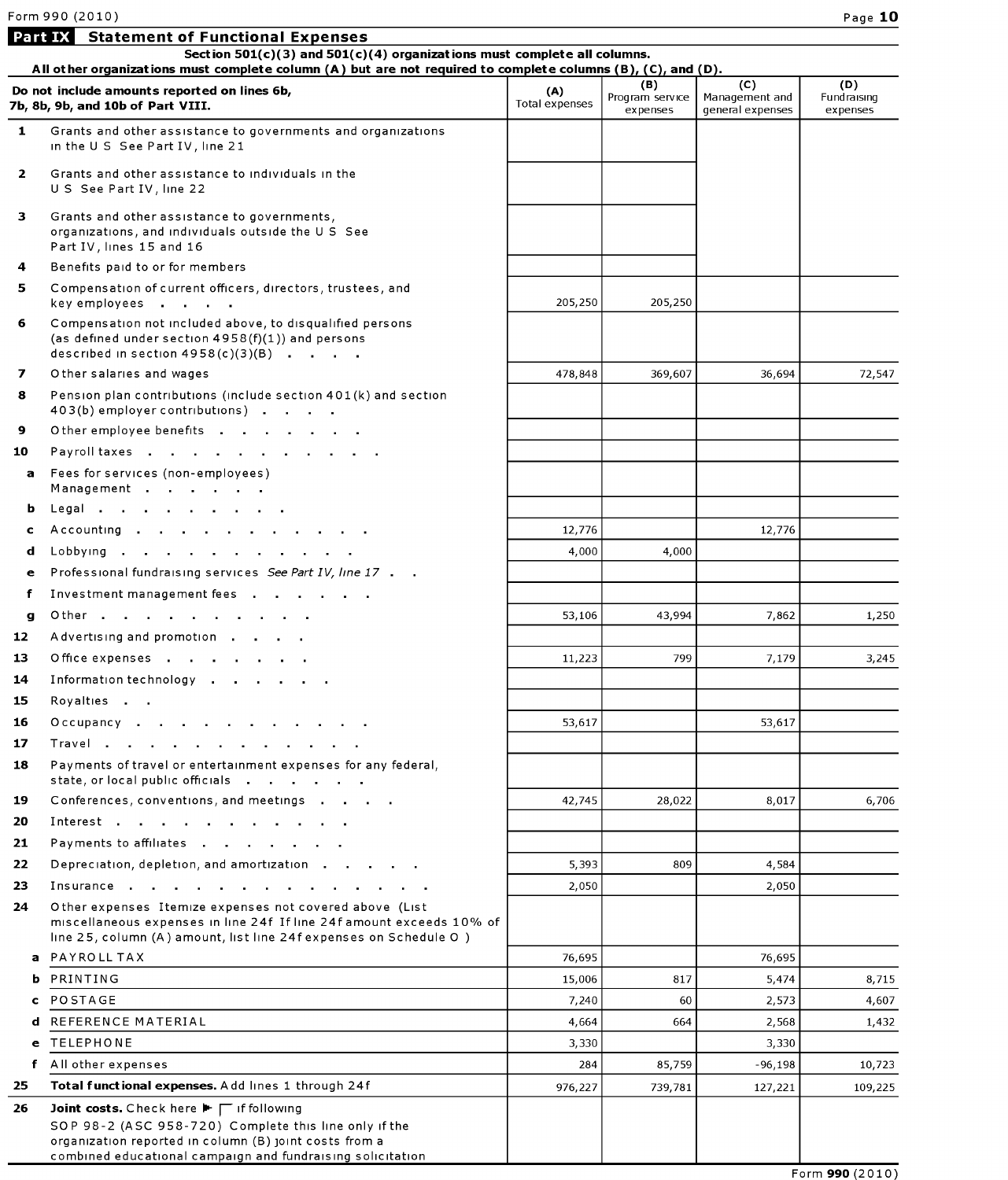Form 990 (2010) Page 11

# Part X Balance Sheet

|                              |                |                                                                                                                                                                                                                                                                                            |     |         | (A)<br>Beginning of year |                         | (B)                   |
|------------------------------|----------------|--------------------------------------------------------------------------------------------------------------------------------------------------------------------------------------------------------------------------------------------------------------------------------------------|-----|---------|--------------------------|-------------------------|-----------------------|
|                              | 1              | Cash-non-interest-bearing                                                                                                                                                                                                                                                                  |     |         | 17,334                   | $\mathbf{1}$            | End of year<br>22,839 |
|                              | $\overline{2}$ | Savings and temporary cash investments                                                                                                                                                                                                                                                     |     |         | 411,816                  | $\overline{2}$          | 416,621               |
|                              | 3              |                                                                                                                                                                                                                                                                                            |     |         | 75,000                   | 3                       | 75,000                |
|                              | 4              | Pledges and grants receivable, net                                                                                                                                                                                                                                                         |     |         |                          | 4                       |                       |
|                              | 5              | Accounts receivable, net                                                                                                                                                                                                                                                                   |     |         |                          |                         |                       |
|                              |                | Receivables from current and former officers, directors, trustees, key employees, and<br>highest compensated employees Complete Part II of                                                                                                                                                 |     |         |                          |                         |                       |
|                              |                | Schedule L                                                                                                                                                                                                                                                                                 |     |         |                          | 5                       |                       |
|                              | 6              | Receivables from other disqualified persons (as defined under section $4958(f)(1)$ ),<br>persons described in section 4958(c)(3)(B), and contributing employers, and<br>sponsoring organizations of section 501(c)(9) voluntary employees' beneficiary<br>organizations (see instructions) |     |         |                          |                         |                       |
|                              |                | Schedule L                                                                                                                                                                                                                                                                                 |     |         |                          | 6                       |                       |
| Assets                       | 7              | Notes and loans receivable, net                                                                                                                                                                                                                                                            |     |         |                          | $\overline{\mathbf{z}}$ |                       |
|                              | 8              | Inventories for sale or use                                                                                                                                                                                                                                                                |     |         |                          | 8                       |                       |
|                              | 9              | Prepaid expenses and deferred charges                                                                                                                                                                                                                                                      |     |         | 12.755                   | $\mathbf{9}$            | 16.174                |
|                              | 10a            | Land, buildings, and equipment cost or other basis Complete Part<br>VI of Schedule D                                                                                                                                                                                                       | 10a | 30,255  |                          |                         |                       |
|                              | b              | Less accumulated depreciation                                                                                                                                                                                                                                                              | 10b | 13,735  | 11,055                   | 10 <sub>c</sub>         | 16,520                |
|                              | 11             | Investments-publicly traded securities                                                                                                                                                                                                                                                     |     |         |                          | 11                      |                       |
|                              | 12             | Investments-other securities See Part IV, line 11                                                                                                                                                                                                                                          |     | 12      |                          |                         |                       |
|                              | 13             | Investments-program-related See Part IV, line 11                                                                                                                                                                                                                                           |     |         |                          | 13                      |                       |
|                              | 14             | Intangible assets                                                                                                                                                                                                                                                                          |     |         |                          | 14                      |                       |
|                              | 15             | Other assets See Part IV, line 11                                                                                                                                                                                                                                                          |     |         |                          | 15                      |                       |
|                              | 16             | Total assets. Add lines 1 through 15 (must equal line 34)                                                                                                                                                                                                                                  |     |         | 527,960                  | 16                      | 547,154               |
|                              | 17             | Accounts payable and accrued expenses.                                                                                                                                                                                                                                                     |     |         | 54,994                   | 17                      | 57,998                |
|                              | 18             | Grants payable                                                                                                                                                                                                                                                                             |     | 18      |                          |                         |                       |
|                              | 19             | Deferred revenue                                                                                                                                                                                                                                                                           |     | 19      |                          |                         |                       |
|                              | 20             | Tax-exempt bond liabilities                                                                                                                                                                                                                                                                |     |         |                          | 20                      |                       |
|                              | 21             | Escrow or custodial account liability Complete Part IV of Schedule D.                                                                                                                                                                                                                      |     |         | 1,997                    | 21                      | 6,010                 |
| Liabilities                  | 22             | Payables to current and former officers, directors, trustees, key<br>employees, highest compensated employees, and disqualified                                                                                                                                                            |     |         |                          |                         |                       |
|                              |                | persons Complete Part II of Schedule L Protocology Array L Protocology Array L Protocology Array L P                                                                                                                                                                                       |     |         |                          | 22                      |                       |
|                              | 23             | Secured mortgages and notes payable to unrelated third parties                                                                                                                                                                                                                             |     |         |                          | 23                      |                       |
|                              | 24             | Unsecured notes and loans payable to unrelated third parties                                                                                                                                                                                                                               |     |         |                          | 24                      |                       |
|                              | 25             | Other liabilities Complete Part X of Schedule D                                                                                                                                                                                                                                            |     |         |                          | 25                      |                       |
|                              | 26             | Total liabilities. Add lines 17 through 25                                                                                                                                                                                                                                                 |     |         | 56,991                   | 26                      | 64,008                |
| v.                           |                | Organizations that follow SFAS 117, check here $\blacktriangleright \blacktriangleright \blacktriangleright$ and complete lines 27<br>through 29, and lines 33 and 34.                                                                                                                     |     |         |                          |                         |                       |
| Balance                      | 27             | Unrestricted net assets                                                                                                                                                                                                                                                                    |     |         | 247,528                  | 27                      | 232,828               |
|                              | 28             | Temporarily restricted net assets                                                                                                                                                                                                                                                          |     |         | 223,441                  | 28                      | 250,318               |
|                              | 29             | Permanently restricted net assets                                                                                                                                                                                                                                                          |     |         | 29                       |                         |                       |
| <b>Fund</b>                  |                | Organizations that do not follow SFAS 117, check here $\blacktriangleright \sqsubset \Box$ and complete<br>lines 30 through 34.                                                                                                                                                            |     |         |                          |                         |                       |
| $\overleftarrow{\mathrm{o}}$ | 30             | Capital stock or trust principal, or current funds                                                                                                                                                                                                                                         |     |         |                          | 30                      |                       |
| <b>Assets</b>                | 31             | Paid-in or capital surplus, or land, building or equipment fund                                                                                                                                                                                                                            |     |         | 31                       |                         |                       |
|                              | 32             | Retained earnings, endowment, accumulated income, or other funds                                                                                                                                                                                                                           |     |         | 32                       |                         |                       |
| $\frac{5}{2}$                | 33             | Total net assets or fund balances                                                                                                                                                                                                                                                          |     | 470,969 | 33                       | 483,146                 |                       |
|                              | 34             | Total liabilities and net assets/fund balances                                                                                                                                                                                                                                             |     | 527,960 | 34                       | 547,154                 |                       |
|                              |                |                                                                                                                                                                                                                                                                                            |     |         |                          |                         |                       |

Form 990 (2010)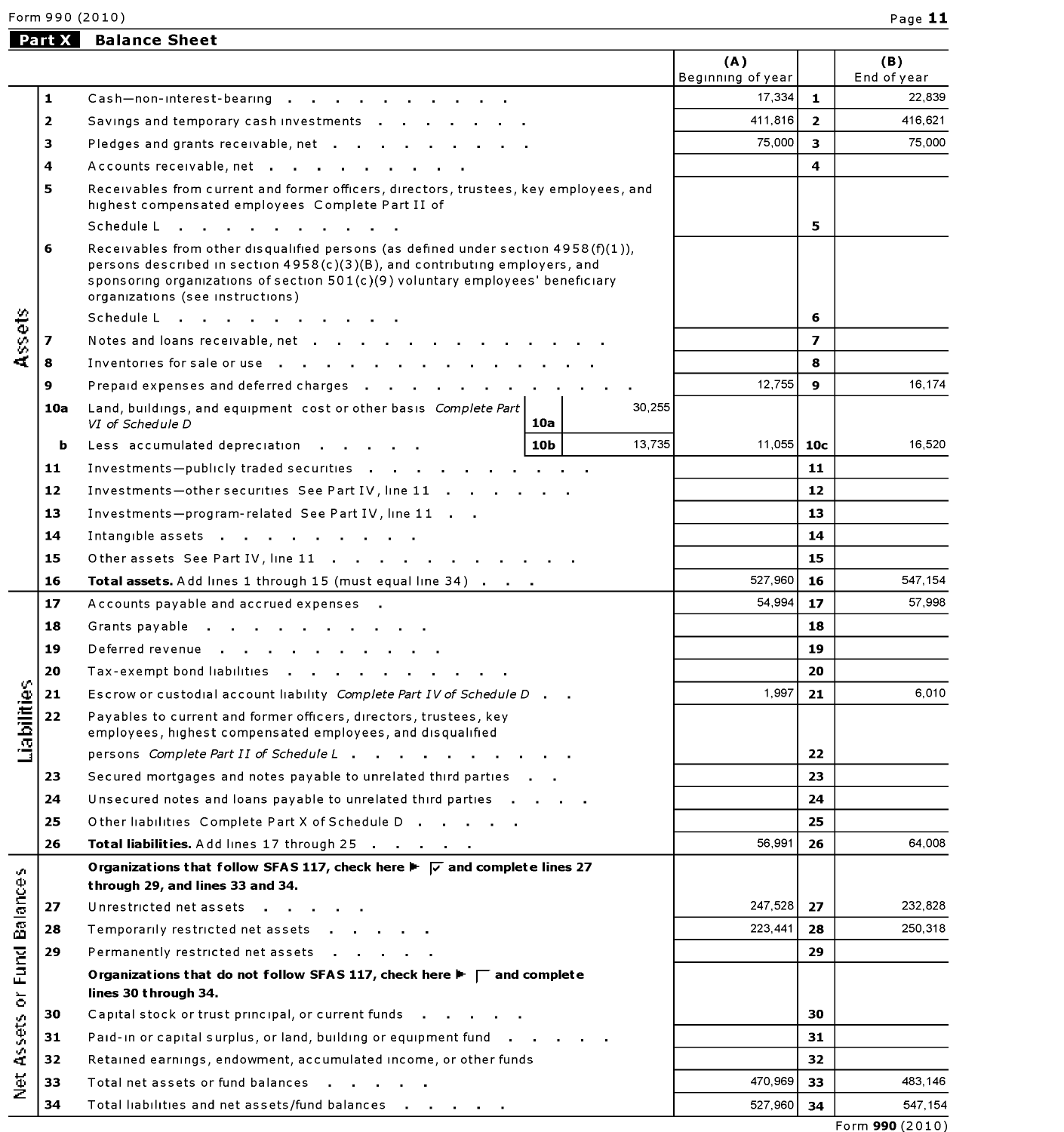|    | <b>Part XI</b><br><b>Reconcilliation of Net Assets</b><br>Check if Schedule O contains a response to any question in this Part XI                                                                                                                                                                                                                      |                |                | . $\Gamma$ |                |
|----|--------------------------------------------------------------------------------------------------------------------------------------------------------------------------------------------------------------------------------------------------------------------------------------------------------------------------------------------------------|----------------|----------------|------------|----------------|
| 1  | Total revenue (must equal Part VIII, column (A), line 12)                                                                                                                                                                                                                                                                                              | 1              |                |            | 988,404        |
| 2  | Total expenses (must equal Part IX, column (A), line 25)                                                                                                                                                                                                                                                                                               | $\overline{2}$ |                |            | 976,227        |
| 3. | Revenue less expenses Subtract line 2 from line 1                                                                                                                                                                                                                                                                                                      | 3              |                |            | 12,177         |
| 4  | Net assets or fund balances at beginning of year (must equal Part X, line 33, column (A))                                                                                                                                                                                                                                                              | 4              |                |            | 470,969        |
| 5. | Other changes in net assets or fund balances (explain in Schedule O)                                                                                                                                                                                                                                                                                   | 5              |                |            |                |
| 6  | Net assets or fund balances at end of year Combine lines 3, 4, and 5 (must equal Part X, line 33, column<br>(B))<br>the company of the company                                                                                                                                                                                                         | 6              |                |            | 483,146        |
|    | Part XII<br><b>Financial Statements and Reporting</b>                                                                                                                                                                                                                                                                                                  |                |                |            |                |
|    | Check if Schedule O contains a response to any question in this Part XII                                                                                                                                                                                                                                                                               |                |                |            |                |
|    |                                                                                                                                                                                                                                                                                                                                                        |                |                | Yes        | No             |
| 1  | Accounting method used to prepare the Form 990 $\Box$ Cash $\Box$ Accrual $\Box$ Other<br>If the organization changed its method of accounting from a prior year or checked "O ther," explain in<br>Schedule O                                                                                                                                         |                |                |            |                |
| 2a | Were the organization's financial statements compiled or reviewed by an independent accountant?                                                                                                                                                                                                                                                        |                | 2a             | Yes        |                |
| ь  | Were the organization's financial statements audited by an independent accountant? $\cdot \cdot \cdot$                                                                                                                                                                                                                                                 |                | 2 <sub>b</sub> |            | N <sub>o</sub> |
| c  | If "Yes," to 2a or 2b, does the organization have a committee that assumes responsibility for oversight of the<br>audit, review, or compilation of its financial statements and selection of an independent accountant?<br>If the organization changed either its oversight process or selection process during the tax year, explain in<br>Schedule O |                | 2 <sub>c</sub> |            |                |
|    | d If "Yes" to line 2a or 2b, check a box below to indicate whether the financial statements for the year were issued<br>on a separate basis, consolidated basis, or both                                                                                                                                                                               |                |                |            |                |
|    | Separate basis<br>$\sqrt{\phantom{a}}$ Consolidated basis<br><b>F</b> Both consolidated and separated basis                                                                                                                                                                                                                                            |                |                |            |                |
| 3a | As a result of a federal award, was the organization required to undergo an audit or audits as set forth in the<br>Single Audit Act and OMB Circular A-133?                                                                                                                                                                                            |                | 3a             |            | Νo             |
| ь  | [times," did the organization undergo the required audit or audits? If the organization did not undergo the required<br>audit or audits, explain why in Schedule O and describe any steps taken to undergo such audits                                                                                                                                 |                | 3 <sub>b</sub> |            |                |

Form 990 (2010)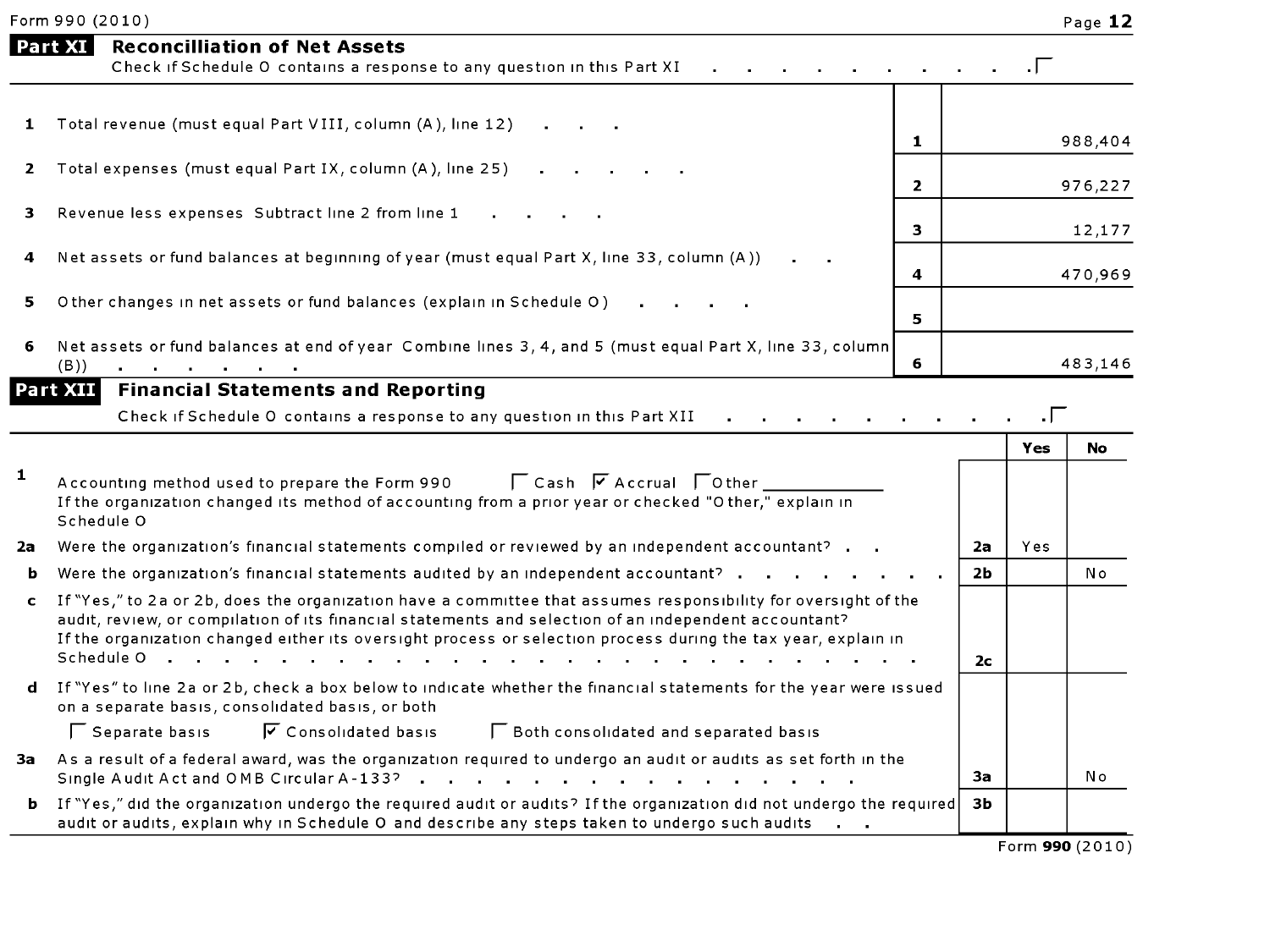|                                             |              |                                                                               |                                                                                                                                                                                                                                                                                                                                                            | efile GRAPHIC print - DO NOT PROCESS                                                                                                                                                                                                                                                                                                                                                                 | <b>As Filed Data -</b>                 |    |                                                        |    |                                       |    | DLN: 93493210010211     |                   |    |
|---------------------------------------------|--------------|-------------------------------------------------------------------------------|------------------------------------------------------------------------------------------------------------------------------------------------------------------------------------------------------------------------------------------------------------------------------------------------------------------------------------------------------------|------------------------------------------------------------------------------------------------------------------------------------------------------------------------------------------------------------------------------------------------------------------------------------------------------------------------------------------------------------------------------------------------------|----------------------------------------|----|--------------------------------------------------------|----|---------------------------------------|----|-------------------------|-------------------|----|
|                                             |              | <b>SCHEDULE A</b>                                                             |                                                                                                                                                                                                                                                                                                                                                            | <b>Public Charity Status and Public Support</b>                                                                                                                                                                                                                                                                                                                                                      |                                        |    |                                                        |    |                                       |    | OMB No 1545-0047        |                   |    |
|                                             |              | (Form 990 or 990EZ)<br>Department of the Treasury<br>Internal Revenue Service |                                                                                                                                                                                                                                                                                                                                                            | Complete if the organization is a section $501(c)(3)$ organization or a section<br>Attach to Form 990 or Form 990-EZ. F See separate instructions.                                                                                                                                                                                                                                                   | 4947(a)(1) nonexempt charitable trust. |    |                                                        |    |                                       |    | <b>Open to Public</b>   | <b>Inspection</b> |    |
|                                             |              | Name of the organization                                                      |                                                                                                                                                                                                                                                                                                                                                            |                                                                                                                                                                                                                                                                                                                                                                                                      |                                        |    |                                                        |    | <b>Employer identification number</b> |    |                         |                   |    |
|                                             |              | CASCADE POLICY INSTITUTE                                                      |                                                                                                                                                                                                                                                                                                                                                            |                                                                                                                                                                                                                                                                                                                                                                                                      |                                        |    |                                                        |    | 93-1045925                            |    |                         |                   |    |
|                                             | Part I       |                                                                               |                                                                                                                                                                                                                                                                                                                                                            | Reason for Public Charity Status (All organizations must complete this part.) See instructions                                                                                                                                                                                                                                                                                                       |                                        |    |                                                        |    |                                       |    |                         |                   |    |
|                                             |              |                                                                               |                                                                                                                                                                                                                                                                                                                                                            | The organization is not a private foundation because it is (For lines 1 through 11, check only one box)                                                                                                                                                                                                                                                                                              |                                        |    |                                                        |    |                                       |    |                         |                   |    |
| 1                                           |              |                                                                               |                                                                                                                                                                                                                                                                                                                                                            | A church, convention of churches, or association of churches described in section 170(b)(1)(A)(i).                                                                                                                                                                                                                                                                                                   |                                        |    |                                                        |    |                                       |    |                         |                   |    |
| 2                                           |              |                                                                               |                                                                                                                                                                                                                                                                                                                                                            | A school described in section $170(b)(1)(A)(ii)$ . (Attach Schedule E)                                                                                                                                                                                                                                                                                                                               |                                        |    |                                                        |    |                                       |    |                         |                   |    |
| з                                           |              |                                                                               |                                                                                                                                                                                                                                                                                                                                                            | A hospital or a cooperative hospital service organization described in section $170(b)(1)(A)(iii)$ .                                                                                                                                                                                                                                                                                                 |                                        |    |                                                        |    |                                       |    |                         |                   |    |
| 4                                           | $\mathbf{L}$ |                                                                               |                                                                                                                                                                                                                                                                                                                                                            | A medical research organization operated in conjunction with a hospital described in <b>section 170(b)(1)(A)(iii).</b> Enter the<br>hospital's name, city, and state                                                                                                                                                                                                                                 |                                        |    |                                                        |    |                                       |    |                         |                   |    |
| 5                                           |              |                                                                               |                                                                                                                                                                                                                                                                                                                                                            | An organization operated for the benefit of a college or university owned or operated by a governmental unit described in                                                                                                                                                                                                                                                                            |                                        |    |                                                        |    |                                       |    |                         |                   |    |
|                                             |              |                                                                               |                                                                                                                                                                                                                                                                                                                                                            | section $170(b)(1)(A)(iv)$ . (Complete Part II)                                                                                                                                                                                                                                                                                                                                                      |                                        |    |                                                        |    |                                       |    |                         |                   |    |
| 6                                           | ⊽            |                                                                               |                                                                                                                                                                                                                                                                                                                                                            | A federal, state, or local government or governmental unit described in section $170(b)(1)(A)(v)$ .                                                                                                                                                                                                                                                                                                  |                                        |    |                                                        |    |                                       |    |                         |                   |    |
| 7                                           |              | described in                                                                  |                                                                                                                                                                                                                                                                                                                                                            | An organization that normally receives a substantial part of its support from a governmental unit or from the general public                                                                                                                                                                                                                                                                         |                                        |    |                                                        |    |                                       |    |                         |                   |    |
|                                             |              |                                                                               |                                                                                                                                                                                                                                                                                                                                                            | section $170(b)(1)(A)(vi)$ (Complete Part II)                                                                                                                                                                                                                                                                                                                                                        |                                        |    |                                                        |    |                                       |    |                         |                   |    |
| 8                                           |              |                                                                               |                                                                                                                                                                                                                                                                                                                                                            | A community trust described in section 170(b)(1)(A)(vi) (Complete Part II)                                                                                                                                                                                                                                                                                                                           |                                        |    |                                                        |    |                                       |    |                         |                   |    |
| 9                                           |              |                                                                               |                                                                                                                                                                                                                                                                                                                                                            | An organization that normally receives (1) more than 331/3% of its support from contributions, membership fees, and gross                                                                                                                                                                                                                                                                            |                                        |    |                                                        |    |                                       |    |                         |                   |    |
|                                             |              |                                                                               |                                                                                                                                                                                                                                                                                                                                                            | receipts from activities related to its exempt functions-subject to certain exceptions, and (2) no more than 331/3% of                                                                                                                                                                                                                                                                               |                                        |    |                                                        |    |                                       |    |                         |                   |    |
|                                             |              |                                                                               |                                                                                                                                                                                                                                                                                                                                                            | its support from gross investment income and unrelated business taxable income (less section 511 tax) from businesses                                                                                                                                                                                                                                                                                |                                        |    |                                                        |    |                                       |    |                         |                   |    |
|                                             |              |                                                                               |                                                                                                                                                                                                                                                                                                                                                            | acquired by the organization after June 30, 1975 See section 509(a)(2). (Complete Part III)                                                                                                                                                                                                                                                                                                          |                                        |    |                                                        |    |                                       |    |                         |                   |    |
| 10                                          |              |                                                                               |                                                                                                                                                                                                                                                                                                                                                            | An organization organized and operated exclusively to test for public safety Seesection 509(a)(4).                                                                                                                                                                                                                                                                                                   |                                        |    |                                                        |    |                                       |    |                         |                   |    |
| 11                                          |              | a                                                                             | $\Box$ Type I                                                                                                                                                                                                                                                                                                                                              | An organization organized and operated exclusively for the benefit of, to perform the functions of, or to carry out the purposes of<br>one or more publicly supported organizations described in section 509(a)(1) or section 509(a)(2) See section 509(a)(3). Check<br>the box that describes the type of supporting organization and complete lines 11e through 11h<br>$\mathbf{b}$ $\Box$ Type II |                                        |    | $\mathsf{c}$ $\Box$ Type III - Functionally integrated |    |                                       | d  | $\Box$ Type III - Other |                   |    |
| е                                           |              | section $509(a)(2)$                                                           |                                                                                                                                                                                                                                                                                                                                                            | By checking this box, I certify that the organization is not controlled directly or indirectly by one or more disqualified persons<br>other than foundation managers and other than one or more publicly supported organizations described in section 509(a)(1) or                                                                                                                                   |                                        |    |                                                        |    |                                       |    |                         |                   |    |
| f                                           |              |                                                                               |                                                                                                                                                                                                                                                                                                                                                            | If the organization received a written determination from the IRS that it is a Type I, Type II or Type III supporting organization,                                                                                                                                                                                                                                                                  |                                        |    |                                                        |    |                                       |    |                         |                   |    |
|                                             |              | check this box                                                                |                                                                                                                                                                                                                                                                                                                                                            |                                                                                                                                                                                                                                                                                                                                                                                                      |                                        |    |                                                        |    |                                       |    |                         |                   |    |
| g                                           |              | following persons?                                                            |                                                                                                                                                                                                                                                                                                                                                            | Since August 17, 2006, has the organization accepted any gift or contribution from any of the                                                                                                                                                                                                                                                                                                        |                                        |    |                                                        |    |                                       |    |                         |                   |    |
|                                             |              |                                                                               |                                                                                                                                                                                                                                                                                                                                                            | (i) a person who directly or indirectly controls, either alone or together with persons described in (ii)                                                                                                                                                                                                                                                                                            |                                        |    |                                                        |    |                                       |    |                         | Yes               | No |
|                                             |              |                                                                               |                                                                                                                                                                                                                                                                                                                                                            | and (III) below, the governing body of the the supported organization?                                                                                                                                                                                                                                                                                                                               |                                        |    |                                                        |    |                                       |    | 11g(i)                  |                   |    |
|                                             |              |                                                                               |                                                                                                                                                                                                                                                                                                                                                            | (ii) a family member of a person described in (i) above?                                                                                                                                                                                                                                                                                                                                             |                                        |    |                                                        |    |                                       |    | 11g(ii)                 |                   |    |
|                                             |              |                                                                               |                                                                                                                                                                                                                                                                                                                                                            | (iii) a 35% controlled entity of a person described in (i) or (ii) above?                                                                                                                                                                                                                                                                                                                            |                                        |    |                                                        |    |                                       |    | 11g(iii)                |                   |    |
| h                                           |              |                                                                               |                                                                                                                                                                                                                                                                                                                                                            | Provide the following information about the supported organization(s)                                                                                                                                                                                                                                                                                                                                |                                        |    |                                                        |    |                                       |    |                         |                   |    |
| (i)<br>Name of<br>supported<br>organization |              |                                                                               | (iii)<br>(iv)<br>(v)<br>(vi)<br>Type of<br>Is the<br>Did you notify the<br>Is the<br>organization<br>organization in<br>organization in<br>organization in<br>(described on<br>(ii)<br>col (i) listed in<br>col (i) of your<br>col (i) organized<br>EIN<br>lines 1- 9 above<br>your governing<br>in the $U$ S ?<br>support?<br>or IRC section<br>document? |                                                                                                                                                                                                                                                                                                                                                                                                      |                                        |    | (vii)<br>A mount of<br>support                         |    |                                       |    |                         |                   |    |
|                                             |              |                                                                               |                                                                                                                                                                                                                                                                                                                                                            | (see<br>instructions))                                                                                                                                                                                                                                                                                                                                                                               | Yes                                    | No | Yes                                                    | No | Yes                                   | No |                         |                   |    |
|                                             |              |                                                                               |                                                                                                                                                                                                                                                                                                                                                            |                                                                                                                                                                                                                                                                                                                                                                                                      |                                        |    |                                                        |    |                                       |    |                         |                   |    |
|                                             |              |                                                                               |                                                                                                                                                                                                                                                                                                                                                            |                                                                                                                                                                                                                                                                                                                                                                                                      |                                        |    |                                                        |    |                                       |    |                         |                   |    |
|                                             |              |                                                                               |                                                                                                                                                                                                                                                                                                                                                            |                                                                                                                                                                                                                                                                                                                                                                                                      |                                        |    |                                                        |    |                                       |    |                         |                   |    |
|                                             |              |                                                                               |                                                                                                                                                                                                                                                                                                                                                            |                                                                                                                                                                                                                                                                                                                                                                                                      |                                        |    |                                                        |    |                                       |    |                         |                   |    |
|                                             |              |                                                                               |                                                                                                                                                                                                                                                                                                                                                            |                                                                                                                                                                                                                                                                                                                                                                                                      |                                        |    |                                                        |    |                                       |    |                         |                   |    |

For Paperwork Reduction Act Notice, see the Instructions for Form 990 Cat No 11285F Schedule A (Form 990 or 990-EZ) 2010

Total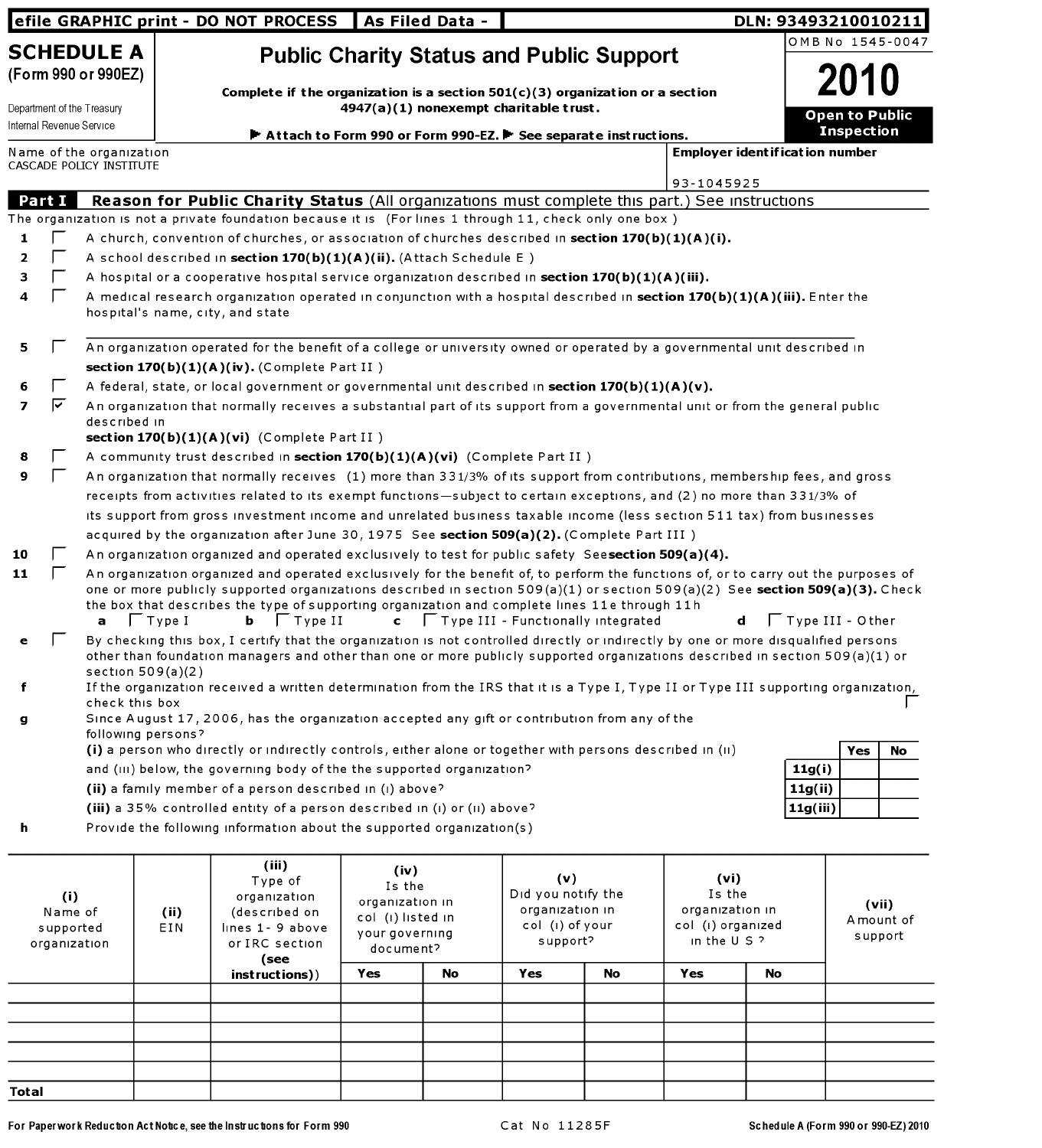(A)(vi)

|              | (Complete only if you checked the box on line 5, 7, or 8 of Part I or if the organization failed to qualify<br>under Part III. If the organization fails to qualify under the tests listed below, please complete Part III.)                                                                                                                                                     |          |          |          |            |          |         |                                             |
|--------------|----------------------------------------------------------------------------------------------------------------------------------------------------------------------------------------------------------------------------------------------------------------------------------------------------------------------------------------------------------------------------------|----------|----------|----------|------------|----------|---------|---------------------------------------------|
|              | <b>Section A. Public Support</b>                                                                                                                                                                                                                                                                                                                                                 |          |          |          |            |          |         |                                             |
|              | Calendar year (or fiscal year beginning<br>$ln)$ $\blacktriangleright$                                                                                                                                                                                                                                                                                                           | (a) 2006 | (b) 2007 | (c) 2008 | $(d)$ 2009 | (e) 2010 |         | $(f)$ Total                                 |
| $\mathbf{1}$ | Gifts, grants, contributions, and<br>membership fees received (Do not<br>include any "unusual<br>grants")                                                                                                                                                                                                                                                                        | 539,403  | 626,123  | 973,206  | 886,006    |          | 978,566 | 4,003,304                                   |
| $\mathbf{2}$ | Tax revenues levied for the<br>organization's benefit and either<br>paid to or expended on its<br>behalf                                                                                                                                                                                                                                                                         |          |          |          |            |          |         |                                             |
| 3            | The value of services or facilities<br>furnished by a governmental unit to<br>the organization without charge                                                                                                                                                                                                                                                                    |          |          |          |            |          |         |                                             |
| 4<br>5       | Total. Add lines 1 through 3<br>The portion of total contributions by                                                                                                                                                                                                                                                                                                            | 539,403  | 626,123  | 973,206  | 886,006    |          | 978,566 | 4,003,304                                   |
|              | each person (other than a<br>governmental unit or publicly<br>supported organization) included on<br>line 1 that exceeds 2% of the<br>amount shown on line 11, column                                                                                                                                                                                                            |          |          |          |            |          |         | 2,008,310                                   |
| 6            | (f)<br>Public Support. Subtract line 5 from<br>line 4                                                                                                                                                                                                                                                                                                                            |          |          |          |            |          |         | 1,994,994                                   |
|              | <b>Section B. Total Support</b>                                                                                                                                                                                                                                                                                                                                                  |          |          |          |            |          |         |                                             |
|              | Calendar year (or fiscal year beginning<br>$\ln$ ) $\blacktriangleright$                                                                                                                                                                                                                                                                                                         | (a) 2006 | (b) 2007 | (c) 2008 | $(d)$ 2009 | (e) 2010 |         | $(f)$ Total                                 |
| 7            | A mounts from line 4                                                                                                                                                                                                                                                                                                                                                             | 539,403  | 626,123  | 973,206  | 886,006    |          | 978,566 | 4,003,304                                   |
| 8            | Gross income from interest,                                                                                                                                                                                                                                                                                                                                                      |          |          |          |            |          |         |                                             |
|              | dividends, payments received on                                                                                                                                                                                                                                                                                                                                                  | 4,645    | 4,730    | 8,000    | 9,513      |          | 2,976   | 29,864                                      |
|              | securities loans, rents, royalties<br>and income from similar<br>sources                                                                                                                                                                                                                                                                                                         |          |          |          |            |          |         |                                             |
| 9            | Net income from unrelated<br>business activities, whether or<br>not the business is regularly<br>carried on                                                                                                                                                                                                                                                                      |          |          |          |            |          |         |                                             |
| 10           | Other income Do not include<br>gain or loss from the sale of<br>capital assets (Explain in Part<br>$IV$ )                                                                                                                                                                                                                                                                        |          |          |          |            |          |         |                                             |
| 11           | Total support (Add lines 7                                                                                                                                                                                                                                                                                                                                                       |          |          |          |            |          |         | 4,033,168                                   |
| 12           | through $10)$<br>Gross receipts from related activities, etc (See instructions)                                                                                                                                                                                                                                                                                                  |          |          |          |            | 12       |         | 6,862                                       |
| 13           | First Five Years If the Form 990 is for the organization's first, second, third, fourth, or fifth tax year as a 501(c)(3) organization,<br>check this box and stop here                                                                                                                                                                                                          |          |          |          |            |          |         | ÞГ                                          |
|              | <b>Section C. Computation of Public Support Percentage</b>                                                                                                                                                                                                                                                                                                                       |          |          |          |            |          |         |                                             |
| 14           | Public Support Percentage for 2010 (line 6 column (f) divided by line 11 column (f))                                                                                                                                                                                                                                                                                             |          |          |          |            | 14       |         | 49 460 %                                    |
| 15           | Public Support Percentage for 2009 Schedule A, Part II, line 14                                                                                                                                                                                                                                                                                                                  |          |          |          |            | 15       |         | 48 250 %                                    |
|              | 16a 33 1/3% support test-2010. If the organization did not check the box on line 13, and line 14 is 33 1/3% or more, check this box<br>and stop here. The organization qualifies as a publicly supported organization                                                                                                                                                            |          |          |          |            |          |         | ►⊽                                          |
|              | b 33 1/3% support test-2009. If the organization did not check the box on line 13 or 16a, and line 15 is 33 1/3% or more, check this<br>box and stop here. The organization qualifies as a publicly supported organization                                                                                                                                                       |          |          |          |            |          |         | E.                                          |
|              | 17a 10%-facts-and-circumstances test-2010. If the organization did not check a box on line 13, 16a, or 16b and line 14<br>is 10% or more, and if the organization meets the "facts and circumstances" test, check this box and stop here. Explain<br>in Part IV how the organization meets the "facts and circumstances" test The organization qualifies as a publicly supported |          |          |          |            |          |         |                                             |
|              | organization<br><b>b</b> 10%-facts-and-circumstances test-2009. If the organization did not check a box on line 13, 16a, 16b, or 17a and line<br>15 is 10% or more, and if the organization meets the "facts and circumstances" test, check this box and stop here.                                                                                                              |          |          |          |            |          |         | PIT.                                        |
|              | Explain in Part IV how the organization meets the "facts and circumstances" test The organization qualifies as a publicly<br>supported organization                                                                                                                                                                                                                              |          |          |          |            |          |         | ►Г                                          |
| 18           | Private Foundation If the organization did not check a box on line 13, 16a, 16b, 17a or 17b, check this box and see<br>instructions                                                                                                                                                                                                                                              |          |          |          |            |          |         | ►Г                                          |
|              |                                                                                                                                                                                                                                                                                                                                                                                  |          |          |          |            |          |         | <b>Schedule A (Form 990 or 990-EZ) 2010</b> |

**Part II** Support Schedule for Organizations Described in Sections  $170(b)(1)(A)(iv)$  and  $170(b)(1)$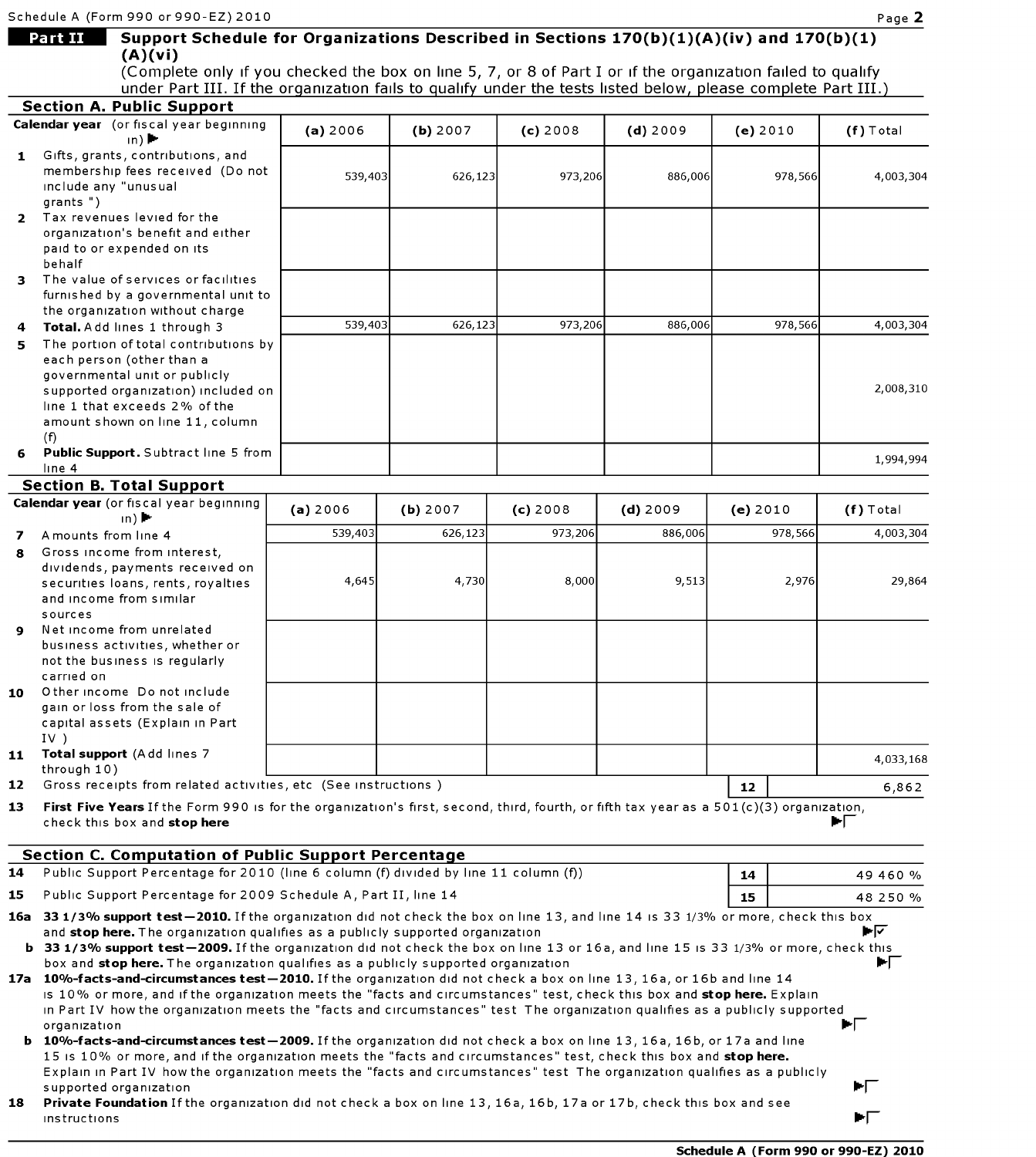|              | Schedule A (Form 990 or 990-EZ) 2010                                                                                                                                                                                                                                                                      |          |          |            |            |          | Page 3      |
|--------------|-----------------------------------------------------------------------------------------------------------------------------------------------------------------------------------------------------------------------------------------------------------------------------------------------------------|----------|----------|------------|------------|----------|-------------|
|              | <b>Part III</b><br>Support Schedule for Organizations Described in Section 509(a)(2)<br>(Complete only if you checked the box on line 9 of Part I or if the organization failed to qualify under<br>Part II. If the organization fails to qualify under the tests listed below, please complete Part II.) |          |          |            |            |          |             |
|              | <b>Section A. Public Support</b>                                                                                                                                                                                                                                                                          |          |          |            |            |          |             |
|              | Calendar year (or fiscal year beginning<br>$\ln$ )                                                                                                                                                                                                                                                        | (a) 2006 | (b) 2007 | $(c)$ 2008 | $(d)$ 2009 | (e) 2010 | $(f)$ Total |
| $\mathbf{1}$ | Gifts, grants, contributions, and                                                                                                                                                                                                                                                                         |          |          |            |            |          |             |
|              | membership fees received (Do not                                                                                                                                                                                                                                                                          |          |          |            |            |          |             |
|              | include any "unusual grants")                                                                                                                                                                                                                                                                             |          |          |            |            |          |             |
| $\mathbf{2}$ | Gross receipts from admissions,                                                                                                                                                                                                                                                                           |          |          |            |            |          |             |
|              | merchandise sold or services                                                                                                                                                                                                                                                                              |          |          |            |            |          |             |
|              | performed, or facilities furnished in<br>any activity that is related to the                                                                                                                                                                                                                              |          |          |            |            |          |             |
|              | organization's tax-exempt                                                                                                                                                                                                                                                                                 |          |          |            |            |          |             |
|              | purpose                                                                                                                                                                                                                                                                                                   |          |          |            |            |          |             |
| з.           | Gross receipts from activities that                                                                                                                                                                                                                                                                       |          |          |            |            |          |             |
|              | are not an unrelated trade or                                                                                                                                                                                                                                                                             |          |          |            |            |          |             |
|              | business under section 513<br>Tax revenues levied for the                                                                                                                                                                                                                                                 |          |          |            |            |          |             |
| 4            | organization's benefit and either                                                                                                                                                                                                                                                                         |          |          |            |            |          |             |
|              | paid to or expended on its                                                                                                                                                                                                                                                                                |          |          |            |            |          |             |
|              | behalf                                                                                                                                                                                                                                                                                                    |          |          |            |            |          |             |
| 5.           | The value of services or facilities                                                                                                                                                                                                                                                                       |          |          |            |            |          |             |
|              | furnished by a governmental unit to                                                                                                                                                                                                                                                                       |          |          |            |            |          |             |
|              | the organization without charge                                                                                                                                                                                                                                                                           |          |          |            |            |          |             |
| 6.           | Total. Add lines 1 through 5                                                                                                                                                                                                                                                                              |          |          |            |            |          |             |
|              | 7a Amounts included on lines 1, 2,<br>and 3 received from disqualified                                                                                                                                                                                                                                    |          |          |            |            |          |             |
|              | persons                                                                                                                                                                                                                                                                                                   |          |          |            |            |          |             |
|              | <b>b</b> Amounts included on lines 2 and 3                                                                                                                                                                                                                                                                |          |          |            |            |          |             |
|              | received from other than                                                                                                                                                                                                                                                                                  |          |          |            |            |          |             |
|              | disqualified persons that exceed                                                                                                                                                                                                                                                                          |          |          |            |            |          |             |
|              | the greater of \$5,000 or 1% of the                                                                                                                                                                                                                                                                       |          |          |            |            |          |             |
|              | amount on line 13 for the year<br>c Add lines 7a and 7b                                                                                                                                                                                                                                                   |          |          |            |            |          |             |
| 8            | Public Support (Subtract line 7c                                                                                                                                                                                                                                                                          |          |          |            |            |          |             |
|              | from line 6)                                                                                                                                                                                                                                                                                              |          |          |            |            |          |             |
|              | <b>Section B. Total Support</b>                                                                                                                                                                                                                                                                           |          |          |            |            |          |             |
|              | Calendar year (or fiscal year beginning                                                                                                                                                                                                                                                                   | (a) 2006 | (b) 2007 | $(c)$ 2008 | $(d)$ 2009 | (e) 2010 | $(f)$ Total |
|              | $\ln$                                                                                                                                                                                                                                                                                                     |          |          |            |            |          |             |
| 9            | A mounts from line 6                                                                                                                                                                                                                                                                                      |          |          |            |            |          |             |
| 10a          | Gross income from interest.                                                                                                                                                                                                                                                                               |          |          |            |            |          |             |
|              | dividends, payments received on<br>securities loans, rents, royalties                                                                                                                                                                                                                                     |          |          |            |            |          |             |
|              | and income from similar                                                                                                                                                                                                                                                                                   |          |          |            |            |          |             |
|              | sources                                                                                                                                                                                                                                                                                                   |          |          |            |            |          |             |
| ь            | Unrelated business taxable                                                                                                                                                                                                                                                                                |          |          |            |            |          |             |
|              | income (less section 511 taxes)                                                                                                                                                                                                                                                                           |          |          |            |            |          |             |
|              | from businesses acquired after                                                                                                                                                                                                                                                                            |          |          |            |            |          |             |
|              | June 30, 1975<br>Add lines 10a and 10b                                                                                                                                                                                                                                                                    |          |          |            |            |          |             |
| c<br>11      | Net income from unrelated                                                                                                                                                                                                                                                                                 |          |          |            |            |          |             |
|              | business activities not included                                                                                                                                                                                                                                                                          |          |          |            |            |          |             |
|              | in line 10b, whether or not the                                                                                                                                                                                                                                                                           |          |          |            |            |          |             |
|              | business is regularly carried on                                                                                                                                                                                                                                                                          |          |          |            |            |          |             |
| 12           | Other income Do not include                                                                                                                                                                                                                                                                               |          |          |            |            |          |             |
|              | gain or loss from the sale of<br>capital assets (Explain in Part                                                                                                                                                                                                                                          |          |          |            |            |          |             |
|              | IV)                                                                                                                                                                                                                                                                                                       |          |          |            |            |          |             |
| 13           | Total support (Add lines 9, 10c,                                                                                                                                                                                                                                                                          |          |          |            |            |          |             |
|              | $11$ and $12$ )                                                                                                                                                                                                                                                                                           |          |          |            |            |          |             |
|              | 14 First Five Years If the Form 990 is for the organization's first, second, third, fourth, or fifth tax year as a section 501(c)(3) organization,                                                                                                                                                        |          |          |            |            |          |             |
|              | check this box and stop here                                                                                                                                                                                                                                                                              |          |          |            |            |          | H.          |
|              | <b>Section C. Computation of Public Support Percentage</b>                                                                                                                                                                                                                                                |          |          |            |            |          |             |
| 15           | Public Support Percentage for 2010 (line 8 column (f) divided by line 13 column (f))                                                                                                                                                                                                                      |          |          |            |            | 15       |             |
|              |                                                                                                                                                                                                                                                                                                           |          |          |            |            |          |             |
| 16           | Public support percentage from 2009 Schedule A, Part III, line 15                                                                                                                                                                                                                                         |          |          |            |            | 16       |             |
|              |                                                                                                                                                                                                                                                                                                           |          |          |            |            |          |             |
|              | <b>Section D. Computation of Investment Income Percentage</b>                                                                                                                                                                                                                                             |          |          |            |            |          |             |
| 17           | Investment income percentage for 2010 (line 10c column (f) divided by line 13 column (f))                                                                                                                                                                                                                 |          |          |            |            | 17       |             |
| 18           | Investment income percentage from 2009 Schedule A, Part III, line 17                                                                                                                                                                                                                                      |          |          |            |            | 18       |             |
|              | 19a 33 1/3% support tests-2010. If the organization did not check the box on line 14, and line 15 is more than 33 1/3% and line 17 is not<br>more than 33 1/3%, check this box and stop here. The organization qualifies as a publicly supported                                                          |          |          |            |            |          |             |
| b.           | organization<br>33 1/3% support tests-2009. If the organization did not check a box on line 14 or line 19a, and line 16 is more than 33 1/3% and line                                                                                                                                                     |          |          |            |            |          | ▶Γ          |
|              | 18 is not more than 33 1/3%, check this box and stop here. The organization qualifies as a publicly supported organization                                                                                                                                                                                |          |          |            |            |          | FL          |
| 20           | Private Foundation If the organization did not check a box on line 14, 19a or 19b, check this box and see instructions                                                                                                                                                                                    |          |          |            |            |          | ÞГ          |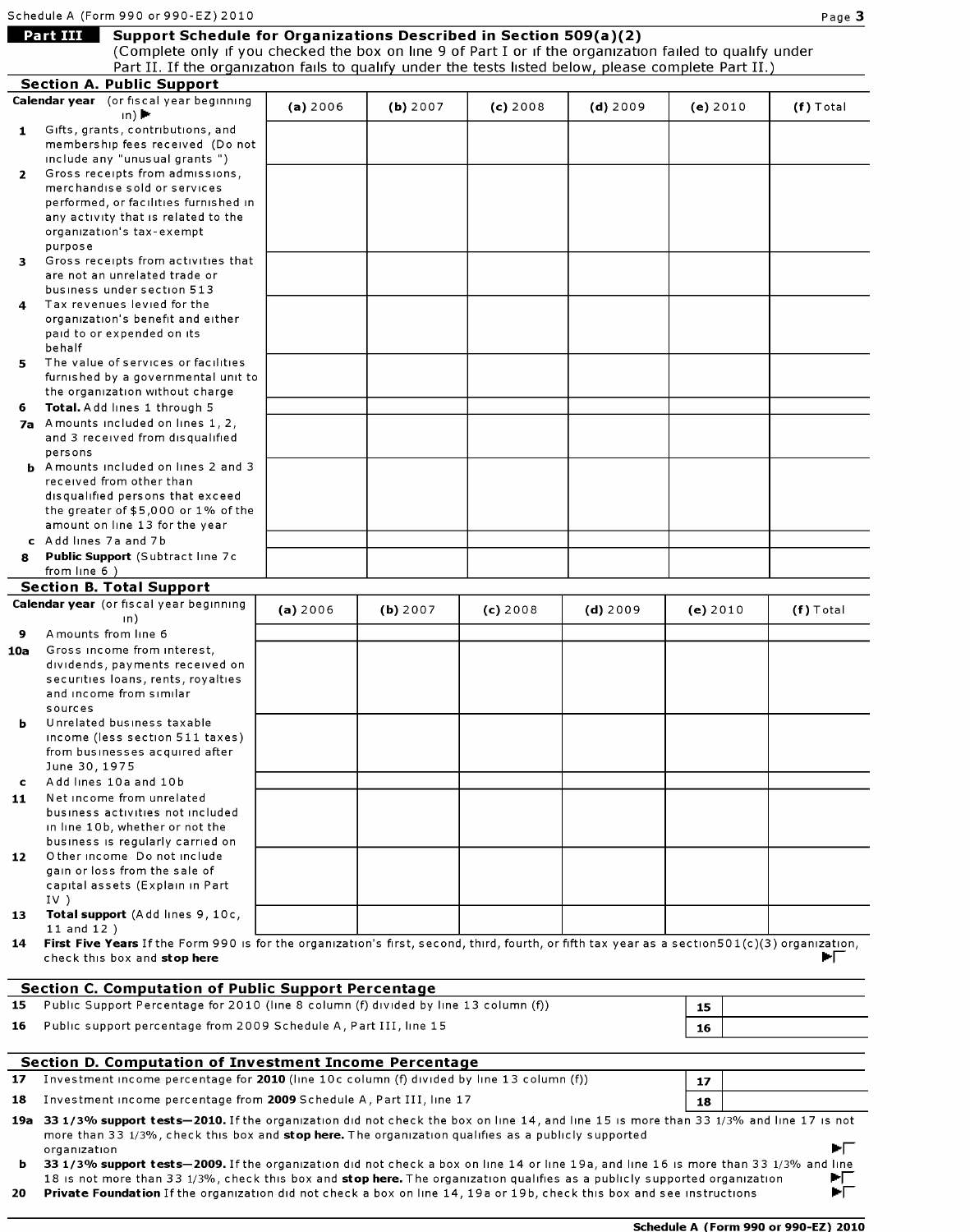|                                                                                                                      | Schedule A (Form 990 or 990-EZ) 2010<br>Page 4                                                                 |  |  |  |  |  |
|----------------------------------------------------------------------------------------------------------------------|----------------------------------------------------------------------------------------------------------------|--|--|--|--|--|
| Part IV<br><b>Supplemental Information.</b> Supplemental Information. Complete this part to provide the explanations |                                                                                                                |  |  |  |  |  |
|                                                                                                                      | required by Part II, line 10; Part II, line 17a or 17b; and Part III, line 12. Also complete this part for any |  |  |  |  |  |
|                                                                                                                      | additional information. (See instructions).                                                                    |  |  |  |  |  |

Facts And Circumstances Test

Schedule A (Form 990 or 990-EZ) 2010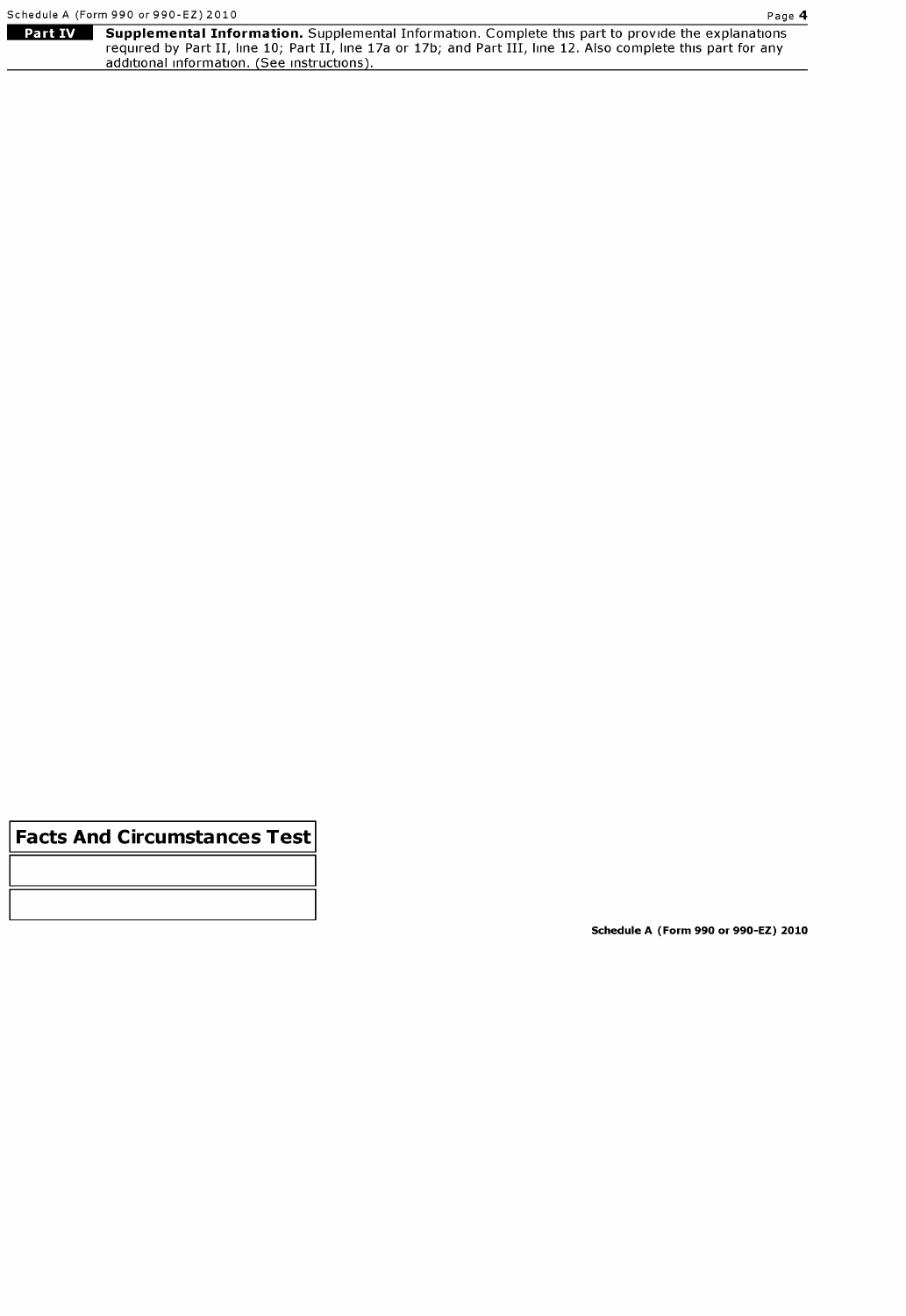|                                                                                                                                                                                                                                                                                                                                                                                                                                                                                                                                                  | efile GRAPHIC print - DO NOT PROCESS<br>As Filed Data -<br>DLN: 93493210010211 |  |                                                                                                                                                                                                                                                                          |                                                                                                    |  |                           |                                             |  |  |  |  |
|--------------------------------------------------------------------------------------------------------------------------------------------------------------------------------------------------------------------------------------------------------------------------------------------------------------------------------------------------------------------------------------------------------------------------------------------------------------------------------------------------------------------------------------------------|--------------------------------------------------------------------------------|--|--------------------------------------------------------------------------------------------------------------------------------------------------------------------------------------------------------------------------------------------------------------------------|----------------------------------------------------------------------------------------------------|--|---------------------------|---------------------------------------------|--|--|--|--|
| <b>SCHEDULE C</b>                                                                                                                                                                                                                                                                                                                                                                                                                                                                                                                                |                                                                                |  | <b>Political Campaign and Lobbying Activities</b>                                                                                                                                                                                                                        |                                                                                                    |  |                           | OMB No 1545-0047                            |  |  |  |  |
| (Form 990 or 990-EZ)                                                                                                                                                                                                                                                                                                                                                                                                                                                                                                                             |                                                                                |  |                                                                                                                                                                                                                                                                          |                                                                                                    |  |                           | 2010                                        |  |  |  |  |
|                                                                                                                                                                                                                                                                                                                                                                                                                                                                                                                                                  |                                                                                |  | For Organizations Exempt From Income Tax Under section 501(c) and section 527<br>$\blacktriangleright$ Complete if the organization is described below.                                                                                                                  |                                                                                                    |  |                           |                                             |  |  |  |  |
| Department of the Treasury<br>Internal Revenue Service                                                                                                                                                                                                                                                                                                                                                                                                                                                                                           |                                                                                |  | Attach to Form 990 or Form 990-EZ. F See separate instructions.                                                                                                                                                                                                          |                                                                                                    |  |                           | <b>Open to Public</b>                       |  |  |  |  |
|                                                                                                                                                                                                                                                                                                                                                                                                                                                                                                                                                  |                                                                                |  |                                                                                                                                                                                                                                                                          |                                                                                                    |  |                           | <b>Inspection</b>                           |  |  |  |  |
| then                                                                                                                                                                                                                                                                                                                                                                                                                                                                                                                                             |                                                                                |  | If the organization answered "Yes," to Form 990, Part IV, Line 3, or Form 990-EZ, Part V, line 46 (Political Campaign Activities),                                                                                                                                       |                                                                                                    |  |                           |                                             |  |  |  |  |
|                                                                                                                                                                                                                                                                                                                                                                                                                                                                                                                                                  |                                                                                |  | Section 501(c)(3) organizations Complete Parts I-A and B Do not complete Part I-C                                                                                                                                                                                        |                                                                                                    |  |                           |                                             |  |  |  |  |
|                                                                                                                                                                                                                                                                                                                                                                                                                                                                                                                                                  |                                                                                |  | Section 501(c) (other than section 501(c)(3)) organizations Complete Parts I-A and C below Do not complete Part I-B                                                                                                                                                      |                                                                                                    |  |                           |                                             |  |  |  |  |
| Section 527 organizations Complete Part I-A only                                                                                                                                                                                                                                                                                                                                                                                                                                                                                                 |                                                                                |  |                                                                                                                                                                                                                                                                          |                                                                                                    |  |                           |                                             |  |  |  |  |
|                                                                                                                                                                                                                                                                                                                                                                                                                                                                                                                                                  |                                                                                |  | If the organization answered "Yes," to Form 990, Part IV, Line 4, or Form 990-EZ, Part VI, line 47 (Lobbying Activities), then<br>Section 501(c)(3) organizations that have filed Form 5768 (election under section 501(h)) Complete Part II-A Do not complete Part II-B |                                                                                                    |  |                           |                                             |  |  |  |  |
|                                                                                                                                                                                                                                                                                                                                                                                                                                                                                                                                                  |                                                                                |  | Section 501(c)(3) organizations that have NOT filed Form 5768 (election under section 501(h)) Complete Part II-B Do not complete Part II-A                                                                                                                               |                                                                                                    |  |                           |                                             |  |  |  |  |
|                                                                                                                                                                                                                                                                                                                                                                                                                                                                                                                                                  |                                                                                |  | If the organization answered "Yes," to Form 990, Part IV, Line 5 (Proxy Tax) or Form 990-EZ, Part V, line 35a (Proxy Tax), then                                                                                                                                          |                                                                                                    |  |                           |                                             |  |  |  |  |
| Section 501(c)(4), (5), or (6) organizations Complete Part III<br>Name of the organization                                                                                                                                                                                                                                                                                                                                                                                                                                                       |                                                                                |  |                                                                                                                                                                                                                                                                          |                                                                                                    |  |                           | Employer identification number              |  |  |  |  |
| CASCADE POLICY INSTITUTE                                                                                                                                                                                                                                                                                                                                                                                                                                                                                                                         |                                                                                |  |                                                                                                                                                                                                                                                                          |                                                                                                    |  |                           |                                             |  |  |  |  |
|                                                                                                                                                                                                                                                                                                                                                                                                                                                                                                                                                  |                                                                                |  |                                                                                                                                                                                                                                                                          |                                                                                                    |  | 93-1045925                |                                             |  |  |  |  |
|                                                                                                                                                                                                                                                                                                                                                                                                                                                                                                                                                  |                                                                                |  | Part I-A Complete if the organization is exempt under section 501(c) or is a section 527 organization.                                                                                                                                                                   |                                                                                                    |  |                           |                                             |  |  |  |  |
| 1                                                                                                                                                                                                                                                                                                                                                                                                                                                                                                                                                |                                                                                |  | Provide a description of the organization's direct and indirect political campaign activities in Part IV                                                                                                                                                                 |                                                                                                    |  |                           |                                             |  |  |  |  |
| 2<br>Political expenditures                                                                                                                                                                                                                                                                                                                                                                                                                                                                                                                      |                                                                                |  |                                                                                                                                                                                                                                                                          |                                                                                                    |  |                           |                                             |  |  |  |  |
| з<br>Volunteer hours                                                                                                                                                                                                                                                                                                                                                                                                                                                                                                                             |                                                                                |  |                                                                                                                                                                                                                                                                          |                                                                                                    |  |                           |                                             |  |  |  |  |
|                                                                                                                                                                                                                                                                                                                                                                                                                                                                                                                                                  |                                                                                |  | <b>Part I-B</b> Complete if the organization is exempt under section $501(c)(3)$ .                                                                                                                                                                                       |                                                                                                    |  |                           |                                             |  |  |  |  |
| 1                                                                                                                                                                                                                                                                                                                                                                                                                                                                                                                                                |                                                                                |  | Enter the amount of any excise tax incurred by the organization under section 4955                                                                                                                                                                                       |                                                                                                    |  |                           |                                             |  |  |  |  |
| $\mathbf{z}$                                                                                                                                                                                                                                                                                                                                                                                                                                                                                                                                     |                                                                                |  | Enter the amount of any excise tax incurred by organization managers under section 4955                                                                                                                                                                                  |                                                                                                    |  |                           |                                             |  |  |  |  |
| 3                                                                                                                                                                                                                                                                                                                                                                                                                                                                                                                                                |                                                                                |  | If the organization incurred a section 4955 tax, did it file Form 4720 for this year?                                                                                                                                                                                    |                                                                                                    |  |                           | $\mathsf{\Gamma}$ Yes<br>দ No               |  |  |  |  |
| Was a correction made?<br>4a                                                                                                                                                                                                                                                                                                                                                                                                                                                                                                                     |                                                                                |  |                                                                                                                                                                                                                                                                          |                                                                                                    |  |                           | Yes<br>l∽ No                                |  |  |  |  |
| If "Yes," describe in Part IV<br>b                                                                                                                                                                                                                                                                                                                                                                                                                                                                                                               |                                                                                |  |                                                                                                                                                                                                                                                                          |                                                                                                    |  |                           |                                             |  |  |  |  |
|                                                                                                                                                                                                                                                                                                                                                                                                                                                                                                                                                  |                                                                                |  | Part I-G Complete if the organization is exempt under section $501(c)$ except section $501(c)(3)$ .                                                                                                                                                                      |                                                                                                    |  |                           |                                             |  |  |  |  |
| 1                                                                                                                                                                                                                                                                                                                                                                                                                                                                                                                                                |                                                                                |  | Enter the amount directly expended by the filing organization for section 527 exempt function activities                                                                                                                                                                 |                                                                                                    |  |                           |                                             |  |  |  |  |
| 2                                                                                                                                                                                                                                                                                                                                                                                                                                                                                                                                                |                                                                                |  | Enter the amount of the filing organization's funds contributed to other organizations for section 527                                                                                                                                                                   |                                                                                                    |  |                           |                                             |  |  |  |  |
| exempt funtion activities                                                                                                                                                                                                                                                                                                                                                                                                                                                                                                                        |                                                                                |  |                                                                                                                                                                                                                                                                          |                                                                                                    |  |                           |                                             |  |  |  |  |
| з                                                                                                                                                                                                                                                                                                                                                                                                                                                                                                                                                |                                                                                |  | Total exempt function expenditures Add lines 1 and 2 Enter here and on Form 1120-POL, line 17b                                                                                                                                                                           |                                                                                                    |  |                           |                                             |  |  |  |  |
| 4                                                                                                                                                                                                                                                                                                                                                                                                                                                                                                                                                |                                                                                |  |                                                                                                                                                                                                                                                                          |                                                                                                    |  |                           |                                             |  |  |  |  |
| 5                                                                                                                                                                                                                                                                                                                                                                                                                                                                                                                                                |                                                                                |  |                                                                                                                                                                                                                                                                          | $\overline{V}$ No<br>$\Gamma$ Yes<br>Did the filing organization file Form 1120-POL for this year? |  |                           |                                             |  |  |  |  |
| Enter the names, addresses and employer identification number (EIN) of all section 527 political organizations to which the filing<br>organization made payments For each organization listed, enter the amount paid from the filing organization's funds Also enter the<br>amount of political contributions received that were promptly and directly delivered to a separate political organization, such as a<br>separate segregated fund or a political action committee (PAC) If additional space is needed, provide information in Part IV |                                                                                |  |                                                                                                                                                                                                                                                                          |                                                                                                    |  |                           |                                             |  |  |  |  |
|                                                                                                                                                                                                                                                                                                                                                                                                                                                                                                                                                  |                                                                                |  |                                                                                                                                                                                                                                                                          |                                                                                                    |  |                           |                                             |  |  |  |  |
| $(a)$ Name                                                                                                                                                                                                                                                                                                                                                                                                                                                                                                                                       |                                                                                |  | (b) Address                                                                                                                                                                                                                                                              | $(c)$ EIN                                                                                          |  | (d) A mount paid from     | (e) A mount of political                    |  |  |  |  |
|                                                                                                                                                                                                                                                                                                                                                                                                                                                                                                                                                  |                                                                                |  |                                                                                                                                                                                                                                                                          |                                                                                                    |  | filing organization's     | contributions received                      |  |  |  |  |
|                                                                                                                                                                                                                                                                                                                                                                                                                                                                                                                                                  |                                                                                |  |                                                                                                                                                                                                                                                                          |                                                                                                    |  | funds If none, enter - 0- | and promptly and<br>directly delivered to a |  |  |  |  |
|                                                                                                                                                                                                                                                                                                                                                                                                                                                                                                                                                  |                                                                                |  |                                                                                                                                                                                                                                                                          |                                                                                                    |  |                           | separate political                          |  |  |  |  |
|                                                                                                                                                                                                                                                                                                                                                                                                                                                                                                                                                  |                                                                                |  |                                                                                                                                                                                                                                                                          |                                                                                                    |  |                           | organization If none,<br>enter-0-           |  |  |  |  |
|                                                                                                                                                                                                                                                                                                                                                                                                                                                                                                                                                  |                                                                                |  |                                                                                                                                                                                                                                                                          |                                                                                                    |  |                           |                                             |  |  |  |  |
|                                                                                                                                                                                                                                                                                                                                                                                                                                                                                                                                                  |                                                                                |  |                                                                                                                                                                                                                                                                          |                                                                                                    |  |                           |                                             |  |  |  |  |
|                                                                                                                                                                                                                                                                                                                                                                                                                                                                                                                                                  |                                                                                |  |                                                                                                                                                                                                                                                                          |                                                                                                    |  |                           |                                             |  |  |  |  |
|                                                                                                                                                                                                                                                                                                                                                                                                                                                                                                                                                  |                                                                                |  |                                                                                                                                                                                                                                                                          |                                                                                                    |  |                           |                                             |  |  |  |  |
|                                                                                                                                                                                                                                                                                                                                                                                                                                                                                                                                                  |                                                                                |  |                                                                                                                                                                                                                                                                          |                                                                                                    |  |                           |                                             |  |  |  |  |
|                                                                                                                                                                                                                                                                                                                                                                                                                                                                                                                                                  |                                                                                |  |                                                                                                                                                                                                                                                                          |                                                                                                    |  |                           |                                             |  |  |  |  |
|                                                                                                                                                                                                                                                                                                                                                                                                                                                                                                                                                  |                                                                                |  |                                                                                                                                                                                                                                                                          |                                                                                                    |  |                           |                                             |  |  |  |  |
|                                                                                                                                                                                                                                                                                                                                                                                                                                                                                                                                                  |                                                                                |  |                                                                                                                                                                                                                                                                          |                                                                                                    |  |                           |                                             |  |  |  |  |
|                                                                                                                                                                                                                                                                                                                                                                                                                                                                                                                                                  |                                                                                |  |                                                                                                                                                                                                                                                                          |                                                                                                    |  |                           |                                             |  |  |  |  |
|                                                                                                                                                                                                                                                                                                                                                                                                                                                                                                                                                  |                                                                                |  |                                                                                                                                                                                                                                                                          |                                                                                                    |  |                           |                                             |  |  |  |  |

For Paperwork Reduction Act Notice, see the Instructions for Form 990 or 990-EZ. Cat No 50084S Schedule C (Form 990 or 990-EZ) 2010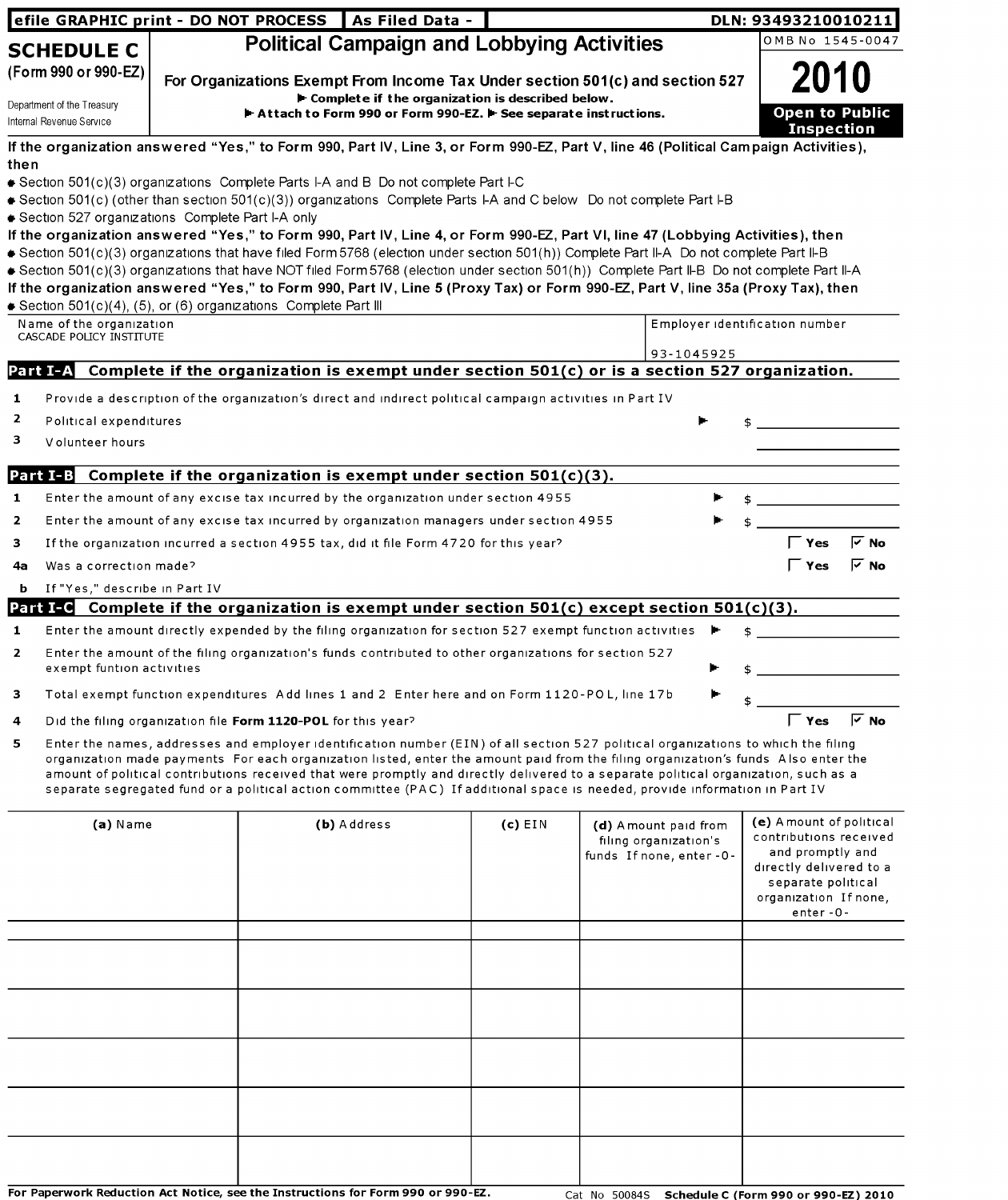| Schedule C (Form 990 or 990-EZ) 2010 |  |  |  |
|--------------------------------------|--|--|--|

|        | Schedule C (Form 990 or 990-EZ) 2010                                                                |                                                                                                                   |                                          | Page 2                            |
|--------|-----------------------------------------------------------------------------------------------------|-------------------------------------------------------------------------------------------------------------------|------------------------------------------|-----------------------------------|
|        | Part II-A<br>under section $501(h)$ ).                                                              | Complete if the organization is exempt under section 501(c)(3) and filed Form 5768 (election                      |                                          |                                   |
| А<br>в | if the filing organization belongs to an affiliated group<br>Check<br>Check                         | if the filing organization checked box A and "limited control" provisions apply                                   |                                          |                                   |
|        | <b>Limits on Lobbying Expenditures</b><br>(The term "expenditures" means amounts paid or incurred.) |                                                                                                                   | $(a)$ Filing<br>Organization's<br>Totals | (b) Affiliated<br>Group<br>Totals |
|        | 1a Total lobbying expenditures to influence public opinion (grass roots lobbying)                   |                                                                                                                   |                                          |                                   |
|        | <b>b</b> Total lobbying expenditures to influence a legislative body (direct lobbying)              |                                                                                                                   | 4,000                                    |                                   |
| C.     | Total lobbying expenditures (add lines 1a and 1b)                                                   | 4,000                                                                                                             |                                          |                                   |
| d      | O ther exempt purpose expenditures                                                                  |                                                                                                                   | 972,227                                  |                                   |
| е      | Total exempt purpose expenditures (add lines 1c and 1d)                                             | 976,227                                                                                                           |                                          |                                   |
|        | Lobbying nontaxable amount Enter the amount from the following table in both<br>columns             | 171,434                                                                                                           |                                          |                                   |
|        | If the amount on line 1e, column (a) or (b) is:                                                     | The lobbying nontaxable amount is:                                                                                |                                          |                                   |
|        | Not over \$500,000                                                                                  | 20% of the amount on line 1e                                                                                      |                                          |                                   |
|        | Over \$500,000 but not over \$1,000,000                                                             | \$100,000 plus 15% of the excess over \$500,000                                                                   |                                          |                                   |
|        | Over \$1,000,000 but not over \$1,500,000                                                           | \$175,000 plus 10% of the excess over \$1,000,000                                                                 |                                          |                                   |
|        | Over \$1,500,000 but not over \$17,000,000                                                          | \$225,000 plus 5% of the excess over \$1,500,000                                                                  |                                          |                                   |
|        | Over \$17,000,000                                                                                   | \$1,000,000                                                                                                       |                                          |                                   |
|        | g Grassroots nontaxable amount (enter 25% of line 1f)                                               |                                                                                                                   | 42,859                                   |                                   |
| h.     | Subtract line 1g from line 1a If zero or less, enter -0-                                            |                                                                                                                   |                                          |                                   |
|        | Subtract line 1f from line 1c If zero or less, enter - 0-                                           |                                                                                                                   |                                          |                                   |
|        | section 4911 tax for this year?                                                                     | If there is an amount other than zero on either line 1h or line 1;, did the organization file Form 4720 reporting |                                          | <b>レ No</b><br>Yes                |

## 4-Year Averaging Period Under Section 501(h) (Some organizations that made <sup>a</sup> section 501(h) election do not have to complete all of the five columns below. See the instructions for lines 2a through 2f on page 4.)

|           | Lobbying Expenditures During 4-Year Averaging Period                           |          |          |            |            |             |
|-----------|--------------------------------------------------------------------------------|----------|----------|------------|------------|-------------|
|           | Calendar year (or fiscal year<br>beginning in)                                 | (a) 2007 | (b) 2008 | $(c)$ 2009 | $(d)$ 2010 | $(e)$ Total |
| 2a        | Lobbying non-taxable amount                                                    |          |          | 172,252    | 171,434    | 343,686     |
| ь         | Lobbying ceiling amount<br>$(150\% \text{ of line } 2a, \text{column}(e))$     |          |          |            |            | 515,529     |
| c         | Total lobbying expenditures                                                    |          |          | 22,000     | 4,000      | 26,000      |
| d         | Grassroots non-taxable amount                                                  |          |          | 43,063     | 42,859     | 85,922      |
| $\bullet$ | Grassroots ceiling amount<br>$(150\% \text{ of line } 2d, \text{column } (e))$ |          |          |            |            | 128,883     |
|           | Grassroots lobbying expenditures                                               |          |          |            |            |             |

Schedule C (Form 990 or 990-EZ) 2010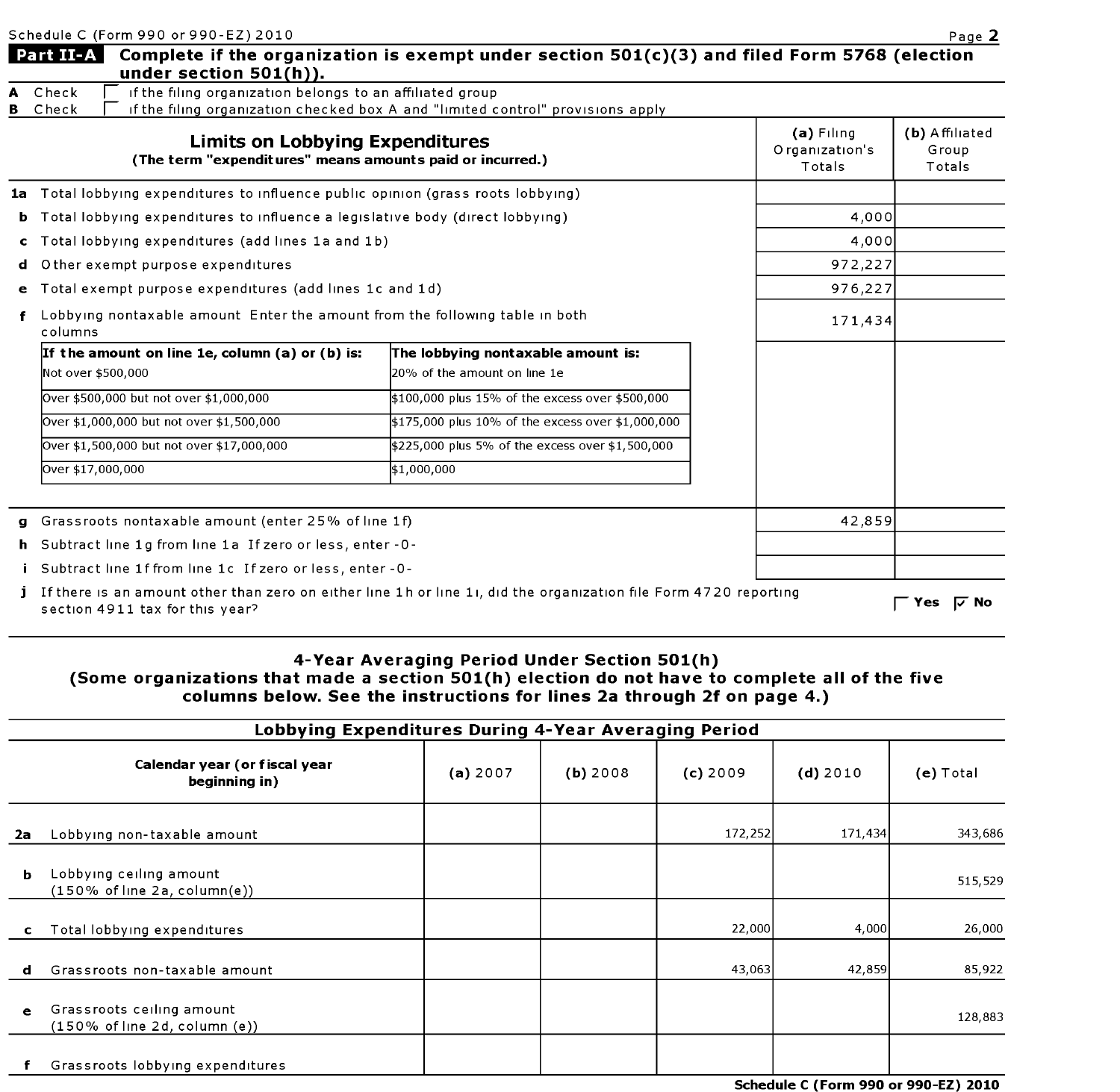$\overline{\phantom{a}}$ 

I

### Part II-B Complete if the organization is exempt under section  $501(c)(3)$  and has NOT filed Form 5768 (election under section 501(h)).

|              |                                                                                                                                                                                                                                    | (a) |           | (b)     |  |
|--------------|------------------------------------------------------------------------------------------------------------------------------------------------------------------------------------------------------------------------------------|-----|-----------|---------|--|
|              |                                                                                                                                                                                                                                    | Yes | <b>No</b> | A mount |  |
| $\mathbf{1}$ | During the year, did the filing organization attempt to influence foreign, national, state or local<br>legislation, including any attempt to influence public opinion on a legislative matter or referendum,<br>through the use of |     |           |         |  |
| a            | Volunteers?                                                                                                                                                                                                                        |     | No        |         |  |
| b.           | Paid staff or management (include compensation in expenses reported on lines 1c through 11)?                                                                                                                                       |     | N o       |         |  |
| $\mathbf{c}$ | Media advertisements?                                                                                                                                                                                                              |     | No        |         |  |
| d            | Mailings to members, legislators, or the public?                                                                                                                                                                                   |     | N o       |         |  |
| $\mathbf{e}$ | Publications, or published or broadcast statements?                                                                                                                                                                                |     | No        |         |  |
| f            | Grants to other organizations for lobbying purposes?                                                                                                                                                                               |     | No        |         |  |
| g            | Direct contact with legislators, their staffs, government officials, or a legislative body?                                                                                                                                        |     | N o       |         |  |
| h.           | Rallies, demonstrations, seminars, conventions, speeches, lectures, or any similar means?                                                                                                                                          |     | N o       |         |  |
| j.           | Other activities? If "Yes," describe in Part IV                                                                                                                                                                                    |     | No        |         |  |
| j.           | Total lines 1c through 1:                                                                                                                                                                                                          |     |           |         |  |
| 2a           | Did the activities in line 1 cause the organization to be not described in section $501(c)(3)^{2}$                                                                                                                                 |     | No        |         |  |
| b.           | If "Yes," enter the amount of any tax incurred under section 4912                                                                                                                                                                  |     |           |         |  |
| $\mathbf{c}$ | If "Yes," enter the amount of any tax incurred by organization managers under section 4912                                                                                                                                         |     |           |         |  |
|              | d If the filing organization incurred a section 4912 tax, did it file Form 4720 for this year?                                                                                                                                     |     | No        |         |  |
|              | Part III-A <br>Complete if the organization is exempt under section $501(c)(4)$ , section $501(c)(5)$ , or section<br>501/61/61                                                                                                    |     |           |         |  |

|              | ----------                                                                                       |     |                |
|--------------|--------------------------------------------------------------------------------------------------|-----|----------------|
|              |                                                                                                  | Yes |                |
|              | Were substantially all (90% or more) dues received nondeductible by members?                     |     | N o            |
| $\mathbf{2}$ | Did the organization make only in-house lobbying expenditures of \$2,000 or less?                |     | N <sub>o</sub> |
|              | Did the organization agree to carryover lobbying and political expenditures from the prior year? |     | Nο             |

#### Part III-B Complete if the organization is exempt under section  $501(c)(4)$ , section  $501(c)(5)$ , or section 501(c)(6) if BOTH Part 111-A, lines <sup>1</sup> and 2 are answered "No " OR if Part III-A, line <sup>3</sup> is answered "Yes".

| 1            | Dues, assessments and similar amounts from members                                                                                                                                                           |                |  |  |  |  |
|--------------|--------------------------------------------------------------------------------------------------------------------------------------------------------------------------------------------------------------|----------------|--|--|--|--|
| $\mathbf{2}$ | Section 162(e) non-deductible lobbying and political expenditures (do not include amounts of political<br>expenses for which the section 527(f) tax was paid).                                               |                |  |  |  |  |
| $\mathbf{a}$ | Current year                                                                                                                                                                                                 | 2а             |  |  |  |  |
| ь.           | Carryover from last year                                                                                                                                                                                     | 2 <sub>b</sub> |  |  |  |  |
|              | Total                                                                                                                                                                                                        | 2 <sub>c</sub> |  |  |  |  |
| з            | Aggregate amount reported in section $6033(e)(1)(A)$ notices of nondeductible section $162(e)$ dues                                                                                                          | 3              |  |  |  |  |
| 4            | If notices were sent and the amount on line 2c exceeds the amount on line 3, what portion of the excess<br>does the organization agree to carryover to the reasonable estimate of nondeductible lobbying and |                |  |  |  |  |
|              | political expenditure next year?                                                                                                                                                                             | 4              |  |  |  |  |
| 5.           | Taxable amount of lobbying and political expenditures (see instructions)                                                                                                                                     | 5              |  |  |  |  |
|              | <b>Part IV</b><br><b>Supplemental Information</b>                                                                                                                                                            |                |  |  |  |  |

Complete this part to provide the descriptions required for Part I-A, line 1, Part I-B, line 4, Part I-C, line 5, and Part II-B, line 1i Also, complete this part for any additional information

Ident if ier | Ret urn Reference | Explanat ion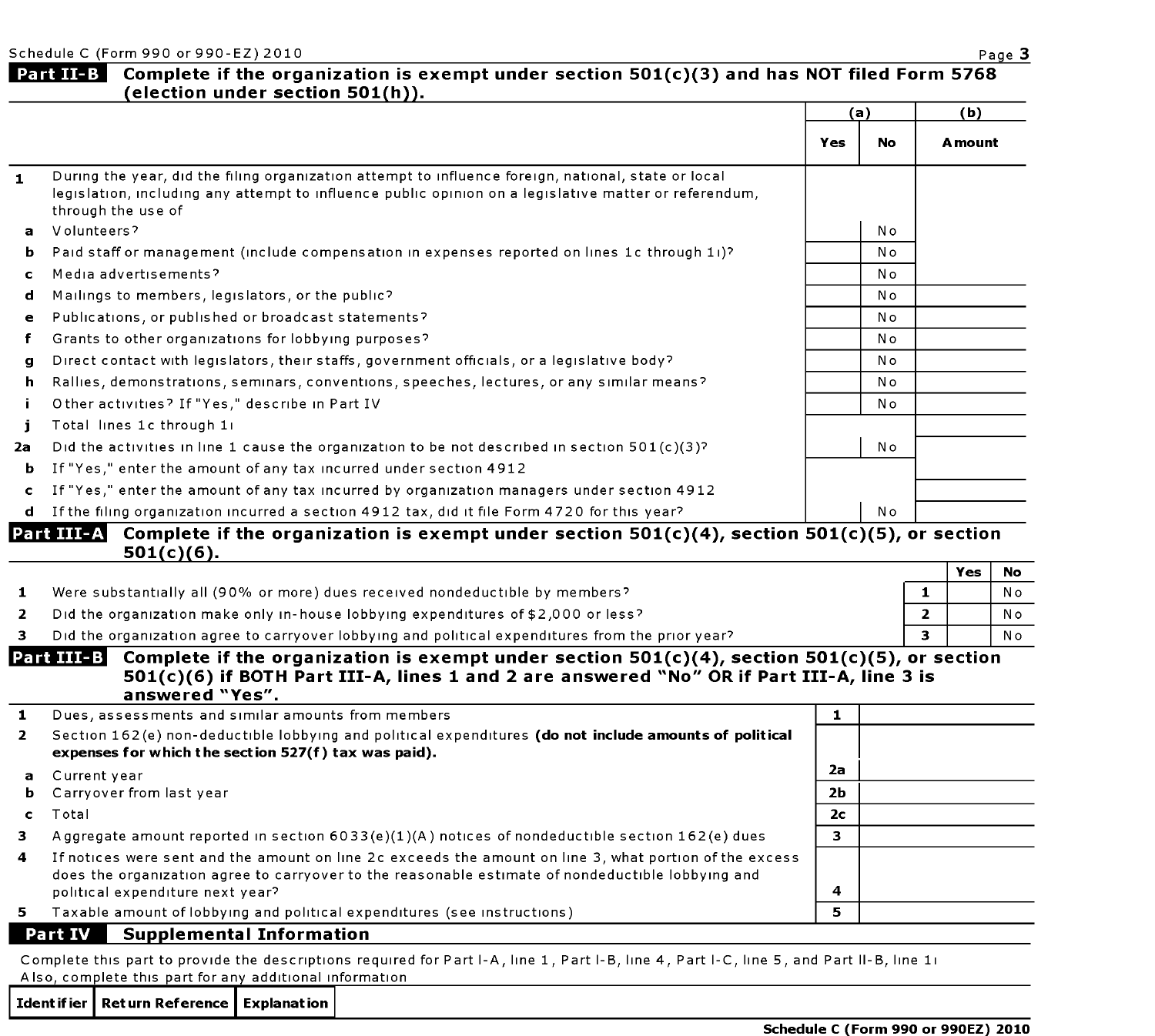|                                                      | efile GRAPHIC print - DO NOT PROCESS                                                                                                                                                                                                                                                                                                                                           | As Filed Data -                                                                                         |                                                       |                |                                       | DLN: 93493210010211                                                                                                                                                                                                                                                                                                                                                                                                 |                    |
|------------------------------------------------------|--------------------------------------------------------------------------------------------------------------------------------------------------------------------------------------------------------------------------------------------------------------------------------------------------------------------------------------------------------------------------------|---------------------------------------------------------------------------------------------------------|-------------------------------------------------------|----------------|---------------------------------------|---------------------------------------------------------------------------------------------------------------------------------------------------------------------------------------------------------------------------------------------------------------------------------------------------------------------------------------------------------------------------------------------------------------------|--------------------|
| <b>SCHEDULE D</b>                                    |                                                                                                                                                                                                                                                                                                                                                                                |                                                                                                         |                                                       |                |                                       | OMB No 1545-0047                                                                                                                                                                                                                                                                                                                                                                                                    |                    |
| (Form 990)                                           |                                                                                                                                                                                                                                                                                                                                                                                | <b>Supplemental Financial Statements</b>                                                                |                                                       |                |                                       | 2010                                                                                                                                                                                                                                                                                                                                                                                                                |                    |
|                                                      |                                                                                                                                                                                                                                                                                                                                                                                |                                                                                                         |                                                       |                |                                       |                                                                                                                                                                                                                                                                                                                                                                                                                     |                    |
| Department of the Treasury                           |                                                                                                                                                                                                                                                                                                                                                                                | F Complete if the organization answered "Yes," to Form 990,<br>Part IV, line 6, 7, 8, 9, 10, 11, or 12. |                                                       |                |                                       | <b>Open to Public</b>                                                                                                                                                                                                                                                                                                                                                                                               |                    |
| Internal Revenue Service                             |                                                                                                                                                                                                                                                                                                                                                                                | Attach to Form 990. F See separate instructions.                                                        |                                                       |                |                                       | <b>Inspection</b>                                                                                                                                                                                                                                                                                                                                                                                                   |                    |
| Name of the organization<br>CASCADE POLICY INSTITUTE |                                                                                                                                                                                                                                                                                                                                                                                |                                                                                                         |                                                       |                | <b>Employer identification number</b> |                                                                                                                                                                                                                                                                                                                                                                                                                     |                    |
|                                                      |                                                                                                                                                                                                                                                                                                                                                                                |                                                                                                         |                                                       |                | 93-1045925                            |                                                                                                                                                                                                                                                                                                                                                                                                                     |                    |
| Part I                                               | Organizations Maintaining Donor Advised Funds or Other Similar Funds or Accounts. Complete if the<br>organization answered "Yes" to Form 990, Part IV, line 6.                                                                                                                                                                                                                 |                                                                                                         |                                                       |                |                                       |                                                                                                                                                                                                                                                                                                                                                                                                                     |                    |
|                                                      |                                                                                                                                                                                                                                                                                                                                                                                |                                                                                                         | (a) Donor advised funds                               |                | (b) Funds and other accounts          |                                                                                                                                                                                                                                                                                                                                                                                                                     |                    |
| Total number at end of year                          |                                                                                                                                                                                                                                                                                                                                                                                |                                                                                                         |                                                       |                |                                       |                                                                                                                                                                                                                                                                                                                                                                                                                     |                    |
|                                                      | Aggregate contributions to (during year)                                                                                                                                                                                                                                                                                                                                       |                                                                                                         |                                                       |                |                                       |                                                                                                                                                                                                                                                                                                                                                                                                                     |                    |
|                                                      | Aggregate grants from (during year)                                                                                                                                                                                                                                                                                                                                            |                                                                                                         |                                                       |                |                                       |                                                                                                                                                                                                                                                                                                                                                                                                                     |                    |
| Aggregate value at end of year                       |                                                                                                                                                                                                                                                                                                                                                                                |                                                                                                         |                                                       |                |                                       |                                                                                                                                                                                                                                                                                                                                                                                                                     |                    |
|                                                      | Did the organization inform all donors and donor advisors in writing that the assets held in donor advised<br>funds are the organization's property, subject to the organization's exclusive legal control?                                                                                                                                                                    |                                                                                                         |                                                       |                |                                       | $\mathsf \Gamma$ Yes                                                                                                                                                                                                                                                                                                                                                                                                | $\overline{V}$ No  |
|                                                      | Did the organization inform all grantees, donors, and donor advisors in writing that grant funds may be<br>used only for charitable purposes and not for the benefit of the donor or donor advisor, or for any other purpose                                                                                                                                                   |                                                                                                         |                                                       |                |                                       |                                                                                                                                                                                                                                                                                                                                                                                                                     |                    |
|                                                      | conferring impermissible private benefit                                                                                                                                                                                                                                                                                                                                       |                                                                                                         |                                                       |                |                                       | $\Gamma$ Yes                                                                                                                                                                                                                                                                                                                                                                                                        | $\triangledown$ No |
| Part II                                              | Conservation Easements. Complete if the organization answered "Yes" to Form 990, Part IV, line 7.                                                                                                                                                                                                                                                                              |                                                                                                         |                                                       |                |                                       |                                                                                                                                                                                                                                                                                                                                                                                                                     |                    |
|                                                      | Purpose(s) of conservation easements held by the organization (check all that apply)                                                                                                                                                                                                                                                                                           |                                                                                                         |                                                       |                |                                       |                                                                                                                                                                                                                                                                                                                                                                                                                     |                    |
|                                                      | Preservation of land for public use (e g, recreation or pleasure)                                                                                                                                                                                                                                                                                                              |                                                                                                         | Preservation of an historically importantly land area |                |                                       |                                                                                                                                                                                                                                                                                                                                                                                                                     |                    |
|                                                      | Protection of natural habitat                                                                                                                                                                                                                                                                                                                                                  |                                                                                                         | Preservation of a certified historic structure        |                |                                       |                                                                                                                                                                                                                                                                                                                                                                                                                     |                    |
|                                                      | Preservation of open space                                                                                                                                                                                                                                                                                                                                                     |                                                                                                         |                                                       |                |                                       |                                                                                                                                                                                                                                                                                                                                                                                                                     |                    |
|                                                      | Complete lines 2a-2d if the organization held a qualified conservation contribution in the form of a conservation<br>easement on the last day of the tax year                                                                                                                                                                                                                  |                                                                                                         |                                                       |                |                                       |                                                                                                                                                                                                                                                                                                                                                                                                                     |                    |
|                                                      |                                                                                                                                                                                                                                                                                                                                                                                |                                                                                                         |                                                       |                | Held at the End of the Year           |                                                                                                                                                                                                                                                                                                                                                                                                                     |                    |
|                                                      | Total number of conservation easements                                                                                                                                                                                                                                                                                                                                         |                                                                                                         |                                                       | 2a             |                                       |                                                                                                                                                                                                                                                                                                                                                                                                                     |                    |
| ь                                                    | Total acreage restricted by conservation easements                                                                                                                                                                                                                                                                                                                             |                                                                                                         |                                                       | 2b             |                                       |                                                                                                                                                                                                                                                                                                                                                                                                                     |                    |
|                                                      | Number of conservation easements on a certified historic structure included in (a)                                                                                                                                                                                                                                                                                             |                                                                                                         |                                                       | 2 <sub>c</sub> |                                       |                                                                                                                                                                                                                                                                                                                                                                                                                     |                    |
| d                                                    | Number of conservation easements included in (c) acquired after 8/17/06                                                                                                                                                                                                                                                                                                        |                                                                                                         |                                                       | 2d             |                                       |                                                                                                                                                                                                                                                                                                                                                                                                                     |                    |
|                                                      | Number of conservation easements modified, transferred, released, extinguished, or terminated by the organization during                                                                                                                                                                                                                                                       |                                                                                                         |                                                       |                |                                       |                                                                                                                                                                                                                                                                                                                                                                                                                     |                    |
|                                                      |                                                                                                                                                                                                                                                                                                                                                                                |                                                                                                         |                                                       |                |                                       |                                                                                                                                                                                                                                                                                                                                                                                                                     |                    |
|                                                      | Number of states where property subject to conservation easement is located $\blacktriangleright$                                                                                                                                                                                                                                                                              |                                                                                                         |                                                       |                |                                       |                                                                                                                                                                                                                                                                                                                                                                                                                     |                    |
|                                                      | Does the organization have a written policy regarding the periodic monitoring, inspection, handling of violations, and                                                                                                                                                                                                                                                         |                                                                                                         |                                                       |                |                                       |                                                                                                                                                                                                                                                                                                                                                                                                                     |                    |
|                                                      | enforcement of the conservation easements it holds?                                                                                                                                                                                                                                                                                                                            |                                                                                                         |                                                       |                |                                       | $\begin{bmatrix} \nabla & \mathbf{Y} & \mathbf{e} & \nabla & \mathbf{N} & \nabla \nabla & \mathbf{e} & \nabla \nabla & \mathbf{e} & \nabla \nabla \nabla \mathbf{e} & \nabla \nabla \nabla \mathbf{e} & \nabla \nabla \mathbf{e} & \nabla \nabla \mathbf{e} & \nabla \nabla \mathbf{e} & \nabla \nabla \mathbf{e} & \nabla \nabla \mathbf{e} & \nabla \nabla \mathbf{e} & \nabla \nabla \mathbf{e} & \nabla \nabla$ |                    |
|                                                      | Staff and volunteer hours devoted to monitoring, inspecting and enforcing conservation easements during the year $\blacktriangleright$                                                                                                                                                                                                                                         |                                                                                                         |                                                       |                |                                       |                                                                                                                                                                                                                                                                                                                                                                                                                     |                    |
|                                                      | A mount of expenses incurred in monitoring, inspecting, and enforcing conservation easements during the year ▶ \$                                                                                                                                                                                                                                                              |                                                                                                         |                                                       |                |                                       |                                                                                                                                                                                                                                                                                                                                                                                                                     |                    |
|                                                      | Does each conservation easement reported on line 2(d) above satisfy the requirements of section<br>$170(h)(4)(B)(1)$ and $170(h)(4)(B)(1)$ ?                                                                                                                                                                                                                                   |                                                                                                         |                                                       |                |                                       | $\Gamma$ Yes $\sqrt{ }$ No                                                                                                                                                                                                                                                                                                                                                                                          |                    |
|                                                      | In Part XIV, describe how the organization reports conservation easements in its revenue and expense statement, and<br>balance sheet, and include, if applicable, the text of the footnote to the organization's financial statements that describes<br>the organization's accounting for conservation easements                                                               |                                                                                                         |                                                       |                |                                       |                                                                                                                                                                                                                                                                                                                                                                                                                     |                    |
|                                                      | <b>Part III</b> Organizations Maintaining Collections of Art, Historical Treasures, or Other Similar Assets.<br>Complete if the organization answered "Yes" to Form 990, Part IV, line 8.                                                                                                                                                                                      |                                                                                                         |                                                       |                |                                       |                                                                                                                                                                                                                                                                                                                                                                                                                     |                    |
| 1a                                                   | If the organization elected, as permitted under SFAS 116, not to report in its revenue statement and balance sheet works of<br>art, historical treasures, or other similar assets held for public exhibition, education or research in furtherance of public service,<br>provide, in Part XIV, the text of the footnote to its financial statements that describes these items |                                                                                                         |                                                       |                |                                       |                                                                                                                                                                                                                                                                                                                                                                                                                     |                    |
| ь                                                    | If the organization elected, as permitted under SFAS 116, to report in its revenue statement and balance sheet works of art,<br>historical treasures, or other similar assets held for public exhibition, education, or research in furtherance of public service,<br>provide the following amounts relating to these items                                                    |                                                                                                         |                                                       |                |                                       |                                                                                                                                                                                                                                                                                                                                                                                                                     |                    |
|                                                      | (i) Revenues included in Form 990, Part VIII, line 1                                                                                                                                                                                                                                                                                                                           |                                                                                                         |                                                       |                |                                       |                                                                                                                                                                                                                                                                                                                                                                                                                     |                    |
|                                                      | (ii) Assets included in Form 990, Part X                                                                                                                                                                                                                                                                                                                                       |                                                                                                         |                                                       |                |                                       | $\blacktriangleright$ \$                                                                                                                                                                                                                                                                                                                                                                                            |                    |
|                                                      | If the organization received or held works of art, historical treasures, or other similar assets for financial gain, provide the<br>following amounts required to be reported under SFAS 116 relating to these items                                                                                                                                                           |                                                                                                         |                                                       |                |                                       |                                                                                                                                                                                                                                                                                                                                                                                                                     |                    |
| а                                                    | Revenues included in Form 990, Part VIII, line 1                                                                                                                                                                                                                                                                                                                               |                                                                                                         |                                                       |                |                                       |                                                                                                                                                                                                                                                                                                                                                                                                                     |                    |
| b                                                    | Assets included in Form 990, Part X                                                                                                                                                                                                                                                                                                                                            |                                                                                                         |                                                       |                |                                       |                                                                                                                                                                                                                                                                                                                                                                                                                     |                    |
|                                                      |                                                                                                                                                                                                                                                                                                                                                                                |                                                                                                         |                                                       |                |                                       |                                                                                                                                                                                                                                                                                                                                                                                                                     |                    |

| For Privacy Act and Paperwork Reduction Act Notice, see the Intructions for Form 990 |  | Cat No 52283D Schedule D (Form 990) 2010 |  |
|--------------------------------------------------------------------------------------|--|------------------------------------------|--|
|--------------------------------------------------------------------------------------|--|------------------------------------------|--|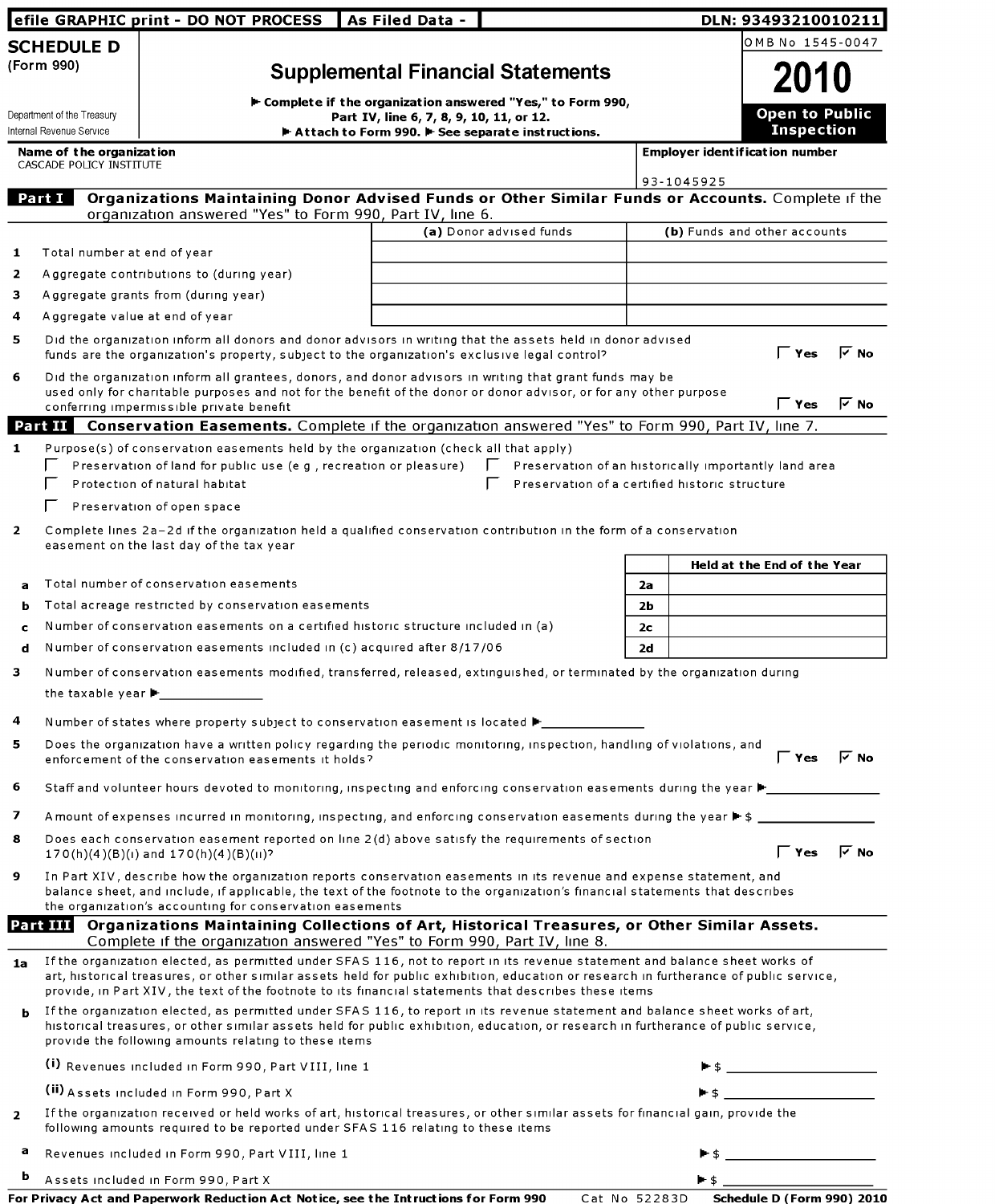|    | Schedule D (Form 990) 2010                                                                                                                                                     |                  |   |               |       |                                         |                                   |                |                                 |              |                    | Page 2               |
|----|--------------------------------------------------------------------------------------------------------------------------------------------------------------------------------|------------------|---|---------------|-------|-----------------------------------------|-----------------------------------|----------------|---------------------------------|--------------|--------------------|----------------------|
|    | Part III<br>Organizations Maintaining Collections of Art, Historical Treasures, or Other Similar Assets (continued)                                                            |                  |   |               |       |                                         |                                   |                |                                 |              |                    |                      |
| 3  | Using the organization's accession and other records, check any of the following that are a significant use of its collection<br>items (check all that apply)                  |                  |   |               |       |                                         |                                   |                |                                 |              |                    |                      |
| а  | Public exhibition                                                                                                                                                              |                  |   |               |       |                                         | Loan or exchange programs         |                |                                 |              |                    |                      |
| ь  | Scholarly research                                                                                                                                                             |                  | e |               | Other |                                         |                                   |                |                                 |              |                    |                      |
|    | Preservation for future generations                                                                                                                                            |                  |   |               |       |                                         |                                   |                |                                 |              |                    |                      |
| 4  | Provide a description of the organization's collections and explain how they further the organization's exempt purpose in<br>Part XIV                                          |                  |   |               |       |                                         |                                   |                |                                 |              |                    |                      |
| 5. | During the year, did the organization solicit or receive donations of art, historical treasures or other similar                                                               |                  |   |               |       |                                         |                                   |                |                                 |              |                    |                      |
|    | assets to be sold to raise funds rather than to be maintained as part of the organization's collection?                                                                        |                  |   |               |       |                                         |                                   |                |                                 | $\Gamma$ Yes |                    | $\triangledown$ No   |
|    | Part IV<br>Escrow and Custodial Arrangements. Complete if the organization answered "Yes" to Form 990,<br>Part IV, line 9, or reported an amount on Form 990, Part X, line 21. |                  |   |               |       |                                         |                                   |                |                                 |              |                    |                      |
| 1a | Is the organization an agent, trustee, custodian or other intermediary for contributions or other assets not<br>included on Form 990, Part X?                                  |                  |   |               |       |                                         |                                   |                |                                 |              | $\Gamma$ Yes       | $\overline{\vee}$ No |
| ь  | If "Yes," explain the arrangement in Part XIV and complete the following table                                                                                                 |                  |   |               |       |                                         |                                   |                |                                 |              |                    |                      |
|    |                                                                                                                                                                                |                  |   |               |       |                                         |                                   |                |                                 | A mount      |                    |                      |
| c  | Beginning balance                                                                                                                                                              |                  |   |               |       |                                         |                                   | 1c             |                                 |              |                    |                      |
| d  | Additions during the year                                                                                                                                                      |                  |   |               |       |                                         |                                   | 1 <sub>d</sub> |                                 |              |                    |                      |
| e  | Distributions during the year                                                                                                                                                  |                  |   |               |       |                                         |                                   | 1e             |                                 |              |                    |                      |
| f  | Ending balance                                                                                                                                                                 |                  |   |               |       |                                         |                                   | 1f             |                                 |              |                    |                      |
| 2a | Did the organization include an amount on Form 990, Part X, line 21?                                                                                                           |                  |   |               |       |                                         |                                   |                |                                 |              | $\overline{V}$ Yes | Γ No                 |
| ь. | If "Yes," explain the arrangement in Part XIV                                                                                                                                  |                  |   |               |       |                                         |                                   |                |                                 |              |                    |                      |
|    | Endowment Funds. Complete if the organization answered "Yes" to Form 990, Part IV, line 10.<br>Part V                                                                          |                  |   |               |       |                                         |                                   |                |                                 |              |                    |                      |
|    |                                                                                                                                                                                | (a) Current Year |   | (b)Prior Year |       |                                         | (c) Two Years Back                |                | (d)Three Years Back             |              |                    | (e) Four Years Back  |
| 1a | Beginning of year balance                                                                                                                                                      |                  |   |               |       |                                         |                                   |                |                                 |              |                    |                      |
| b  | Contributions                                                                                                                                                                  |                  |   |               |       |                                         |                                   |                |                                 |              |                    |                      |
| c  | Investment earnings or losses                                                                                                                                                  |                  |   |               |       |                                         |                                   |                |                                 |              |                    |                      |
| d  | Grants or scholarships                                                                                                                                                         |                  |   |               |       |                                         |                                   |                |                                 |              |                    |                      |
| e  | Other expenditures for facilities<br>and programs                                                                                                                              |                  |   |               |       |                                         |                                   |                |                                 |              |                    |                      |
|    | Administrative expenses                                                                                                                                                        |                  |   |               |       |                                         |                                   |                |                                 |              |                    |                      |
| g  | End of year balance                                                                                                                                                            |                  |   |               |       |                                         |                                   |                |                                 |              |                    |                      |
| 2  | Provide the estimated percentage of the year end balance held as                                                                                                               |                  |   |               |       |                                         |                                   |                |                                 |              |                    |                      |
| а  | Board designated or quasi-endowment ▶                                                                                                                                          |                  |   |               |       |                                         |                                   |                |                                 |              |                    |                      |
| b  | Permanent endowment ▶                                                                                                                                                          |                  |   |               |       |                                         |                                   |                |                                 |              |                    |                      |
| c  | Term endowment ▶                                                                                                                                                               |                  |   |               |       |                                         |                                   |                |                                 |              |                    |                      |
| За | Are there endowment funds not in the possession of the organization that are held and administered for the<br>organization by                                                  |                  |   |               |       |                                         |                                   |                |                                 |              | Yes                | No                   |
|    | (i) unrelated organizations                                                                                                                                                    |                  |   |               |       |                                         |                                   |                |                                 | 3a(i)        |                    | N o                  |
|    | (ii) related organizations                                                                                                                                                     |                  |   |               |       |                                         |                                   |                |                                 | 3a(ii)       |                    | No                   |
|    | <b>b</b> If "Yes" to $3a(u)$ , are the related organizations listed as required on Schedule R?                                                                                 |                  |   |               |       |                                         |                                   |                |                                 | зь           |                    | No                   |
| 4  | Describe in Part XIV the intended uses of the organization's endowment funds                                                                                                   |                  |   |               |       |                                         |                                   |                |                                 |              |                    |                      |
|    | Investments-Land, Buildings, and Equipment. See Form 990, Part X, line 10.<br>Part VI                                                                                          |                  |   |               |       |                                         |                                   |                |                                 |              |                    |                      |
|    | Description of investment                                                                                                                                                      |                  |   |               |       | (a) Cost or other<br>basis (investment) | (b)Cost or other<br>basis (other) |                | (c) Accumulated<br>depreciation |              |                    | (d) Book value       |
|    | 1a Land.                                                                                                                                                                       |                  |   |               |       |                                         |                                   |                |                                 |              |                    |                      |
|    | <b>b</b> Buildings                                                                                                                                                             |                  |   |               |       |                                         |                                   |                |                                 |              |                    |                      |
|    | c Leasehold improvements                                                                                                                                                       |                  |   |               |       |                                         |                                   |                |                                 |              |                    |                      |

| e Other<br>.                                                                                                             |  |        |
|--------------------------------------------------------------------------------------------------------------------------|--|--------|
| Total. Add lines 1a-1e (Column (d) should equal Form 990, Part X, column (B), line $10(c)$ .) $\ldots$ $\ldots$ $\ldots$ |  | 16,520 |

d Equipment 30,255 13,735 16,520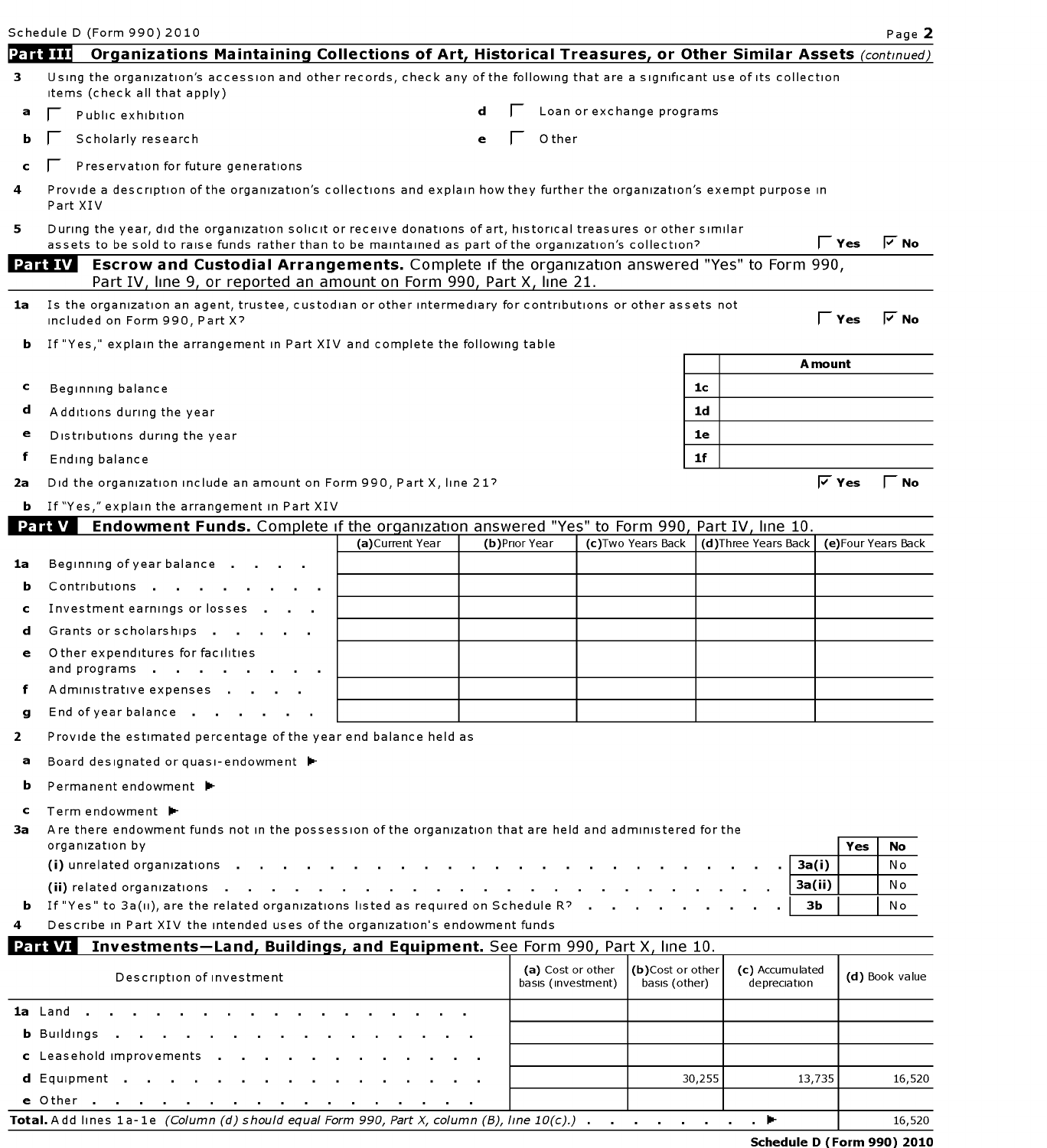| Part VII Investments-Other Securities. See Form 990, Part X, line 12.                    |                |                                                 |                                  |
|------------------------------------------------------------------------------------------|----------------|-------------------------------------------------|----------------------------------|
| (a) Description of security or category                                                  | (b)Book value  |                                                 | (c) Method of valuation          |
| (including name of security)                                                             |                |                                                 | Cost or end-of-year market value |
| (1) Financial derivatives                                                                |                |                                                 |                                  |
| (2) Closely-held equity interests<br>Other                                               |                |                                                 |                                  |
|                                                                                          |                |                                                 |                                  |
|                                                                                          |                |                                                 |                                  |
|                                                                                          |                |                                                 |                                  |
|                                                                                          |                |                                                 |                                  |
|                                                                                          |                |                                                 |                                  |
|                                                                                          |                |                                                 |                                  |
|                                                                                          |                |                                                 |                                  |
|                                                                                          |                |                                                 |                                  |
|                                                                                          |                |                                                 |                                  |
|                                                                                          |                |                                                 |                                  |
|                                                                                          |                |                                                 |                                  |
|                                                                                          |                |                                                 |                                  |
|                                                                                          |                |                                                 |                                  |
| Total. (Column (b) should equal Form 990, Part X, col (B) line 12)                       | Þ.             |                                                 |                                  |
| Part VIII Investments-Program Related. See Form 990, Part X, line 13.                    |                |                                                 |                                  |
| (a) Description of investment type                                                       | (b) Book value |                                                 | (c) Method of valuation          |
|                                                                                          |                |                                                 | Cost or end-of-year market value |
|                                                                                          |                |                                                 |                                  |
|                                                                                          |                |                                                 |                                  |
|                                                                                          |                |                                                 |                                  |
|                                                                                          |                |                                                 |                                  |
|                                                                                          |                |                                                 |                                  |
|                                                                                          |                |                                                 |                                  |
|                                                                                          |                |                                                 |                                  |
|                                                                                          |                |                                                 |                                  |
|                                                                                          |                |                                                 |                                  |
|                                                                                          |                |                                                 |                                  |
|                                                                                          |                |                                                 |                                  |
|                                                                                          |                |                                                 |                                  |
| Total. (Column (b) should equal Form 990, Part X, col (B) line 13)                       |                |                                                 |                                  |
| Part IX Other Assets. See Form 990, Part X, line 15.                                     |                |                                                 |                                  |
| (a) Description                                                                          |                |                                                 | (b) Book value                   |
|                                                                                          |                |                                                 |                                  |
|                                                                                          |                |                                                 |                                  |
|                                                                                          |                |                                                 |                                  |
|                                                                                          |                |                                                 |                                  |
|                                                                                          |                |                                                 |                                  |
|                                                                                          |                |                                                 |                                  |
|                                                                                          |                |                                                 |                                  |
|                                                                                          |                |                                                 |                                  |
|                                                                                          |                |                                                 |                                  |
|                                                                                          |                |                                                 |                                  |
|                                                                                          |                |                                                 |                                  |
|                                                                                          |                |                                                 |                                  |
|                                                                                          |                |                                                 |                                  |
| Total. (Column (b) should equal Form 990, Part X, col.(B) line 15.)                      |                | and a series of the contract of the contract of |                                  |
| Part X Other Liabilities. See Form 990, Part X, line 25.                                 |                |                                                 |                                  |
| (a) Description of Liability<br>ı                                                        | (b) A mount    |                                                 |                                  |
| <b>Federal Income Taxes</b>                                                              |                |                                                 |                                  |
|                                                                                          |                |                                                 |                                  |
|                                                                                          |                |                                                 |                                  |
|                                                                                          |                |                                                 |                                  |
|                                                                                          |                |                                                 |                                  |
|                                                                                          |                |                                                 |                                  |
|                                                                                          |                |                                                 |                                  |
|                                                                                          |                |                                                 |                                  |
|                                                                                          |                |                                                 |                                  |
|                                                                                          |                |                                                 |                                  |
|                                                                                          |                |                                                 |                                  |
|                                                                                          |                |                                                 |                                  |
|                                                                                          |                |                                                 |                                  |
|                                                                                          |                |                                                 |                                  |
| Total. (Column (b) should equal Form 990, Part X, col (B) line 25) $\blacktriangleright$ |                |                                                 |                                  |

2. Fin 48 (ASC 740) Footnote In Part XIV, provide the text of the footnote to the organization's financial statements that reports the organization's liability for uncertain tax positions under FIN 48 (ASC740)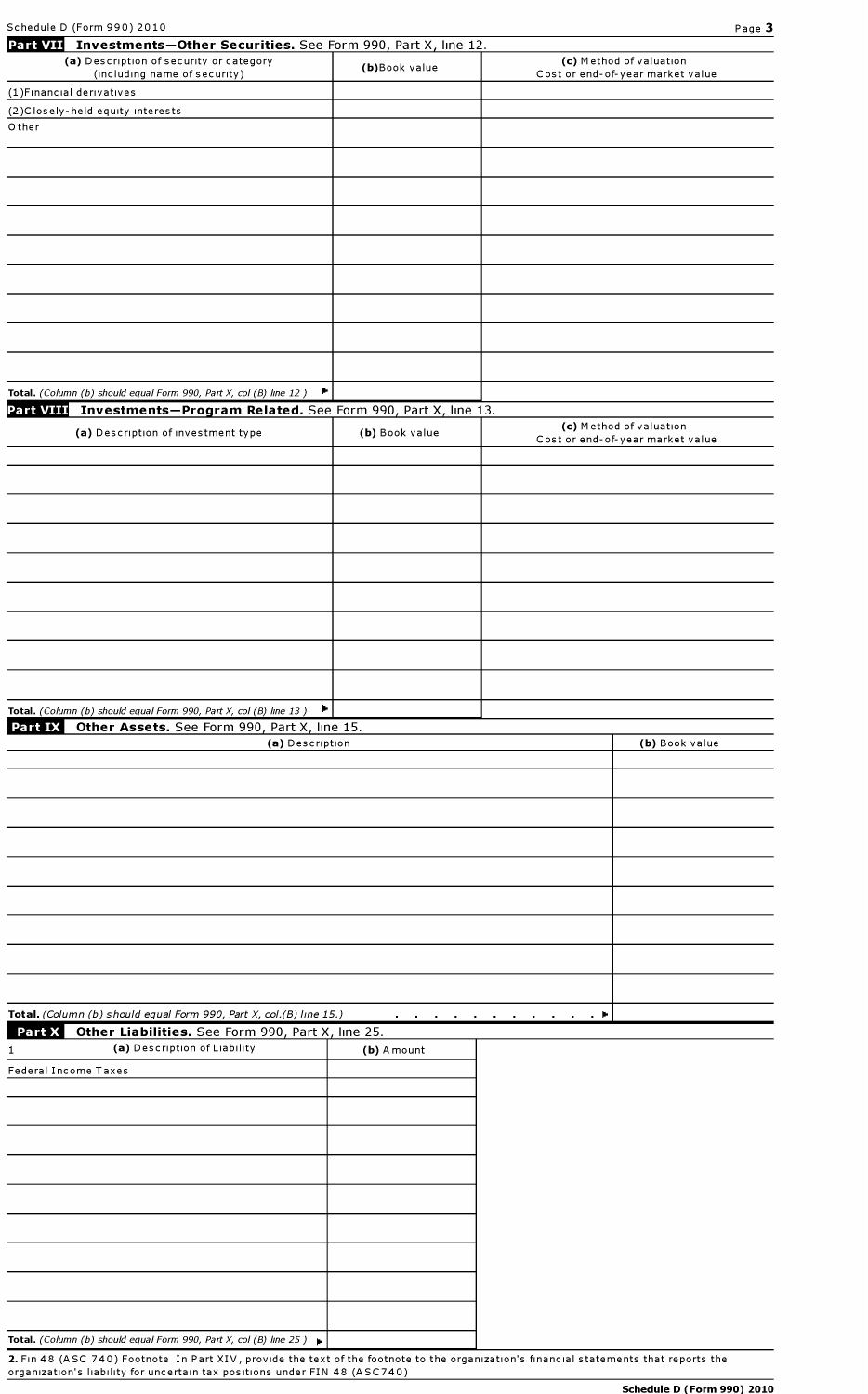|              | Schedule D (Form 990) 2010                                                                        | Page 4         |
|--------------|---------------------------------------------------------------------------------------------------|----------------|
|              | Part XI<br>Reconciliation of Change in Net Assets from Form 990 to Financial Statements           |                |
| 1            | Total revenue (Form 990, Part VIII, column (A), line 12)                                          | $\mathbf{1}$   |
| 2            | Total expenses (Form 990, Part IX, column (A), line 25)                                           | $\mathbf{2}$   |
| з            | Excess or (deficit) for the year Subtract line 2 from line 1                                      | 3              |
| 4            | Net unrealized gains (losses) on investments                                                      | 4              |
| 5.           | Donated services and use of facilities                                                            | 5.             |
| 6            | Investment expenses                                                                               | 6              |
| 7            | Prior period adjustments                                                                          | $\overline{ }$ |
| 8            | Other (Describe in Part XIV)                                                                      | 8              |
| 9            | Total adjustments (net) Add lines 4 - 8                                                           | $\mathbf{9}$   |
| 10           | Excess or (deficit) for the year per financial statements Combine lines 3 and 9                   | 10             |
|              | Part XII<br>Reconciliation of Revenue per Audited Financial Statements With Revenue per Return    |                |
| 1            | Total revenue, gains, and other support per audited financial statements                          | 1              |
| 2            | Amounts included on line 1 but not on Form 990, Part VIII, line 12                                |                |
| a            | Net unrealized gains on investments<br>2a                                                         |                |
| b            | Donated services and use of facilities<br>2b                                                      |                |
| c            | Recoveries of prior year grants<br>2с                                                             |                |
| d            | Other (Describe in Part XIV)<br>2d                                                                |                |
| е            | Add lines 2a through 2d                                                                           | 2e             |
| 3            | Subtract line 2e from line 1                                                                      | 3              |
| 4            | A mounts included on Form 990, Part VIII, line 12, but not on line 1                              |                |
| а            | Investment expenses not included on Form 990, Part VIII, line 7b.<br>4a                           |                |
| ь            | Other (Describe in Part XIV)<br>4Ь                                                                |                |
| c            | Add lines 4a and 4b                                                                               | 4с             |
| 5            | Total Revenue Add lines 3 and 4c. (This should equal Form 990, Part I, line 12)                   | 5              |
|              | Reconciliation of Expenses per Audited Financial Statements With Expenses per Return<br>Part XIII |                |
| $\mathbf{1}$ | Total expenses and losses per audited financial<br>statements .                                   | 1              |
| 2            | Amounts included on line 1 but not on Form 990, Part IX, line 25                                  |                |
| a            | Donated services and use of facilities<br>2a                                                      |                |
| b            | 2b<br>Prior year adjustments                                                                      |                |
| c            | Other losses<br>2с                                                                                |                |
| d            | Other (Describe in Part XIV)<br>2d                                                                |                |
| e            |                                                                                                   | 2e             |
| 3            |                                                                                                   | з.             |
| 4            | A mounts included on Form 990, Part IX, line 25, but not on line 1:                               |                |
| а            | Investment expenses not included on Form 990, Part VIII, line 7b<br>4а                            |                |
| ь            | Other (Describe in Part XIV)<br>4b                                                                |                |
| c            |                                                                                                   | 4с             |
| 5.           | Total expenses Add lines 3 and 4c. (This should equal Form 990, Part I, line 18)                  | 5.             |
|              | <b>Part XIV</b><br><b>Supplemental Information</b>                                                |                |

Complete this part to provide the descriptions required for Part II, lines 3, 5, and 9, Part III, lines la and 4, Part IV, lines lb and 2b, Part V, line 4, Part X, Part XI, line 8, Part XII, lines 2d and 4b, and Part XIII, lines 2d and 4b Also complete this part to provide any additional information

| Ident if ier                                | <b>Return Reference</b>                  | <b>Explanation</b>                                                                                                                                                                                                                                                                                                                                                                                      |
|---------------------------------------------|------------------------------------------|---------------------------------------------------------------------------------------------------------------------------------------------------------------------------------------------------------------------------------------------------------------------------------------------------------------------------------------------------------------------------------------------------------|
| ESCROW LIABILITY<br>ARRANGEMENT EXPLANATION | SCHEDULE D, PAGE 2, PART IV,<br>ILINE 2B | ITHE ORGANIZATION HOLDS FUNDS ON BEHALF OF<br>ANOTHER ORGANIZATION WHEN FUNDS ARE RECEIVED<br>ITHEY ARE RECORDED AS A LIABILITY ON THE<br>JORGANIZATION'S BOOKS AND THE FUNDS ARE<br>IDEPOSITED IN THEIR CHECKING ACCOUNT THE<br>ICONTROLLING ORGANIZATION AUTHORIZES AND<br>IAPPROVES DISBURSEMENTS AT WHICH TIME THE<br>IORGANIZATION RELEASES THE FUNDS AND REDUCES THE<br>ILIABILITY ON THEIR BOOKS |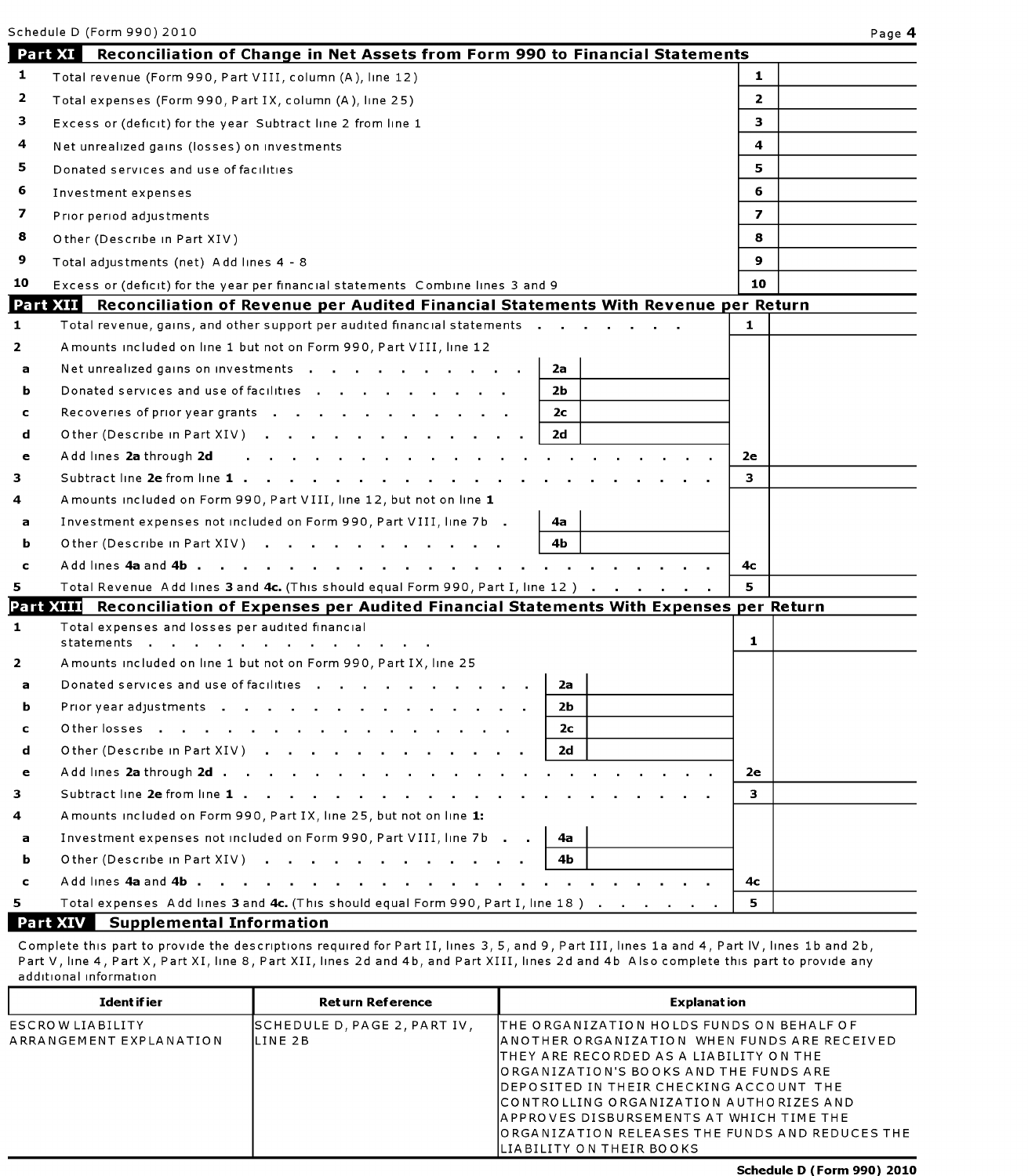|                                                      | efile GRAPHIC print - DO NOT PROCESS                                   | As Filed Data -                                                                       |            | DLN: 93493210010211                        |  |
|------------------------------------------------------|------------------------------------------------------------------------|---------------------------------------------------------------------------------------|------------|--------------------------------------------|--|
| <b>SCHEDULE O</b>                                    |                                                                        |                                                                                       |            | OMB No 1545-0047                           |  |
| (Form 990 or 990-EZ)                                 | 2010                                                                   |                                                                                       |            |                                            |  |
| Department of the Treasury                           | Complete to provide information for responses to specific questions on |                                                                                       |            |                                            |  |
| Internal Revenue Service                             |                                                                        | Form 990 or to provide any additional information.<br>► Attach to Form 990 or 990-EZ. |            | <b>Open to Public</b><br><b>Inspection</b> |  |
| Name of the organization<br>CASCADE POLICY INSTITUTE |                                                                        |                                                                                       |            | <b>Employer ident if icat ion number</b>   |  |
|                                                      |                                                                        |                                                                                       | 93-1045925 |                                            |  |

| <b>Identifier</b>             | Return Reference  | Explanation                                                      |
|-------------------------------|-------------------|------------------------------------------------------------------|
| I ORGANIZATION'S PROCESS USED | FORM 990, PAGE 6. | I A COPY OF THE 990 IS PROVIDED TO THE SECRETARY/TREASURER FOR I |
| I TO REVIEW FORM 990          | PART VI LINE 11B  | I REVIEW AND APPROVAL PRIOR TO SUBMISSION FOR FILING.            |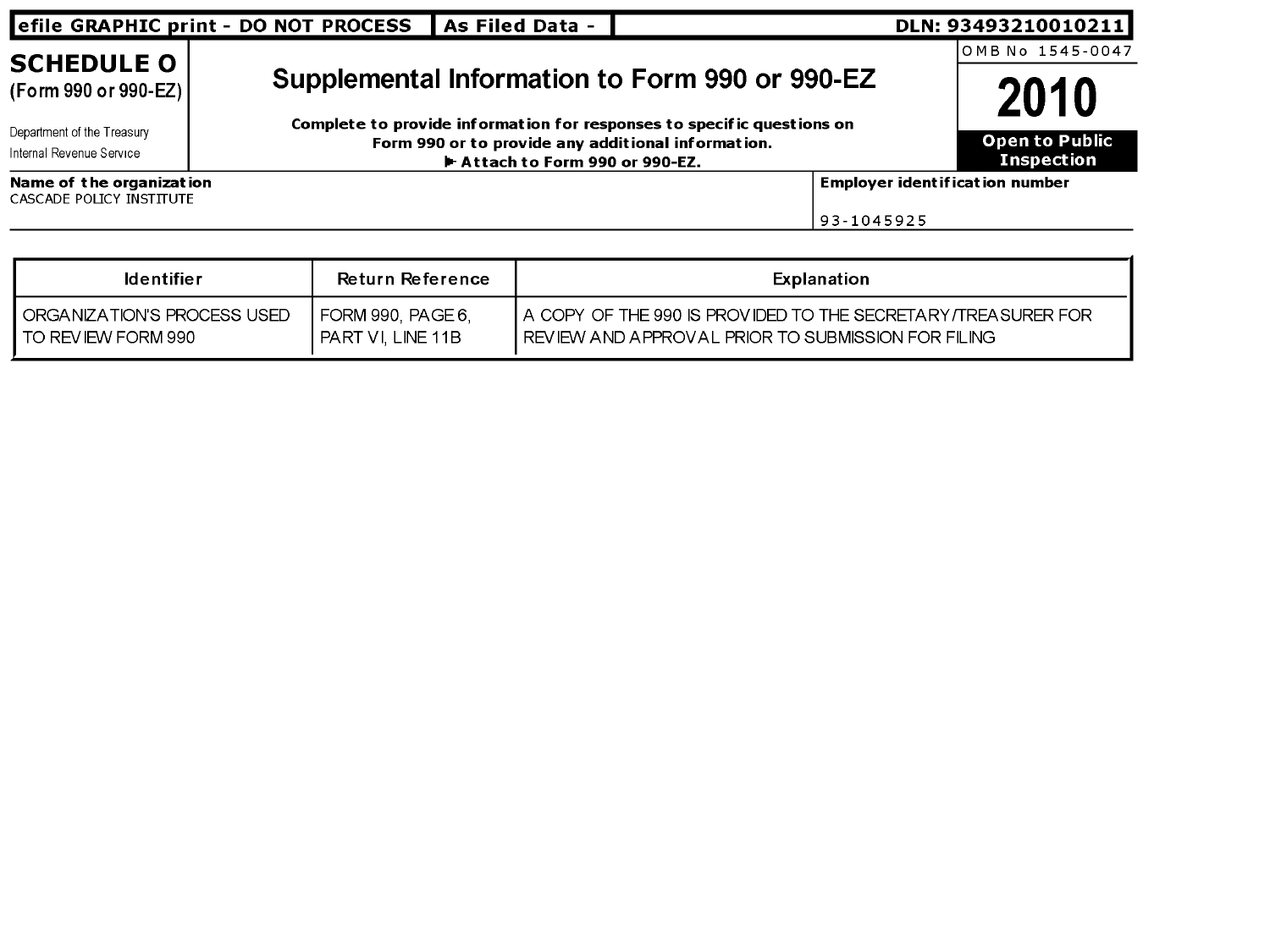| <b>Identifier</b>             | Return Reference  | Explanation                                                    |
|-------------------------------|-------------------|----------------------------------------------------------------|
| I GOVERNING DOCUMENTS         | FORM 990, PAGE 6, | I THE ORGANIZATION'S GOVERNING DOCUMENTS AND FORM 990 FILINGS. |
| <b>DISCLOSURE EXPLANATION</b> | PART VI. LINE 19  | . ARE MADE AVAILABLE TO THE PUBLIC UPON REQUEST.               |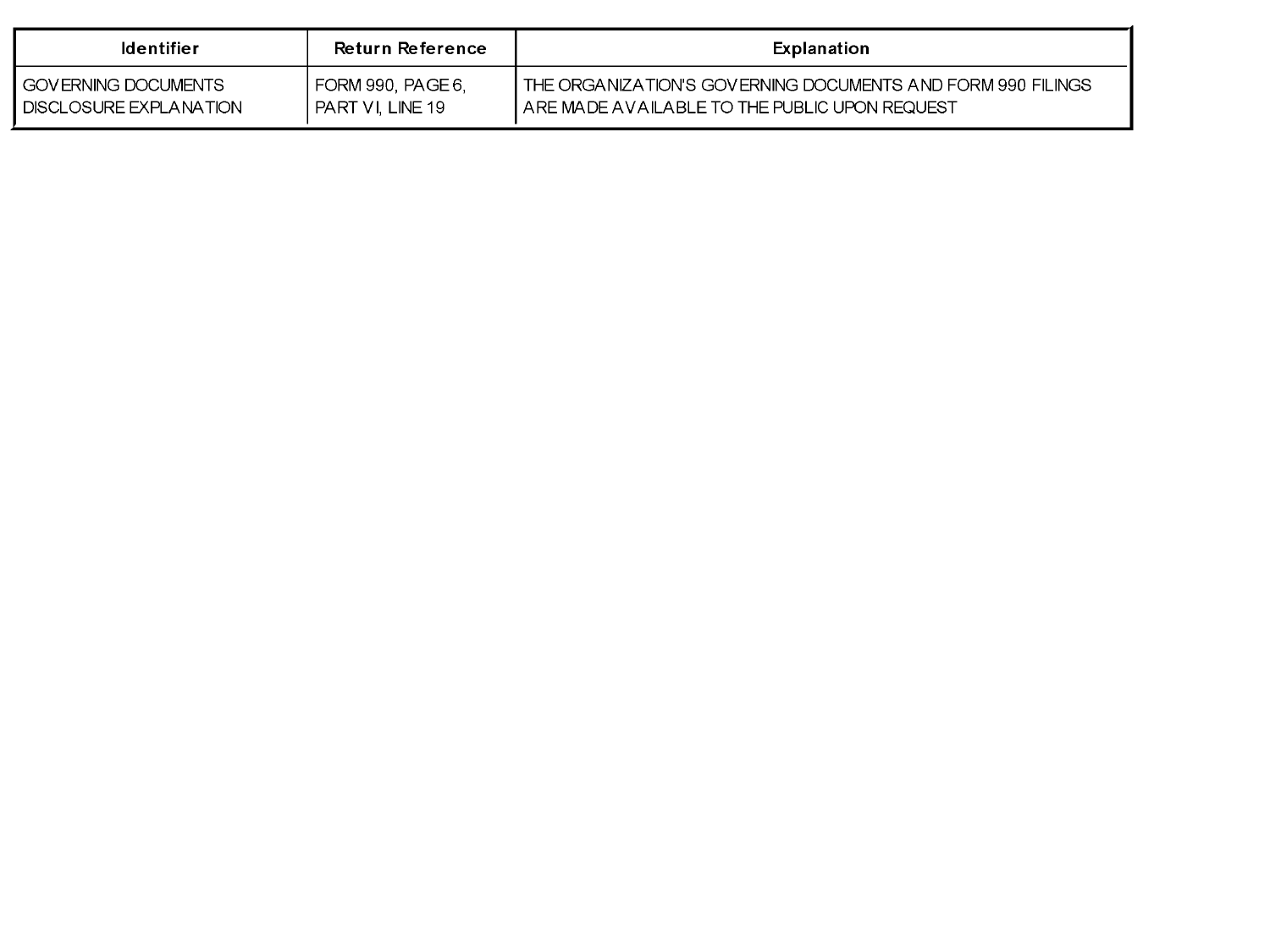| efile GRAPHIC print - DO NOT PROCESS                                                                                                                                                                           |                                                                                                                                                            |                                                                        | As Filed Data -                            |                                                 |                                                  |                  |              | DLN: 93493210010211                                                                                       |
|----------------------------------------------------------------------------------------------------------------------------------------------------------------------------------------------------------------|------------------------------------------------------------------------------------------------------------------------------------------------------------|------------------------------------------------------------------------|--------------------------------------------|-------------------------------------------------|--------------------------------------------------|------------------|--------------|-----------------------------------------------------------------------------------------------------------|
| Form 4562                                                                                                                                                                                                      |                                                                                                                                                            |                                                                        |                                            | <b>Depreciation and Amortization</b>            |                                                  |                  |              | OMB No 1545-0172                                                                                          |
|                                                                                                                                                                                                                |                                                                                                                                                            |                                                                        | (Including Information on Listed Property) |                                                 |                                                  |                  |              |                                                                                                           |
|                                                                                                                                                                                                                |                                                                                                                                                            |                                                                        |                                            |                                                 |                                                  | 2010             |              |                                                                                                           |
|                                                                                                                                                                                                                |                                                                                                                                                            |                                                                        |                                            |                                                 |                                                  |                  |              | Attachment                                                                                                |
| Department of the Treasury<br>Internal Revenue Service (99)                                                                                                                                                    |                                                                                                                                                            | $\blacktriangleright$ See separate instructions.                       |                                            |                                                 | $\blacktriangleright$ Attach to your tax return. |                  |              | Sequence No 67                                                                                            |
| Name(s) shown on return<br>CASCADE POLICY INSTITUTE                                                                                                                                                            |                                                                                                                                                            |                                                                        |                                            | Business or activity to which this form relates |                                                  |                  |              | <b>Identifying number</b>                                                                                 |
|                                                                                                                                                                                                                |                                                                                                                                                            |                                                                        |                                            | INDIRECT DEPRECIATION                           |                                                  |                  |              | 93-1045925                                                                                                |
| Part I                                                                                                                                                                                                         | <b>Election To Expense Certain Property Under Section 179</b><br><b>Note:</b> If you have any listed property, complete Part V before you complete Part I. |                                                                        |                                            |                                                 |                                                  |                  |              |                                                                                                           |
| 1 Maximum amount See the instructions for a higher limit for certain businesses                                                                                                                                |                                                                                                                                                            |                                                                        |                                            |                                                 |                                                  |                  | 1            | 500,000                                                                                                   |
| 2 Total cost of section 179 property placed in service (see instructions)                                                                                                                                      |                                                                                                                                                            |                                                                        |                                            |                                                 |                                                  |                  | $\mathbf{2}$ |                                                                                                           |
| 3 Threshold cost of section 179 property before reduction in limitation (see instructions)                                                                                                                     |                                                                                                                                                            |                                                                        |                                            |                                                 |                                                  |                  | 3            | 2,000,000                                                                                                 |
| 4 Reduction in limitation Subtract line 3 from line 2 If zero or less, enter - 0-                                                                                                                              |                                                                                                                                                            |                                                                        |                                            |                                                 |                                                  |                  | 4            |                                                                                                           |
| 5 Dollar limitation for tax year Subtract line 4 from line 1 If zero or less, enter - 0- If married filing                                                                                                     |                                                                                                                                                            |                                                                        |                                            |                                                 |                                                  |                  |              |                                                                                                           |
| separately, see instructions                                                                                                                                                                                   |                                                                                                                                                            |                                                                        |                                            |                                                 |                                                  |                  | 5            |                                                                                                           |
| 6                                                                                                                                                                                                              | (a) Description of property                                                                                                                                |                                                                        |                                            |                                                 | (b) Cost (business use<br>only)                  | (c) Elected cost |              |                                                                                                           |
|                                                                                                                                                                                                                |                                                                                                                                                            |                                                                        |                                            |                                                 |                                                  |                  |              |                                                                                                           |
|                                                                                                                                                                                                                |                                                                                                                                                            |                                                                        |                                            |                                                 |                                                  |                  |              |                                                                                                           |
| <b>7</b> Listed property Enter the amount from line 29                                                                                                                                                         |                                                                                                                                                            |                                                                        |                                            |                                                 | $\overline{\mathbf{z}}$                          |                  |              |                                                                                                           |
| 8 Total elected cost of section 179 property Add amounts in column (c), lines 6 and 7                                                                                                                          |                                                                                                                                                            |                                                                        |                                            |                                                 |                                                  |                  | 8            |                                                                                                           |
| <b>9</b> Tentative deduction Enter the smaller of line 5 or line 8                                                                                                                                             |                                                                                                                                                            |                                                                        |                                            |                                                 |                                                  |                  | 9            |                                                                                                           |
| 10 Carryover of disallowed deduction from line 13 of your 2009 Form 4562<br>11 Business income limitation Enter the smaller of business income (not less than zero) or line 5 (see instructions)               |                                                                                                                                                            |                                                                        |                                            |                                                 |                                                  |                  | 10<br>11     |                                                                                                           |
| 12 Section 179 expense deduction Add lines 9 and 10, but do not enter more than line 11                                                                                                                        |                                                                                                                                                            |                                                                        |                                            |                                                 |                                                  |                  | 12           |                                                                                                           |
| 13 Carryover of disallowed deduction to 2011 Add lines 9 and 10, less line 12                                                                                                                                  |                                                                                                                                                            |                                                                        |                                            |                                                 | . н.<br>13                                       |                  |              |                                                                                                           |
| <b>Note:</b> Do not use Part II or Part III below for listed property. Instead, use Part V.                                                                                                                    |                                                                                                                                                            |                                                                        |                                            |                                                 |                                                  |                  |              |                                                                                                           |
| Part II                                                                                                                                                                                                        |                                                                                                                                                            |                                                                        |                                            |                                                 |                                                  |                  |              | Special Depreciation Allowance and Other Depreciation (Do not include listed property) (See instructions) |
| 14 Special depreciation allowance for qualified property (other than listed property) placed in service during the                                                                                             |                                                                                                                                                            |                                                                        |                                            |                                                 |                                                  |                  |              |                                                                                                           |
| tax year (see instructions)                                                                                                                                                                                    |                                                                                                                                                            |                                                                        |                                            |                                                 |                                                  |                  | 14           |                                                                                                           |
| 15 Property subject to section 168(f)(1) election<br>16 Other depreciation (including ACRS)                                                                                                                    |                                                                                                                                                            |                                                                        |                                            |                                                 |                                                  |                  | 15<br>16     | 5,393                                                                                                     |
| Part III                                                                                                                                                                                                       | MACRS Depreciation (Do not include listed property.) (See instructions.)                                                                                   | $\sim 100$<br>the company of the com-                                  |                                            |                                                 |                                                  |                  |              |                                                                                                           |
|                                                                                                                                                                                                                |                                                                                                                                                            |                                                                        |                                            | <b>Section A</b>                                |                                                  |                  |              |                                                                                                           |
| 17 MACRS deductions for assets placed in service in tax years beginning before 2010                                                                                                                            |                                                                                                                                                            |                                                                        |                                            |                                                 |                                                  |                  | 17           |                                                                                                           |
| 18 If you are electing to group any assets placed in service during the tax year into one or more                                                                                                              |                                                                                                                                                            |                                                                        |                                            |                                                 |                                                  |                  |              |                                                                                                           |
| general asset accounts, check here                                                                                                                                                                             |                                                                                                                                                            |                                                                        |                                            | the contract of the contract of the contract of |                                                  | . E I            |              |                                                                                                           |
|                                                                                                                                                                                                                | Section B-Assets Placed in Service During 2010 Tax Year Using the General Depreciation System                                                              | (c) Basis for                                                          |                                            |                                                 |                                                  |                  |              |                                                                                                           |
| (a) Classification of<br>property                                                                                                                                                                              | (b) Month and<br>year placed in<br>service                                                                                                                 | depreciation<br>(business/investment<br>us e<br>only-see instructions) |                                            | (d) Recovery<br>period                          | (e) Convention                                   | (f) Method       |              | (g)Depreciation<br>deduction                                                                              |
| 19a 3-year property                                                                                                                                                                                            |                                                                                                                                                            |                                                                        |                                            |                                                 |                                                  |                  |              |                                                                                                           |
| <b>b</b> 5-year property                                                                                                                                                                                       |                                                                                                                                                            |                                                                        |                                            |                                                 |                                                  |                  |              |                                                                                                           |
| c 7 - year property<br><b>d</b> 10-year property                                                                                                                                                               |                                                                                                                                                            |                                                                        |                                            |                                                 |                                                  |                  |              |                                                                                                           |
| e 15-year property                                                                                                                                                                                             |                                                                                                                                                            |                                                                        |                                            |                                                 |                                                  |                  |              |                                                                                                           |
| f 20-year property                                                                                                                                                                                             |                                                                                                                                                            |                                                                        |                                            |                                                 |                                                  |                  |              |                                                                                                           |
| g 25-year property                                                                                                                                                                                             |                                                                                                                                                            |                                                                        |                                            | 25 yrs                                          |                                                  | S/L              |              |                                                                                                           |
| h Residential rental                                                                                                                                                                                           |                                                                                                                                                            |                                                                        |                                            | 27 5 yrs                                        | MМ                                               | S/L              |              |                                                                                                           |
| property                                                                                                                                                                                                       |                                                                                                                                                            |                                                                        |                                            | 27 5 yrs                                        | МΜ                                               | S/L              |              |                                                                                                           |
| i Nonresidential real<br>property                                                                                                                                                                              |                                                                                                                                                            |                                                                        |                                            | 39 yrs                                          | МΜ<br>M <sub>M</sub>                             | S/L<br>S/L       |              |                                                                                                           |
|                                                                                                                                                                                                                | Section C-Assets Placed in Service During 2010 Tax Year Using the Alternative Depreciation System                                                          |                                                                        |                                            |                                                 |                                                  |                  |              |                                                                                                           |
| 20a Class life                                                                                                                                                                                                 |                                                                                                                                                            |                                                                        |                                            |                                                 |                                                  | S/L              |              |                                                                                                           |
| $b$ 12-year                                                                                                                                                                                                    |                                                                                                                                                            |                                                                        |                                            | $12 \gamma$ rs                                  |                                                  | S/L              |              |                                                                                                           |
| $c$ 40-year<br>Part IV                                                                                                                                                                                         |                                                                                                                                                            |                                                                        |                                            | 40 yrs                                          | МM                                               | S/L              |              |                                                                                                           |
| 21 Listed property Enter amount from line 28                                                                                                                                                                   | <b>Summary</b> (see instructions)                                                                                                                          |                                                                        |                                            |                                                 |                                                  |                  | 21           |                                                                                                           |
| 22 Total. Add amounts from line 12, lines 14 through 17, lines 19 and 20 in column (g), and line 21 Enter here<br>and on the appropriate lines of your return Partnerships and S corporations-see instructions |                                                                                                                                                            |                                                                        |                                            |                                                 |                                                  |                  | 22           | 5,393                                                                                                     |
| 23 For assets shown above and placed in service during the current year, enter the                                                                                                                             |                                                                                                                                                            |                                                                        |                                            |                                                 |                                                  |                  |              |                                                                                                           |
| portion of the basis attributable to section 263A costs                                                                                                                                                        |                                                                                                                                                            |                                                                        |                                            |                                                 | 23                                               |                  |              |                                                                                                           |

For Paperwork Reduction Act Notice, see separate instructions. Cat No 12906N Form 4562 (2010)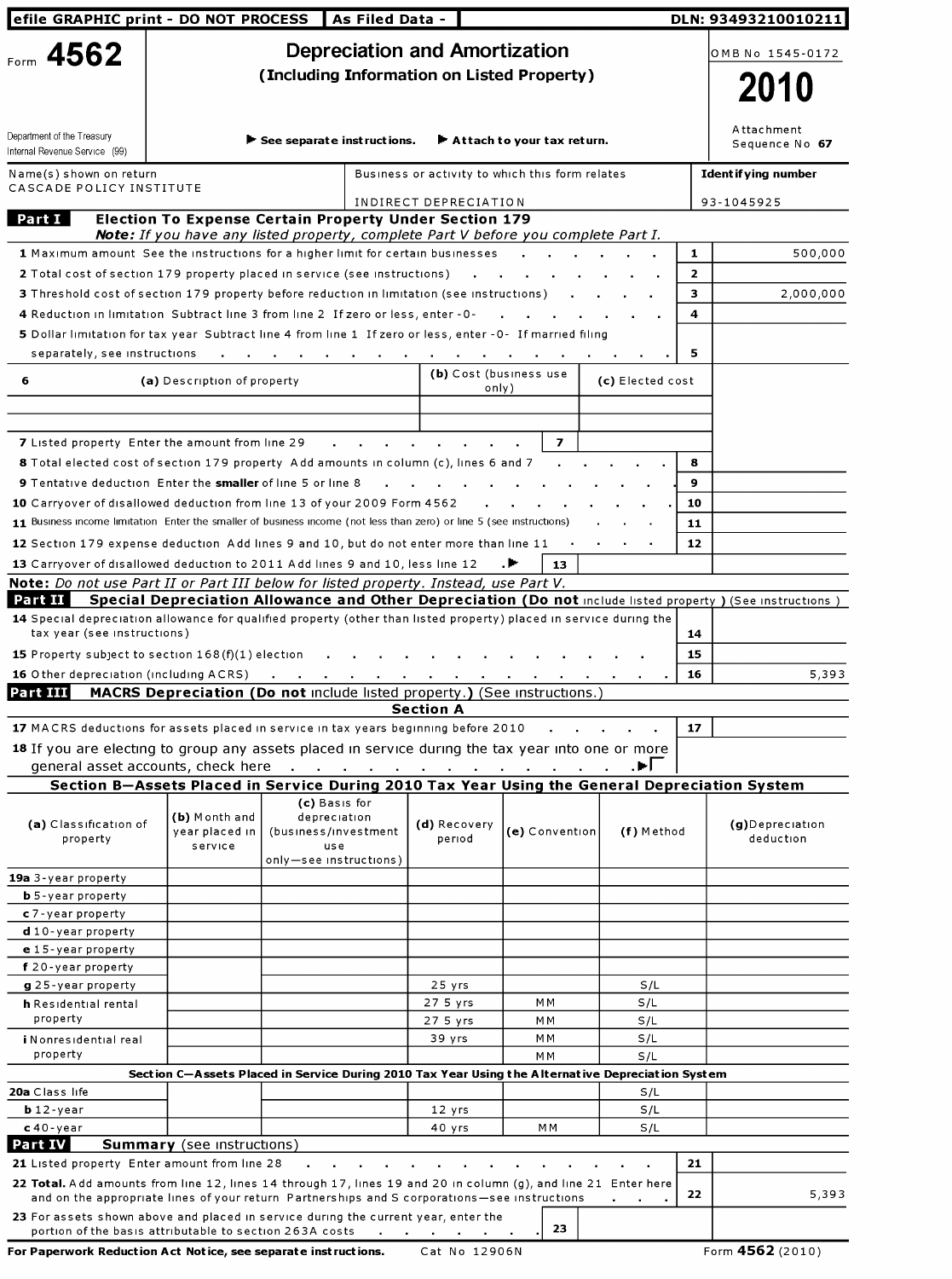| Form 4562 (2010)                                                                                                                                                                                                                                                                             |                       |                                                                                                                                                                                                                     |                                          |                               |                              |                                   |           |                                    |                                                                 |            |                            |     |           |                     | Page 2    |  |
|----------------------------------------------------------------------------------------------------------------------------------------------------------------------------------------------------------------------------------------------------------------------------------------------|-----------------------|---------------------------------------------------------------------------------------------------------------------------------------------------------------------------------------------------------------------|------------------------------------------|-------------------------------|------------------------------|-----------------------------------|-----------|------------------------------------|-----------------------------------------------------------------|------------|----------------------------|-----|-----------|---------------------|-----------|--|
| Part V                                                                                                                                                                                                                                                                                       |                       | Listed Property (Include automobiles, certain other vehicles, certain computers, and property used for                                                                                                              |                                          |                               |                              |                                   |           |                                    |                                                                 |            |                            |     |           |                     |           |  |
|                                                                                                                                                                                                                                                                                              |                       | entertainment, recreation, or amusement.)                                                                                                                                                                           |                                          |                               |                              |                                   |           |                                    |                                                                 |            |                            |     |           |                     |           |  |
|                                                                                                                                                                                                                                                                                              |                       | Note: For any vehicle for which you are using the standard mileage rate or deducting lease expense,<br>complete only 24a, 24b, columns (a) through (c) of Section A, all of Section B, and Section C if applicable. |                                          |                               |                              |                                   |           |                                    |                                                                 |            |                            |     |           |                     |           |  |
| Section A-Depreciation and Other Information (Caution: See the instructions for limits for passenger automobiles.)                                                                                                                                                                           |                       |                                                                                                                                                                                                                     |                                          |                               |                              |                                   |           |                                    |                                                                 |            |                            |     |           |                     |           |  |
| 24a Do you have evidence to support the business/investment use claimed? $\Box$ Yes $\Box$ No                                                                                                                                                                                                |                       |                                                                                                                                                                                                                     |                                          |                               |                              |                                   |           |                                    | 24b If "Yes," is the evidence written? $\Gamma$ Yes $\Gamma$ No |            |                            |     |           |                     |           |  |
|                                                                                                                                                                                                                                                                                              |                       | (c)                                                                                                                                                                                                                 |                                          |                               |                              |                                   |           |                                    |                                                                 |            |                            |     |           |                     |           |  |
| (a)<br>Type of property (list                                                                                                                                                                                                                                                                | (b)<br>Date placed in | Business/<br><b>Investment</b>                                                                                                                                                                                      | (d)<br>Cost or other                     | (e)<br>Basis for depreciation |                              |                                   |           | (f)<br>(g)<br>Method/<br>Recoveryl |                                                                 |            | (h)                        |     |           | (i)<br>Elected      |           |  |
| vehicles first)                                                                                                                                                                                                                                                                              | service               | use                                                                                                                                                                                                                 | basıs                                    |                               |                              | (business/investment<br>use only) |           | period                             | Convention                                                      |            | Depreciation/<br>deduction |     |           | section 179<br>cost |           |  |
|                                                                                                                                                                                                                                                                                              |                       | percentage                                                                                                                                                                                                          |                                          |                               |                              |                                   |           |                                    |                                                                 |            |                            |     |           |                     |           |  |
| 25Special depreciation allowance for qualified listed property placed in service during the tax year and used more than<br>50% in a qualified business use (see instructions)                                                                                                                |                       |                                                                                                                                                                                                                     |                                          |                               |                              |                                   |           |                                    |                                                                 | 25         |                            |     |           |                     |           |  |
| 26 Property used more than 50% in a qualified business use                                                                                                                                                                                                                                   |                       |                                                                                                                                                                                                                     |                                          |                               |                              |                                   |           |                                    |                                                                 |            |                            |     |           |                     |           |  |
|                                                                                                                                                                                                                                                                                              |                       | $\%$                                                                                                                                                                                                                |                                          |                               |                              |                                   |           |                                    |                                                                 |            |                            |     |           |                     |           |  |
|                                                                                                                                                                                                                                                                                              |                       | $\%$<br>$\%$                                                                                                                                                                                                        |                                          |                               |                              |                                   |           |                                    |                                                                 |            |                            |     |           |                     |           |  |
| 27 Property used 50% or less in a qualified business use                                                                                                                                                                                                                                     |                       |                                                                                                                                                                                                                     |                                          |                               |                              |                                   |           |                                    |                                                                 |            |                            |     |           |                     |           |  |
|                                                                                                                                                                                                                                                                                              |                       | $\%$<br>$\%$                                                                                                                                                                                                        |                                          |                               |                              |                                   |           |                                    | S/L -<br>ls/L -                                                 |            |                            |     |           |                     |           |  |
|                                                                                                                                                                                                                                                                                              |                       | $\%$                                                                                                                                                                                                                |                                          |                               |                              |                                   |           |                                    | S/L -                                                           |            |                            |     |           |                     |           |  |
| 28 Add amounts in column (h), lines 25 through 27 Enter here and on line 21, page 1                                                                                                                                                                                                          |                       |                                                                                                                                                                                                                     |                                          |                               |                              |                                   |           |                                    | 28                                                              |            |                            |     |           |                     |           |  |
| 29 Add amounts in column (i), line 26 Enter here and on line 7, page 1                                                                                                                                                                                                                       |                       |                                                                                                                                                                                                                     |                                          |                               |                              |                                   |           |                                    |                                                                 |            | 29                         |     |           |                     |           |  |
|                                                                                                                                                                                                                                                                                              |                       |                                                                                                                                                                                                                     | Section B-Information on Use of Vehicles |                               |                              |                                   |           |                                    |                                                                 |            |                            |     |           |                     |           |  |
| Complete this section for vehicles used by a sole proprietor, partner, or other "more than 5% owner," or related person<br>If you provided vehicles to your employees, first answer the questions in Section C to see if you meet an exception to completing this section for those vehicles |                       |                                                                                                                                                                                                                     |                                          |                               |                              |                                   |           |                                    |                                                                 |            |                            |     |           |                     |           |  |
| 30 Total business/investment miles driven during the                                                                                                                                                                                                                                         |                       |                                                                                                                                                                                                                     |                                          |                               | (a)<br>(b)                   |                                   | (c)       |                                    |                                                                 | (d)        |                            | (e) | (f)       |                     |           |  |
| year ( <b>do not</b> include commuting miles)                                                                                                                                                                                                                                                |                       |                                                                                                                                                                                                                     |                                          |                               | Vehicle 1                    |                                   | Vehicle 2 |                                    | Vehicle 3                                                       |            | Vehicle 4                  |     | Vehicle 5 |                     | Vehicle 6 |  |
| 31 Total commuting miles driven during the year                                                                                                                                                                                                                                              |                       |                                                                                                                                                                                                                     |                                          |                               |                              |                                   |           |                                    |                                                                 |            |                            |     |           |                     |           |  |
| <b>32</b> Total other personal(noncommuting) miles driven                                                                                                                                                                                                                                    |                       |                                                                                                                                                                                                                     |                                          |                               |                              |                                   |           |                                    |                                                                 |            |                            |     |           |                     |           |  |
| 33 Total miles driven during the year Add lines 30                                                                                                                                                                                                                                           |                       |                                                                                                                                                                                                                     |                                          |                               |                              |                                   |           |                                    |                                                                 |            |                            |     |           |                     |           |  |
| through 32                                                                                                                                                                                                                                                                                   |                       |                                                                                                                                                                                                                     |                                          |                               |                              |                                   |           |                                    |                                                                 |            |                            |     |           |                     |           |  |
| 34 Was the vehicle available for personal use                                                                                                                                                                                                                                                |                       |                                                                                                                                                                                                                     |                                          | Yes                           | No                           | <b>Yes</b>                        | No        | Yes                                | No                                                              | Yes        | No                         | Yes | No        | Yes                 | No        |  |
| during off-duty hours?                                                                                                                                                                                                                                                                       |                       |                                                                                                                                                                                                                     |                                          |                               |                              |                                   |           |                                    |                                                                 |            |                            |     |           |                     |           |  |
| <b>35</b> Was the vehicle used primarily by a more than 5%<br>owner or related person?                                                                                                                                                                                                       |                       |                                                                                                                                                                                                                     |                                          |                               |                              |                                   |           |                                    |                                                                 |            |                            |     |           |                     |           |  |
| 36 Is another vehicle available for personal use?                                                                                                                                                                                                                                            |                       |                                                                                                                                                                                                                     |                                          |                               |                              |                                   |           |                                    |                                                                 |            |                            |     |           |                     |           |  |
|                                                                                                                                                                                                                                                                                              |                       | Section C-Questions for Employers Who Provide Vehicles for Use by Their Employees                                                                                                                                   |                                          |                               |                              |                                   |           |                                    |                                                                 |            |                            |     |           |                     |           |  |
| Answer these questions to determine if you meet an exception to completing Section B for vehicles used by employees who are not more than<br>5% owners or related persons (see instructions)                                                                                                 |                       |                                                                                                                                                                                                                     |                                          |                               |                              |                                   |           |                                    |                                                                 |            |                            |     |           |                     |           |  |
| 37 Do you maintain a written policy statement that prohibits all personal use of vehicles, including commuting, by your                                                                                                                                                                      |                       |                                                                                                                                                                                                                     |                                          |                               |                              |                                   |           |                                    |                                                                 |            |                            |     |           | Yes                 | No        |  |
| employees?                                                                                                                                                                                                                                                                                   |                       |                                                                                                                                                                                                                     |                                          |                               |                              |                                   |           |                                    |                                                                 |            |                            |     |           |                     |           |  |
| 38 Do you maintain a written policy statement that prohibits personal use of vehicles, except commuting, by your                                                                                                                                                                             |                       |                                                                                                                                                                                                                     |                                          |                               |                              |                                   |           |                                    |                                                                 |            |                            |     |           |                     |           |  |
| employees? See the instructions for vehicles used by corporate officers, directors, or 1% or more owners                                                                                                                                                                                     |                       |                                                                                                                                                                                                                     |                                          |                               |                              |                                   |           |                                    |                                                                 |            |                            |     |           |                     |           |  |
| 39 Do you treat all use of vehicles by employees as personal use?                                                                                                                                                                                                                            |                       |                                                                                                                                                                                                                     |                                          |                               |                              |                                   |           |                                    |                                                                 |            |                            |     |           |                     |           |  |
| 40 Do you provide more than five vehicles to your employees, obtain information from your employees about the use of the                                                                                                                                                                     |                       |                                                                                                                                                                                                                     |                                          |                               |                              |                                   |           |                                    |                                                                 |            |                            |     |           |                     |           |  |
| vehicles, and retain the information received?                                                                                                                                                                                                                                               |                       |                                                                                                                                                                                                                     |                                          |                               |                              |                                   |           |                                    |                                                                 |            |                            |     |           |                     |           |  |
| 41 Do you meet the requirements concerning qualified automobile demonstration use? (See instructions).                                                                                                                                                                                       |                       |                                                                                                                                                                                                                     |                                          |                               |                              |                                   |           |                                    |                                                                 |            |                            |     |           |                     |           |  |
| Note: If your answer to 37, 38, 39, 40, or 41 is "Yes," do not complete Section B for the covered vehicles                                                                                                                                                                                   |                       |                                                                                                                                                                                                                     |                                          |                               |                              |                                   |           |                                    |                                                                 |            |                            |     |           |                     |           |  |
| Part VI                                                                                                                                                                                                                                                                                      | Amortization          |                                                                                                                                                                                                                     |                                          |                               |                              |                                   |           |                                    |                                                                 |            |                            |     |           |                     |           |  |
| (a)                                                                                                                                                                                                                                                                                          |                       | (b)<br>Date                                                                                                                                                                                                         |                                          | (c)                           |                              |                                   |           | (d)                                | (e)<br>A mortization                                            |            |                            |     | (f)       |                     |           |  |
| Description of costs<br>amortization                                                                                                                                                                                                                                                         |                       | A mortizable<br>amount                                                                                                                                                                                              |                                          |                               | Code<br>period or<br>section |                                   |           | A mortization for<br>this year     |                                                                 |            |                            |     |           |                     |           |  |
|                                                                                                                                                                                                                                                                                              |                       | begins                                                                                                                                                                                                              |                                          |                               |                              |                                   |           |                                    |                                                                 | percentage |                            |     |           |                     |           |  |
| 42 Amortization of costs that begins during your 2010 tax year (see instructions)                                                                                                                                                                                                            |                       |                                                                                                                                                                                                                     |                                          |                               |                              |                                   |           |                                    |                                                                 |            |                            |     |           |                     |           |  |
|                                                                                                                                                                                                                                                                                              |                       |                                                                                                                                                                                                                     |                                          |                               |                              |                                   |           |                                    |                                                                 |            |                            |     |           |                     |           |  |
| 43 Amortization of costs that began before your 2010 tax year                                                                                                                                                                                                                                |                       |                                                                                                                                                                                                                     |                                          |                               |                              |                                   |           |                                    |                                                                 | 43         |                            |     |           |                     |           |  |
|                                                                                                                                                                                                                                                                                              |                       |                                                                                                                                                                                                                     |                                          |                               |                              |                                   |           |                                    |                                                                 |            |                            |     |           |                     |           |  |

|  | <b>44 Total.</b> Add amounts in column (f) See the instructions for where to report |  | 44 |
|--|-------------------------------------------------------------------------------------|--|----|
|  |                                                                                     |  |    |